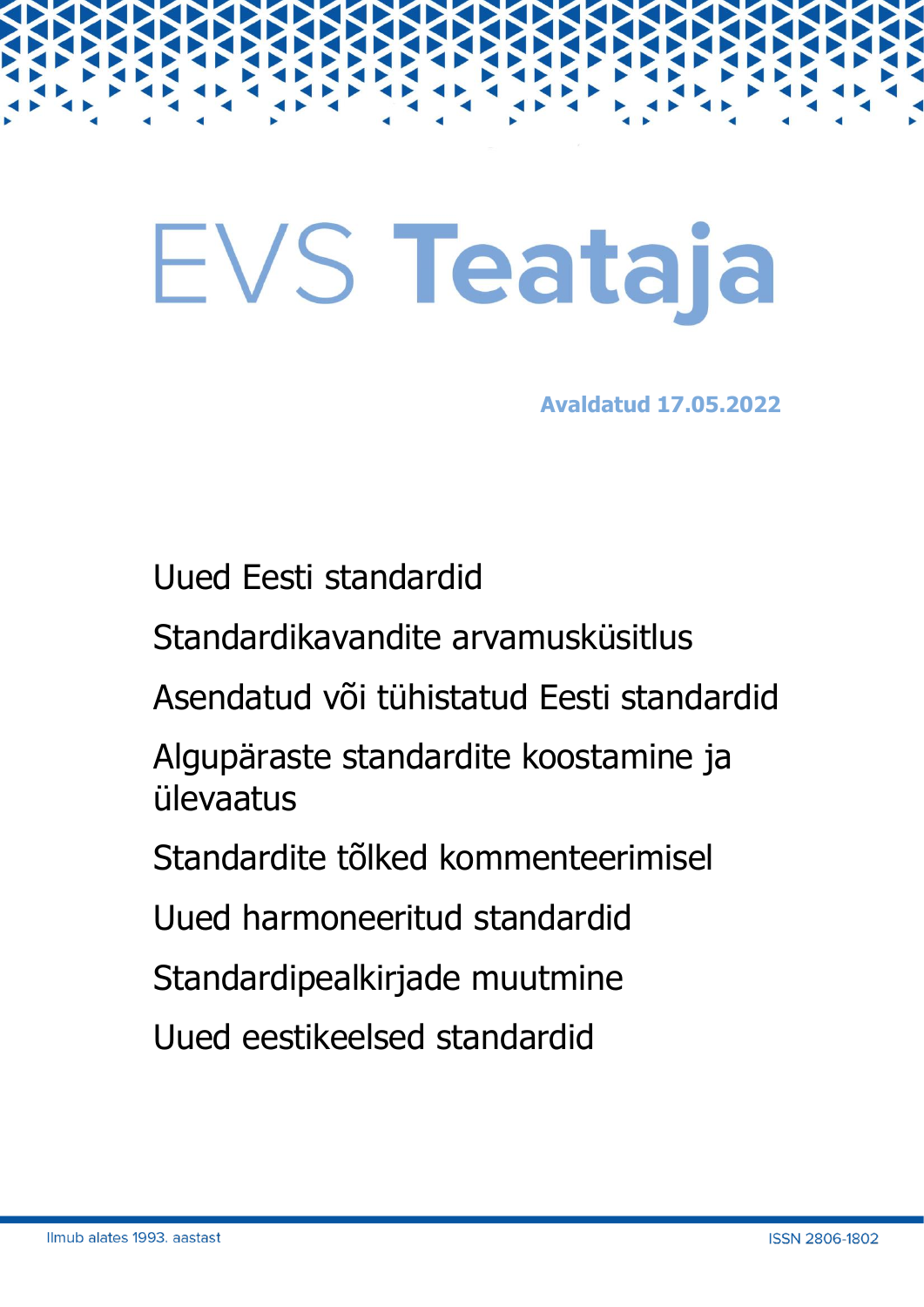# **SISUKORD**

| ASENDATUD VÕI TÜHISTATUD EESTI STANDARDID JA STANDARDILAADSED  |  |
|----------------------------------------------------------------|--|
|                                                                |  |
|                                                                |  |
|                                                                |  |
|                                                                |  |
|                                                                |  |
| UUED EESTIKEELSED STANDARDID JA STANDARDILAADSED DOKUMENDID 53 |  |
|                                                                |  |
|                                                                |  |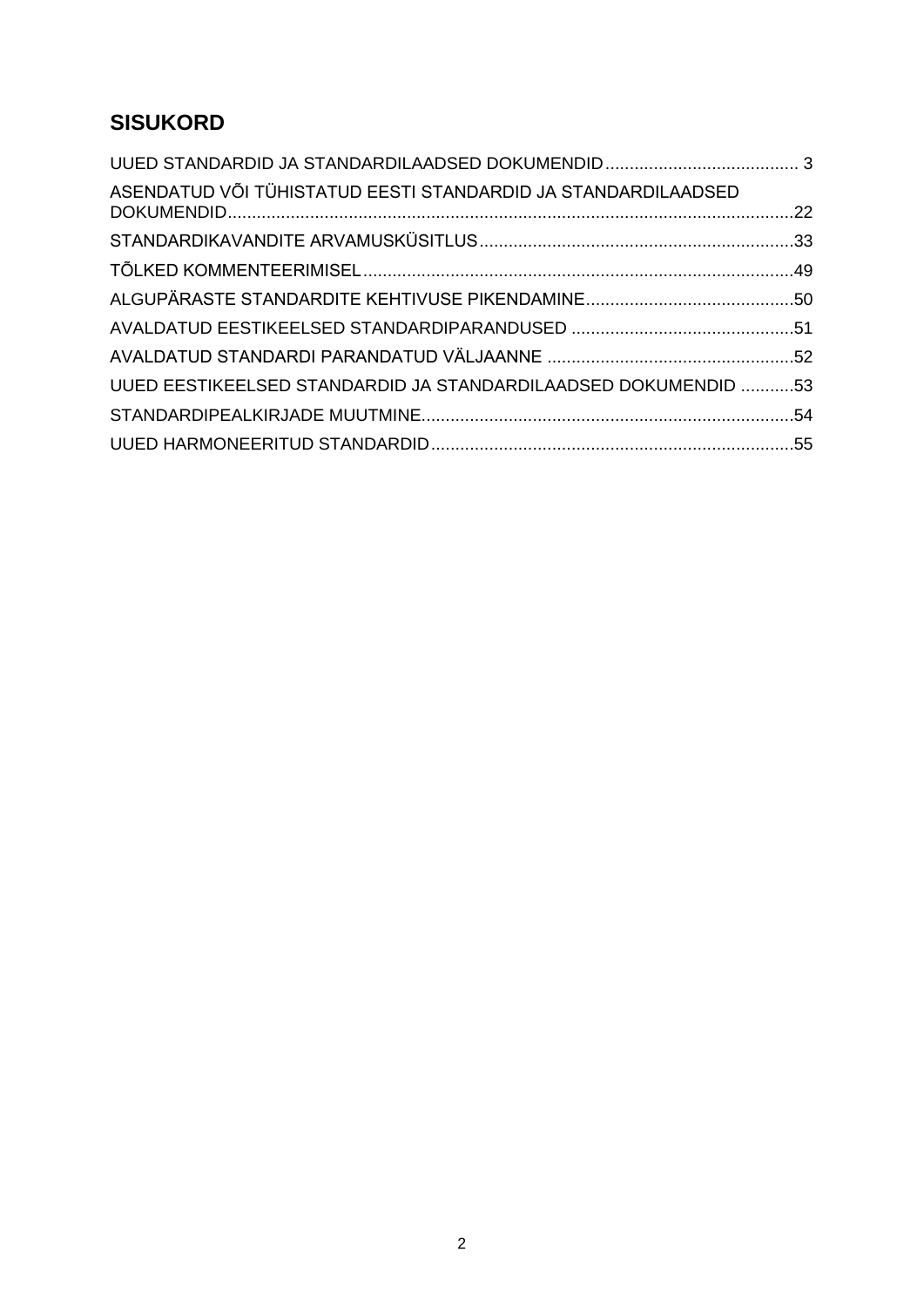# <span id="page-2-0"></span>**UUED STANDARDID JA STANDARDILAADSED DOKUMENDID**

## **01 ÜLDKÜSIMUSED. TERMINOLOOGIA. STANDARDIMINE. DOKUMENTATSIOON**

#### **EVS-EN 4385:2022**

## **Aerospace series - Non-metallic materials - General organization of standardization - Links between types of standards**

This document specifies the general organization of the EN standards for non-metallic materials and their links with other types of standards for aerospace applications. It corresponds to level 0 (see 4.1).

Keel: en Alusdokumendid: EN 4385:2022

## **EVS-EN ISO 18064:2022**

#### **Thermoplastic elastomers - Nomenclature and abbreviated terms (ISO 18064:2022)**

This document establishes a nomenclature system for thermoplastic elastomers based on the chemical composition of the polymer or polymers involved. It specifies symbols and abbreviated terms used to identify thermoplastic elastomers in industry, commerce, and government. It is not intended to conflict with, but to supplement, existing trade names and trademarks. NOTE 1 The name of the thermoplastic elastomer is intended to be used in technical papers and presentations followed by the abbreviated term used to designate the elastomer in this document. NOTE 2 Annex A gives thermoplastic-elastomer abbreviated terms that have been used in the past in materials standards, technical bulletins, textbooks, patents, and trade literature. Keel: en

Alusdokumendid: ISO 18064:2022; EN ISO 18064:2022 Asendab dokumenti: EVS-EN ISO 18064:2014

#### **EVS-EN ISO 9488:2022**

## **Solar energy - Vocabulary (ISO 9488:2022)**

This document defines basic terms relating to the work of ISO/TC 180. The committee covers standardization in the field of the measurement of solar radiation and solar energy utilization in space and water heating, cooling, industrial process heating and air conditioning. Consequently, the vocabulary within this document is focussed on definitions relating to those measurement and utilisation technologies. Since the 1999 version of this document there has been considerable development in solar photovoltaic technologies and high temperature solar thermal technologies that use heat to produce electricity or to provide high temperatures for processes that require elevated temperatures. This standard has some definitions that are useful also for those technologies; however, there are other documents that cover vocabulary for these technologies in more detail.

Keel: en

Alusdokumendid: ISO 9488:2022; EN ISO 9488:2022 Asendab dokumenti: EVS-EN ISO 9488:2000

#### **03 TEENUSED. ETTEVÕTTE ORGANISEERIMINE, JUHTIMINE JA KVALITEET. HALDUS. TRANSPORT. SOTSIOLOOGIA**

#### **EVS-EN ISO 12855:2022**

#### **Electronic fee collection - Information exchange between service provision and toll charging (ISO 12855:2022)**

This document specifies: — the interfaces between electronic fee collection (EFC) back-office systems for vehicle-related transport services, e.g. road user charging, parking and access control; — an exchange of information between the back end system of the two roles of service provision and toll charging, e.g.:  $-$  charging-related data (toll declarations, billing details), — administrative data, and — confirmation data; — transfer mechanisms and supporting functions; — information objects, data syntax and semantics. This document is applicable for any vehicle-related toll service and any technology used for charging. The data types and associated coding related to the data elements described in Clause 6 are defined in Annex A, using the abstract syntax notation one (ASN.1) according to ISO/IEC 8824‑1. This document specifies basic protocol mechanisms over which implementations can specify and perform complex transfers (transactions). This document does not specify, amongst others: — any communication between toll charger (TC) or toll service provider (TSP) with any other involved party; — any communication between elements of the TC and the TSP that is not part of the back-office communication; — interfaces for EFC systems for public transport; — any complex transfers (transactions), i.e. sequences of inter-related application data units (ADUs) that can possibly involve several application protocol data unit (APDU) exchanges; — processes regarding payments and exchanges of fiscal, commercial or legal accounting documents; and — definitions of service communication channels, protocols and service primitives to transfer the APDUs.

Keel: en

Alusdokumendid: ISO 12855:2022; EN ISO 12855:2022 Asendab dokumenti: EVS-EN ISO 12855:2015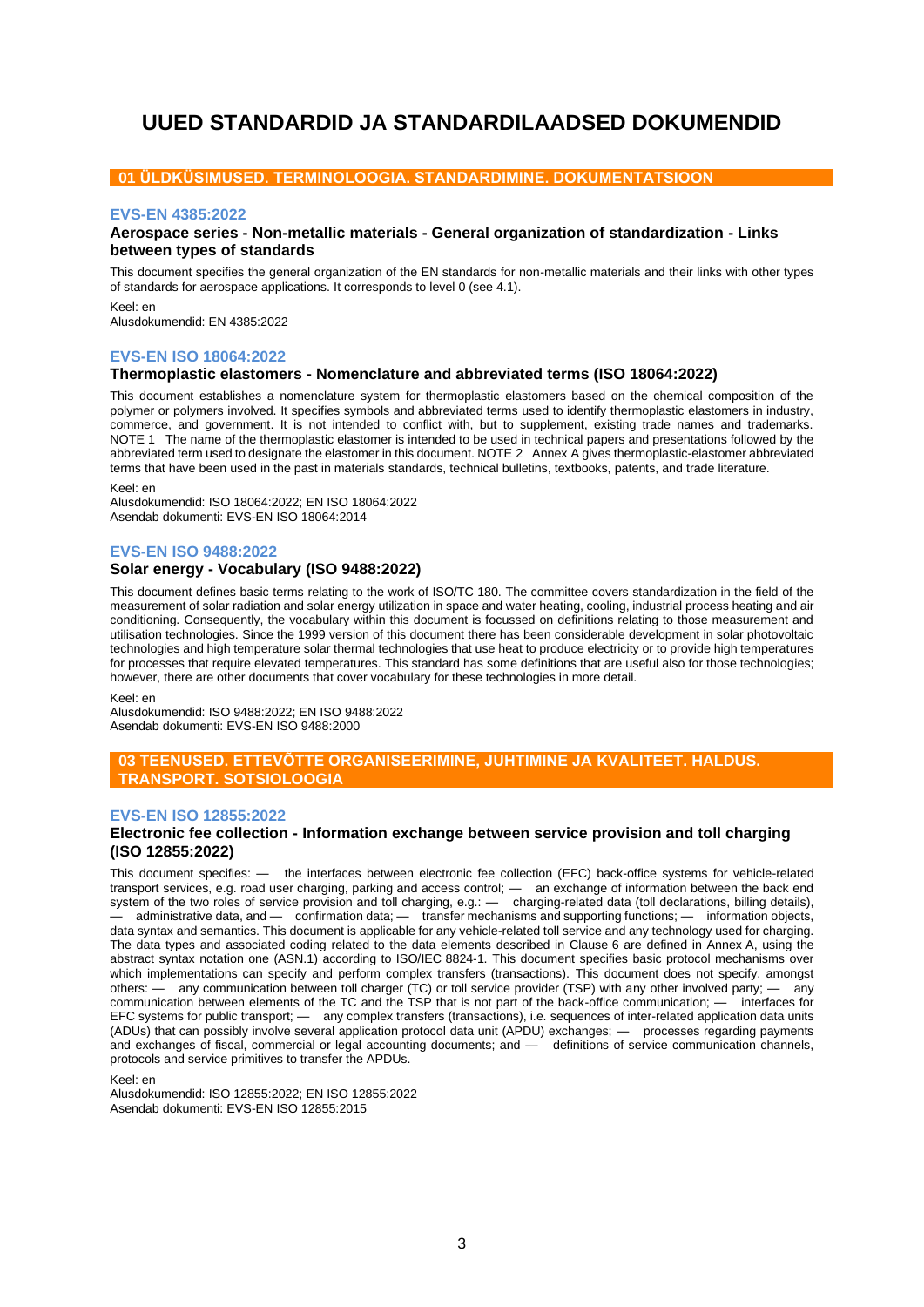## **11 TERVISEHOOLDUS**

#### **CEN ISO/TR 20342-7:2022**

## **Assistive products for tissue integrity when lying down - Part 7: Foam properties, characteristics and performance (ISO/TR 20342-7:2021)**

This document lists the terminology and common test methods used by manufacturers and laboratories to quantify the performance of a foam material. It also and gives information to users or buyers of these products to make an educated assessment of the relevance of the physical characteristics between various products offered to them. This document summarizes/gives information about the tests for — polyurethane foams – typically polyether (polyether polyurethane foam) or polyester based (polyester polyurethane foam) – produced by either slabstock (slabstock foam) or moulded foam process, and latex foams produced by either the Dunlop process or Talalay process. The physical properties addressed in this document are a) resilience, b) hysteresis, c) support/SAG factor, d) density, e) hardness, f) compression set, g) tensile strength, h) tear<br>strength, i) air flow/permeability, i) resistance to fatigue, and k) microbial resistance. strength, i) air flow/permeability, j) resistance to fatigue, and k) microbial resistance. NOTE document do not necessarily simulate conditions of use in practice. The use of resulting data is therefore restricted to a broad comparative assessment between different foam products. This document addresses only the characterization and performance of foam materials used in APTIs. It does not address the design, construction method or other factors relating to the final clinical efficiency of the product. Test methods for characterizing the physical properties of any coverings, or the effects of any coverings on the physical properties of the foams, are not addressed in this document.

#### Keel: en

Alusdokumendid: ISO/TR 20342-7:2021; CEN ISO/TR 20342-7:2022

#### **EVS-EN IEC 61675-1:2022**

#### **Radionuclide imaging devices - Characteristics and test conditions - Part 1: Positron emission tomographs**

IEC 61675-1:2022 specifies terminology and test methods for declaring the characteristics of POSITRON EMISSION TOMOGRAPHS. POSITRON EMISSION TOMOGRAPHS detect the ANNIHILATION RADIATION of positron emitting RADIONUCLIDES by COINCIDENCE DETECTION.

Keel: en

Alusdokumendid: IEC 61675-1:2022; EN IEC 61675-1:2022 Asendab dokumenti: EVS-EN 61675-1:2014

#### **EVS-EN ISO 11608-1:2022**

## **Nõelinfusiooni süsteemid meditsiiniliseks kasutamiseks. Nõuded ja katsemeetodid. Osa 1: Nõelinfusiooni süsteemid**

#### **Needle-based injection systems for medical use - Requirements and test methods - Part 1: Needle-based injection systems (ISO 11608-1:2022)**

This document specifies requirements and test methods for Needle-Based Injection Systems (NISs) for single-patient use intended to deliver discrete volumes (bolus) of medicinal product, which can be delivered through needles or soft cannulas for intradermal, subcutaneous and/or intramuscular delivery, incorporating pre-filled or user-filled, replaceable or non-replaceable containers. This document applies in cases where the NIS incorporates a prefilled syringe. However, stand-alone prefilled syringes defined by ISO 11040-8 are not covered by this document (see exclusions below). It is important to note that other functions and characteristics of the prefilled syringe, such as dose accuracy, are subject to the requirements (delivered volume) in ISO 11040- 8 and not this document, unless the addition impacts the delivery function (e.g. a mechanism that intends to restrict or stop the plunger movement, which would limit the dose delivered). In that case, the system is completely covered by this document and applicable requirements of the ISO 11608 series. Excluded from the scope are: — stand-alone prefilled syringes defined by ISO 11040-8 (with noted exceptions above); — NISs that provide continuous delivery and require a delivery rate clinically specified in the medicinal product labelling or determined by a physician based on clinical relevance (i.e. medication efficacy) as would be the case with insulin patch pumps or traditional infusion pumps (e.g. IEC 60601-2-24, ISO 28620) associated with continuous delivery of medicinal products (e.g. insulin); — NISs with containers that can be refilled multiple times; requirements relating to methods or equipment associated with user filling of containers unless they are dedicated<br>ssories (a component necessary for primary function, whether included in the original kitted product or not accessories (a component necessary for primary function, whether included in the original kitted product or not); intended for dental use; — NISs intended for different routes of administration (e.g. intravenous, intrathecal, intraocular).<br>NOTE These products that are excluded might benefit from elements in this document but might not These products that are excluded might benefit from elements in this document but might not completely fulfil the basic safety and effectiveness of such products.

Keel: en

Alusdokumendid: ISO 11608-1:2022; EN ISO 11608-1:2022 Asendab dokumenti: EVS-EN ISO 11608-1:2015

#### **EVS-EN ISO 11608-2:2022**

#### **Needle-based injection systems for medical use - Requirements and test methods - Part 2: Double-ended pen needles (ISO 11608-2:2022)**

This document specifies requirements and test methods for single-use, double-ended, sterile needles intended to be used with some needle-based injection systems (NISs) that use a non-integrated double-ended needle according to ISO 11608-1. This document is not applicable to the following: — needles for dental use; — pre-attached syringe needles; — hypodermic needles; — needles intended for different routes of administration (e.g. intravenous, intrathecal, intraocular); — materials that form the medicinal product contact surfaces of the primary container closure. However, while this document is not intended to directly apply to these needle products, it does contain requirements and tests methods that can be used to help design and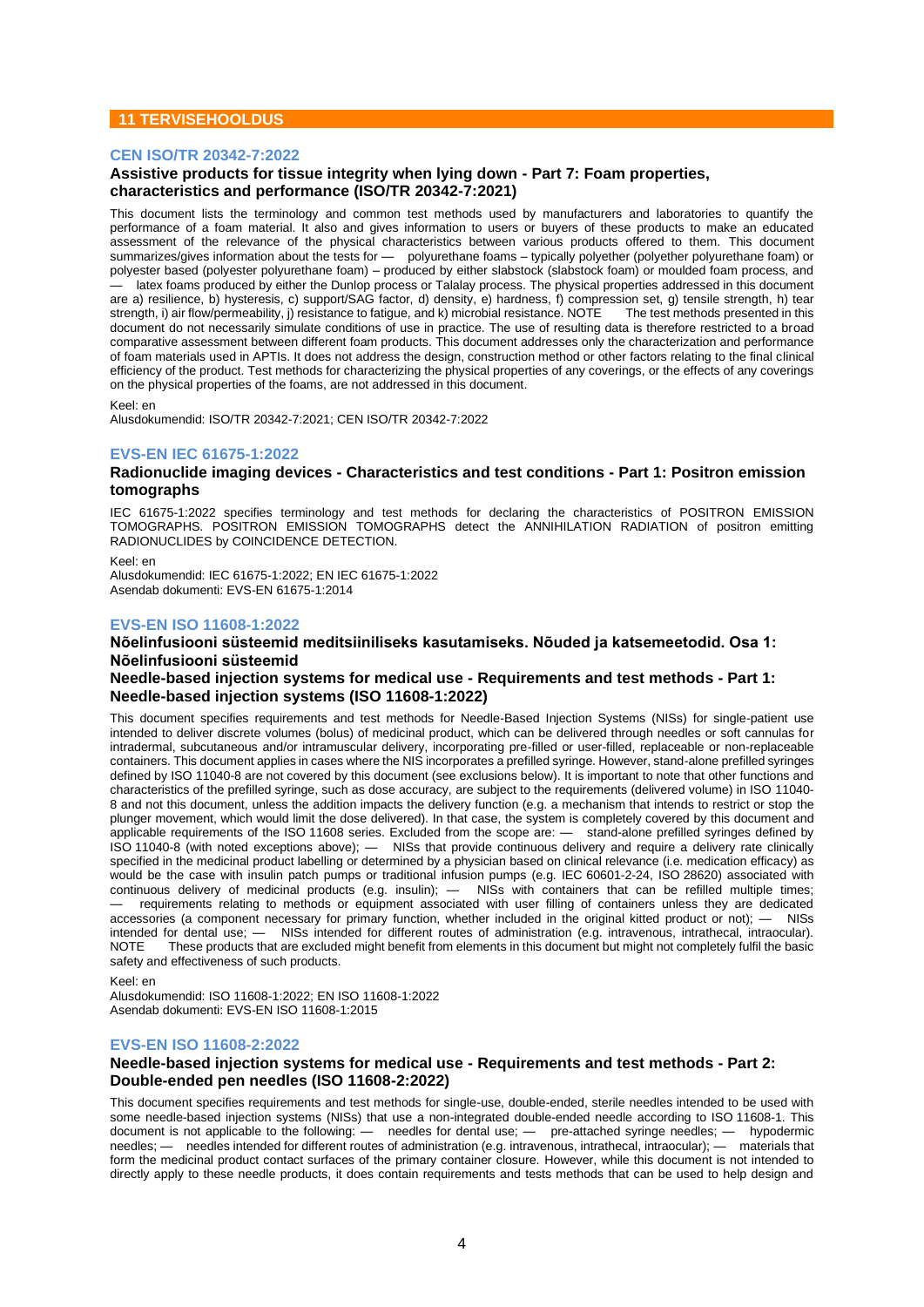evaluate them. NOTE Needles provided by the manufacturer integrated into the fluid path or container are covered in ISO 11608‑3, and hypodermic needles provided separately are covered in ISO 7864.

Keel: en

Alusdokumendid: ISO 11608-2:2022; EN ISO 11608-2:2022 Asendab dokumenti: EVS-EN ISO 11608-2:2012

## **EVS-EN ISO 11608-3:2022**

## **Needle-based injection systems for medical use - Requirements and test methods - Part 3: Containers and integrated fluid paths (ISO 11608-3:2022)**

This document specifies requirements and test methods for design verification of containers and integrated fluid paths used with Needle-Based Injection Systems (NISs) according to ISO 11608-1. It is applicable to single and multi-dose containers either filled by the manufacturer (primary container closure) or by the end-user (reservoir) (e.g. cartridges, syringes) and fluid paths that are integrated with the NIS at the point of manufacture. This document is also applicable to prefilled syringes (see ISO 11040-8) when used with a NIS (see also scope of ISO 11608-1:2022). This document is not applicable to the following products: — sterile hypodermic needles; — sterile hypodermic syringes; — sterile single-use syringes, with or without needle, for insulin; containers that can be refilled multiple times; — containers intended for dental use; — catheters or infusion sets that are attached or assembled separately by the user.

Keel: en

Alusdokumendid: ISO 11608-3:2022; EN ISO 11608-3:2022 Asendab dokumenti: EVS-EN ISO 11608-3:2012

## **EVS-EN ISO 11608-4:2022**

## **Needle-based injection systems for medical use - Requirements and test methods - Part 4: Needle-based injection systems containing electronics (ISO 11608-4:2022)**

This document specifies requirements and test methods for needle-based injection systems (NISs) containing electronics with or without software (NIS-Es). The needle-based injection system containing electronics can be single use or reusable and can be operated with or without electrical/conductive connections to other devices. The system is intended to deliver medication to a patient by self-administration or by administration by one other operator (e.g. caregiver or health care provider). This document applies to electronic accessories that are intended to be physically connected to a NIS or NIS-E according to the NIS/NIS-E intended use. This document also applies to electronic accessories that are intended to have electrical/conductive connections to a NIS or NIS-E according to the NIS/NIS-E intended use. This document does not specify requirements for software in<br>programmable NIS-E. NOTE IEC 60601-1:2005+AMD1:2012+AMD2:2020. Clause 14 addresses software life cycle IEC 60601-1:2005+AMD1:2012+AMD2:2020, Clause 14 addresses software life cycle processes. This document does not specify requirements for cybersecurity.

Keel: en

Alusdokumendid: ISO 11608-4:2022; EN ISO 11608-4:2022 Asendab dokumenti: EVS-EN ISO 11608-4:2007

## **13 KESKKONNA- JA TERVISEKAITSE. OHUTUS**

#### **CEN ISO/TR 22100-5:2022**

## **Safety of machinery - Relationship with ISO 12100 - Part 5: Implications of artificial intelligence machine learning (ISO/TR 22100-5:2021)**

This document addresses how artificial intelligence machine learning can impact the safety of machinery and machinery systems. This document describes how hazards being associated with artificial intelligence (AI) applications machine learning in machinery or machinery systems, and designed to act within specific limits, can be considered in the risk assessment process. This document is not applicable to machinery or machinery systems with AI applications machine learning designed to act beyond specified limits that can result in unpredictable effects. This document does not address safety systems with AI, for example, safety-related sensors and other safety-related parts of control systems.

Keel: en

Alusdokumendid: ISO/TR 22100-5:2021; CEN ISO/TR 22100-5:2022

## **CLC/TS 50136-10:2022**

#### **Alarm systems - Alarm transmission systems and equipment - Part 10: Requirements for remote access**

This document specifies minimum requirements for secure connection and session for remote access to one or more alarm systems, for example fire safety systems, intruder and hold-up alarm systems, electronic access control systems, external perimeter security systems, video surveillance systems, and social alarm systems. This document specifies the requirements for the performance, reliability, integrity, and security characteristics of a Remote Access Infrastructure. This document specifies the requirements for a Remote Access Infrastructure between a Remote Access Client and an alarm system at the supervised premises and may be either integrated as part of the ATS or a separate infrastructure. In either case, the requirements of this European technical specification should apply. This document does not cover the provision of functions and features on the alarm system.

Keel: en

Alusdokumendid: CLC/TS 50136-10:2022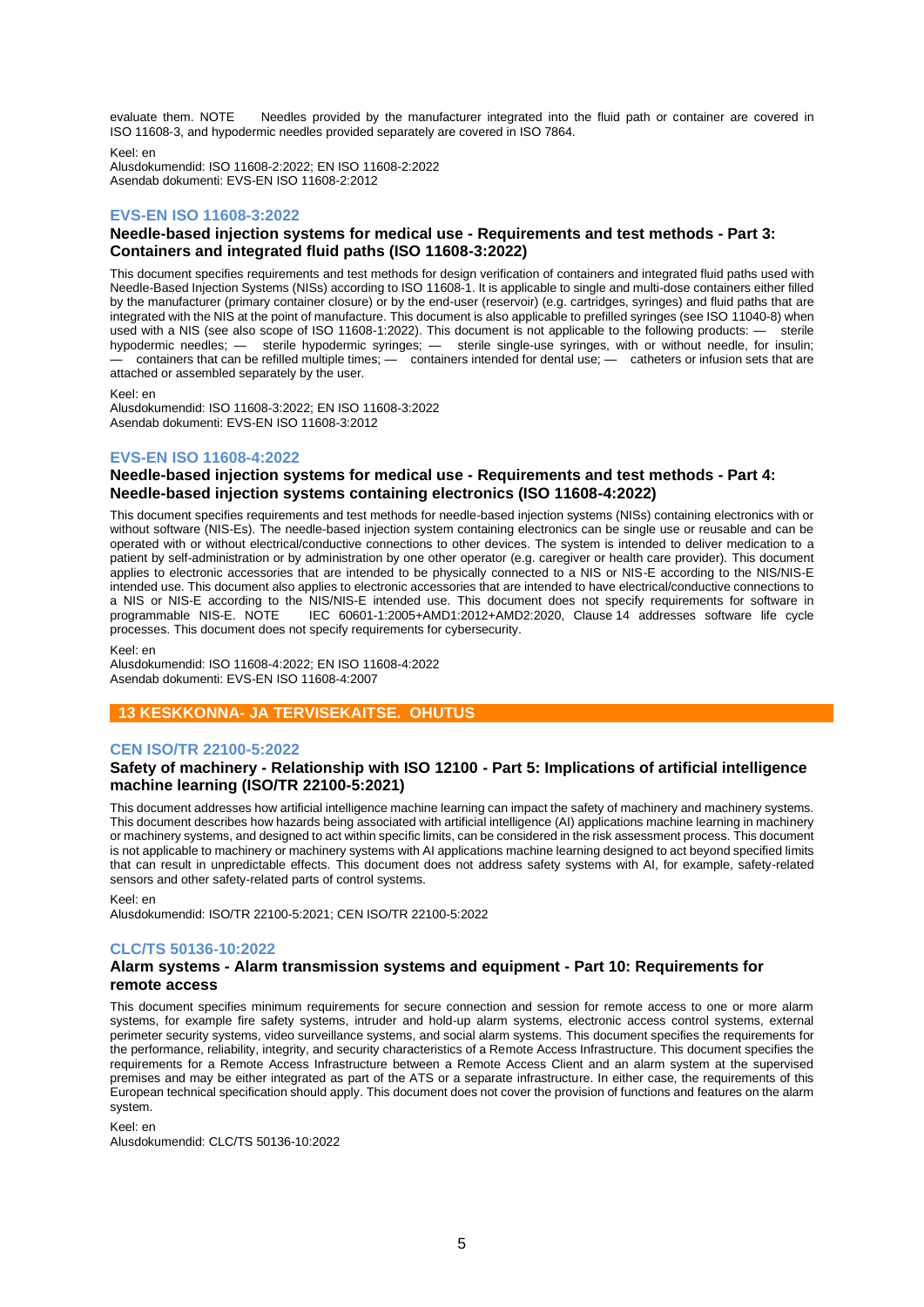#### **EVS-EN ISO 12863:2022**

#### **Standardne katsemeetod sigarettide süütamisvõime hindamiseks Standard test method for assessing the ignition propensity of cigarettes (ISO 12863:2022)**

This document specifies a test method for testing the capability of a cigarette, positioned on one of three standard substrates, to extinguish or to generate sufficient heat to continue burning, and thus potentially cause ignition of bedding or upholstered furniture. This document is only applicable to factory-made cigarettes that burn along the length of a tobacco column. This is a performancebased document; it does not prescribe any design features of the cigarette that can lead to improved or degraded performance in the test method. The output of this method has been correlated with the potential for cigarettes to ignite upholstered furniture.

#### Keel: en

Alusdokumendid: ISO 12863:2022; EN ISO 12863:2022 Asendab dokumenti: EVS-EN ISO 12863:2010 Asendab dokumenti: EVS-EN ISO 12863:2010/A1:2016 Asendab dokumenti: EVS-EN ISO 12863:2010/AC:2011

#### **EVS-EN ISO 16321-1:2022**

## **Silmade ja näo kaitsevahendid töökeskkonnas kasutamiseks. Osa 1: Üldnõuded Eye and face protection for occupational use - Part 1: General requirements (ISO 16321-1:2021)**

This document specifies general requirements for eye and face protectors. These protectors are intended to provide protection for the eyes and faces of persons against one or more common occupational hazards such as impacts from flying particles and fragments, optical radiation, dusts, splashing liquids, molten metals, heat, flame, hot solids, harmful gases, vapours and aerosols. Additional requirements for eye and face protectors used during welding and related techniques and for mesh protectors are given in ISO 16321-2 and ISO 16321-3, respectively. This document applies to: — all plano as well as corrective and prescription lensed protectors and components; — those eye and face protectors used for occupational-type tasks that are performed similarly to an occupation, e.g. "do-it-yourself"; — those eye and face protectors used in educational establishments. This document does not apply to: — protectors specifically intended for protection against only solar radiation and used in non- occupational environments for which the ISO 12312 series applies; — protectors for medically prescribed applications (not occupational), e.g. eye protection for severe dry eye, tints prescribed for medical conditions; — patient eye protectors during diagnosis or treatment (e.g. ISO/TR 22463); — protectors for use during medical or e.g. aesthetic applications, e.g. intense light sources (ILS) for which the ISO 12609 series applies; — protectors specifically intended for sports for which the ISO 18527 series applies; — laser protectors; — face protectors intended for live-working to protect against short-circuit electric arcs for which IEC 62819 applies; — protectors intended to protect against ionizing radiation, e.g. X-rays, for which IEC 61331-3 applies.

Keel: en Alusdokumendid: ISO 16321-1:2021; EN ISO 16321-1:2022 Asendab dokumenti: EVS-EN 166:2003 Asendab dokumenti: EVS-EN 169:2002 Asendab dokumenti: EVS-EN 170:2002 Asendab dokumenti: EVS-EN 171:2002 Asendab dokumenti: EVS-EN 172:1999 Asendab dokumenti: EVS-EN 172:1999/A1:2000 Asendab dokumenti: EVS-EN 172:1999/A2:2002 Asendab dokumenti: EVS-EN 379:2003+A1:2009

#### **EVS-EN ISO 16321-3:2022**

## **Silmade ja näo kaitsevahendid töökeskkonnas kasutamiseks. Osa 3: Lisanõuded võrkkaitsetele**

## **Eye and face protection for occupational use - Part 3: Additional requirements for mesh protectors (ISO 16321-3:2021)**

This document specifies additional performance and marking requirements for mesh protectors designed to provide protection for the eyes and faces of persons against mechanical hazards such as impacts from flying particles and fragments. The other applicable requirements for mesh protectors and the frames/mountings to which they are intended to be fitted are given in ISO 16321‑1. This document also applies to mesh protectors used in educational establishments. This document also applies to those eye and face protectors used for occupational-type tasks that are performed similarly to an occupation, e.g. "do-it-yourself". This document is not applicable to protectors for use against liquid splash (including molten metal), hot solid risks, infrared and ultraviolet radiation. For protection against these hazards suitable additional or alternative protectors according ISO 16321-1 will be needed. This document does not apply to mesh protectors used in sports such as fencing.

Keel: en

Alusdokumendid: ISO 16321-3:2021; EN ISO 16321-3:2022 Asendab dokumenti: EVS-EN 166:2003 Asendab dokumenti: EVS-EN 1731:2006

## **17 METROLOOGIA JA MÕÕTMINE. FÜÜSIKALISED NÄHTUSED**

#### **EVS-EN IEC 62127-1:2022**

#### **Ultrasonics - Hydrophones - Part 1: Measurement and characterization of medical ultrasonic fields**

IEC 62127-1:2022 specifies methods of use of calibrated hydrophones for the measurement in liquids of acoustic fields generated by ultrasonic medical equipment including bandwidth criteria and calibration frequency range requirements in dependence on the spectral content of the fields to be characterized. This document: - defines a group of acoustic parameters that can be measured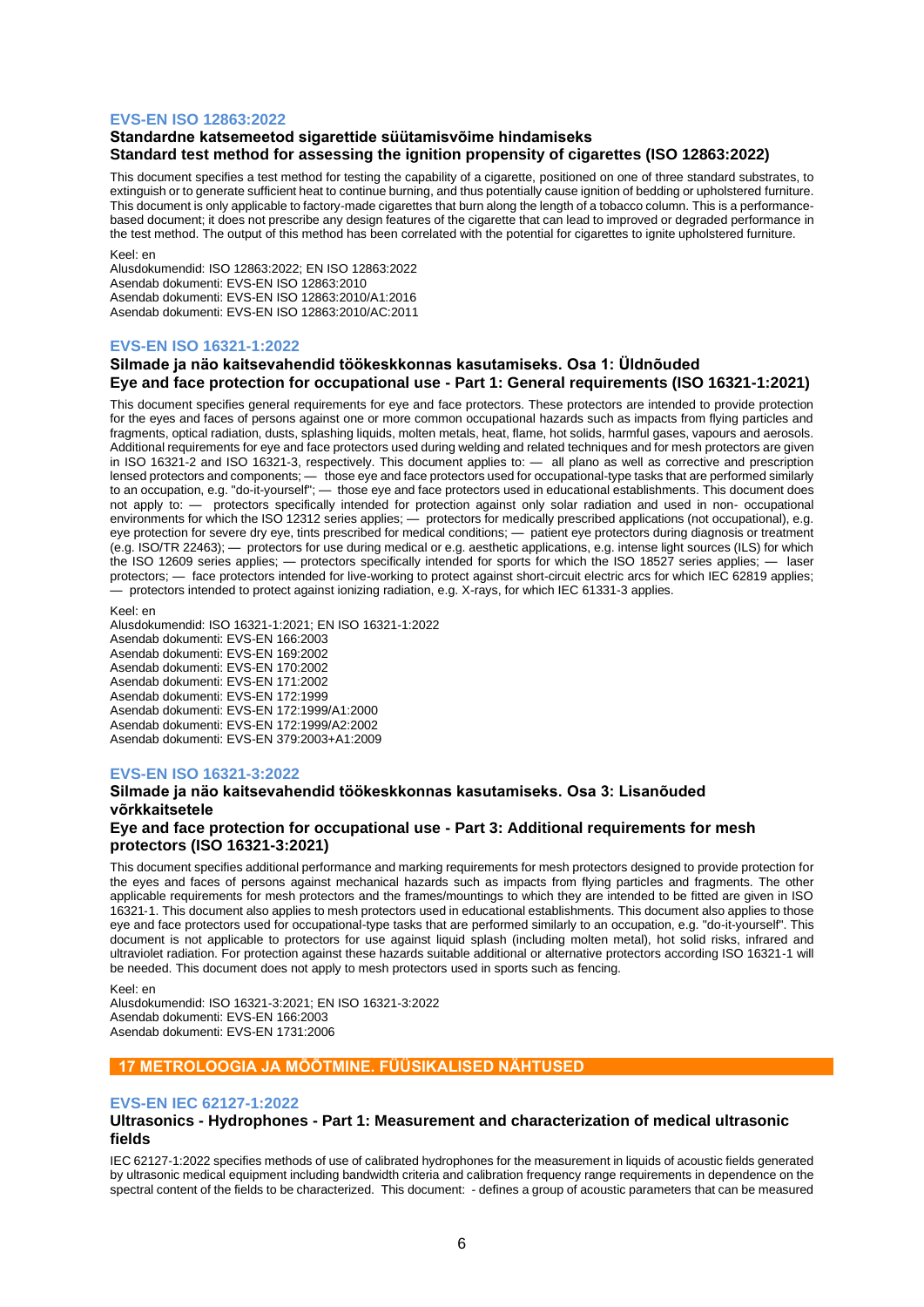on a physically sound basis; - defines a second group of parameters that can be derived under certain assumptions from these measurements, and called derived intensity parameters; - defines a measurement procedure that can be used for the determination of acoustic pressure parameters; - defines the conditions under which the measurements of acoustic parameters can be made using calibrated hydrophones; - defines procedures for correcting for limitations caused by the use of hydrophones with finite bandwidth and finite active element size, and for estimating the corresponding uncertainties. IEC 62127-1:2022 cancels and replaces the first edition published in 2007 and Amendment 1:2013. This edition constitutes a technical revision. This edition includes the following significant technical changes with respect to the previous edition. a) The upper frequency limit of 40 MHz has been removed. b) Hydrophone sensitivity definitions have been changed to recognize sensitivities as complex-valued quantities. c) Procedures and requirements for narrow-band approximation and broadband measurements have been modified; details on waveform deconvolution have been added. d) Procedures for spatial averaging correction have been amended. e) Annex D, Annex E and bibliography have been updated to support the changes of the normative parts.

#### Keel: en

Alusdokumendid: IEC 62127-1:2022; EN IEC 62127-1:2022 Asendab dokumenti: EVS-EN 62127-1:2007 Asendab dokumenti: EVS-EN 62127-1:2007/A1:2013

#### **EVS-EN ISO 8655-2:2022**

#### **Kolbmahumõõtevahendid. Osa 2: Pipetid Piston-operated volumetric apparatus - Part 2: Pipettes (ISO 8655-2:2022)**

Selles dokumendis määratletakse — metroloogilised nõuded, — maksimaalselt lubatavad hälbed, — nõuded märgistamisele ja — kasutajatele edastatav teave, mis puudutavad ühe ja mitme kanaliga õhkpadjaga kolbpipette (tüüp A) ja kolbpipette (tüüp D) koos nende valitud otsiku(te)ga ning kõigi muude oluliste tarvikutega, mis on ette nähtud valitud mahu väljastamiseks (Ex).

Keel: en, et

Alusdokumendid: EN ISO 8655-2:2022; ISO 8655-2:2022 Asendab dokumenti: EVS-EN ISO 8655-2:2003 Asendab dokumenti: EVS-EN ISO 8655-2:2003/AC:2009

#### **EVS-EN ISO 8655-6:2022**

## **Kolbmahumõõtevahendid. Osa 6: Gravimeetriline tugimõõteprotseduur mahu mõõtmiseks Piston-operated volumetric apparatus - Part 6: Gravimetric reference measurement procedure for the determination of volume (ISO 8655-6:2022)**

Selles dokumendis määratletakse gravimeetriline tugimõõteprotseduur kolbmahumõõtevahendite (piston-operated volumetric apparatus, POVA) mahu mõõtmiseks. Protseduur on kohandatav terviklikele süsteemidele, mis sisaldavad põhiseadet ja kõiki seadmega kasutamiseks valitud osi, ühekordseid või korduskasutatavaid, mis on seotud sisalduva mahu mõõtmisega (In) või mõõtmisega väljastamisel (Ex).

Keel: en, et

Alusdokumendid: EN ISO 8655-6:2022; ISO 8655-6:2022 Asendab dokumenti: EVS-EN ISO 8655-6:2003 Asendab dokumenti: EVS-EN ISO 8655-6:2003/AC:2009

#### **19 KATSETAMINE**

#### **EVS-EN IEC 61010-2-012:2022**

**Ohutusnõuded elektrilistele mõõtmis-, juhtimis- ja laboratooriumiseadmetele. Osa 2-012: Erinõuded kliima- ja keskkonnaalastele katsetusseadmetele ja muudele temperatuuri konditsioneerimise seadmetele**

#### **Safety requirements for electrical equipment for measurement, control and laboratory use - Part 2-012: Particular requirements for climatic and environmental testing and other temperature conditioning equipment**

IEC 61010-2-012:2019 specifies safety requirements for electrical equipment and its accessories within the categories a) through c), wherever it is intended to be used, whenever that equipment incorporates one or more of the following characteristics: – A refrigerating system that is acted on or impacted by an integral heating function such that the combined heating and refrigerating system generates additional and/or more severe hazards than those for the two systems if treated separately. – The materials being treated in the intended application introduce significant heat into the refrigerating system, so that the refrigerating system in the application yields additional and/or more severe hazards than those for the refrigerating system if operated at the maximum rated ambient temperature alone. – An irradiation function for the materials being treated presenting additional hazards. – A function to expose the materials being treated to excessive humidity, carbon dioxide, salt mist, or other substances which can result in additional hazards. – A function of mechanical movement presenting additional hazards. – Provision for an operator to walk in to the operating area to load or unload the materials being treated. It has the status of a group safety publication in accordance with IEC Guide 104. This second edition cancels and replaces the first edition published in 2016. This edition constitutes a technical revision. This edition includes the following significant technical changes with respect to the previous edition: a) alignment with changes introduced by Amendment 1 of IEC 61010-1:2010; b) changes related to the use of small capitals for defined terms only; c) clarifications for cooling tests in 4.4.2.10; d) requirements for overtemperature protection in 10.101, including deletion of the second part of the sentence in item b), and the deletion of item c); e) changes pertaining to the accurate employment of terms "temperature", "operating temperature", "working temperature", "application temperature", "room temperature" and "ambient temperature" in 3.5.104, 3.5.105, 4.3.1, 4.3.2, 5.4.2, 8.2.1, 8.2.2, 11.7.2.101.2, 11.7.2.101.3, 13.2.102, 14.102, 15.101, 15.102, 15.103, Introduction and many other locations. For the purpose of clarification, the definition of 3.5.114, controlled temperature, is added.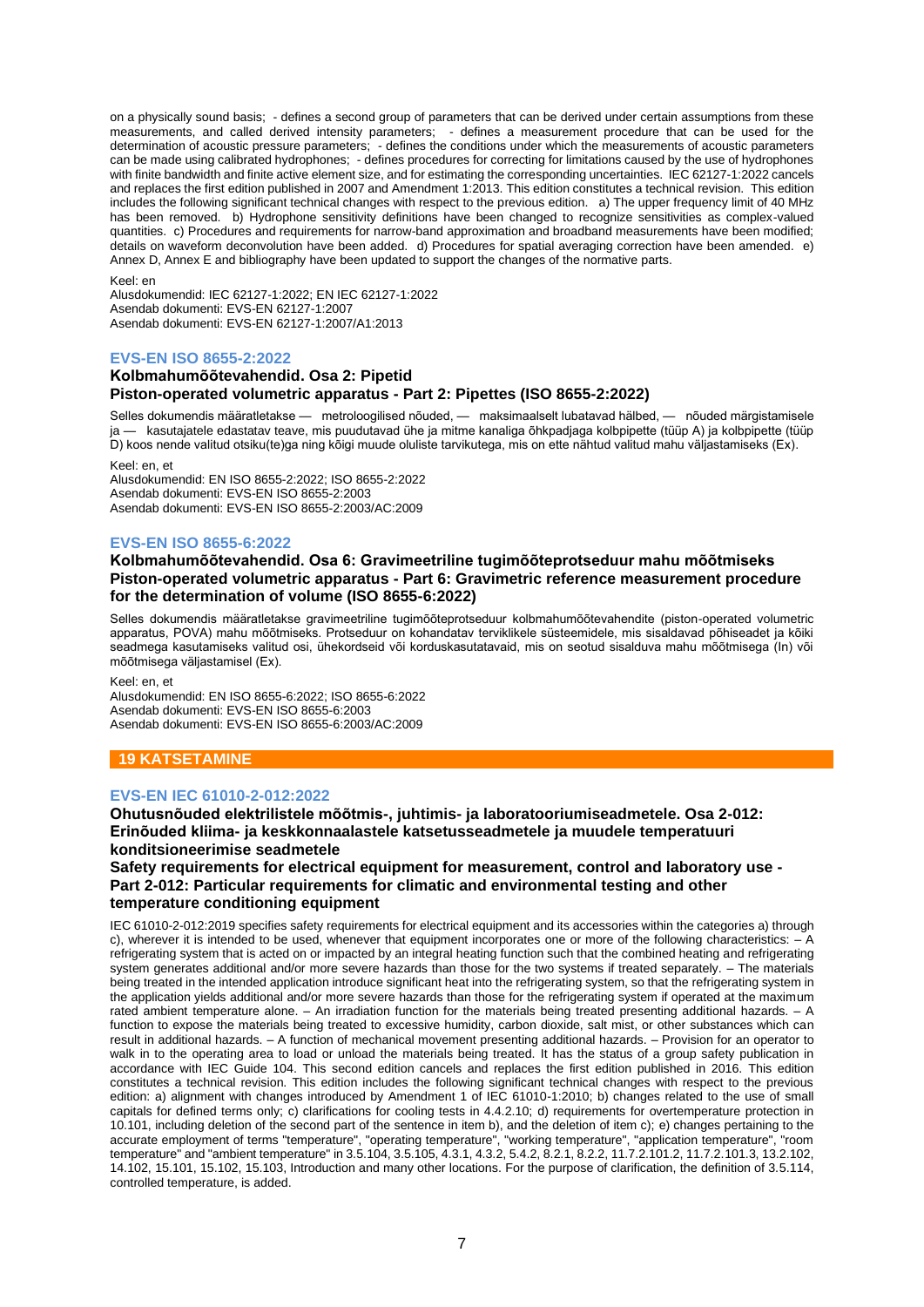Keel: en Alusdokumendid: IEC 61010-2-012:2019; EN IEC 61010-2-012:2022 Asendab dokumenti: EVS-EN 61010-2-012:2016

## **EVS-EN IEC 61010-2-012:2022/A11:2022**

**Ohutusnõuded elektrilistele mõõtmis-, juhtimis- ja laboratooriumiseadmetele. Osa 2-012: Erinõuded kliima- ja keskkonnaalastele katsetusseadmetele ja muudele temperatuuri konditsioneerimise seadmetele**

## **Safety requirements for electrical equipment for measurement, control and laboratory use - Part 2-012: Particular requirements for climatic and environmental testing and other temperature conditioning equipment**

1 Scope and object This clause of Part 1 is applicable except as follows: 1.1.1 Equipment included in scope Replacement: Replace the first paragraph by the following: This group safety publication is primarily intended to be used as a product safety standard for the products mentioned in the scope, but shall also be used by technical committees in the preparation of their publications for products similar to those mentioned in the scope of this standard, in accordance with the principles laid down in IEC Guide 104 and lSO/lEC Guide 51. This Part 2 of IEC 61010 specifies safety requirements for electrical equipment and their accessories within the categories a) through c), wherever they are intended to be used, whenever that equipment incorporates one or more of the following characteristics: – A REFRIGERATING SYSTEM that is acted on or impacted by an integral heating function such that the combined heating and cooling system generates additional and/or more severe HAZARDS than those for the two systems if treated separately. – The materials being treated in the intended application introduce significant heat into the REFRIGERATING SYSTEM that the cooling system in the application yield additional and/or more severe HAZARDS than those for the cooling system if operated at the maximum RATED ambient alone. – An irradiation function for the materials being treated presenting additional HAZARDS. – A function to expose the materials being treated to excessive humidity, carbon dioxide, salt mist, or other substances which may result in additional HAZARDS. – A function of MECHANICAL MOVEMENT presenting additional HAZARDS. – Provision for an OPERATOR to walk-in to the operating area to load or unload the materials being treated.

Keel: en

Alusdokumendid: EN IEC 61010-2-012:2022/A11:2022 Muudab dokumenti: EVS-EN IEC 61010-2-012:2022

## **21 ÜLDKASUTATAVAD MASINAD JA NENDE OSAD**

#### **EVS-EN 14592:2022**

## **Puitkonstruktsioonid. Tüübelkinnitid. Nõuded Timber structures - Dowel-type fasteners - Requirements**

This document specifies the characteristics of the following types of dowel-type fasteners: - nails; - staples; - screws; - dowels; - bolts with nuts. This document covers dowel-type fasteners for structural use in load bearing timber structures only. This document covers also the following additional intended uses of the screws: - to fix roof or cladding elements to the timber structure, with or without insulation layers; and - as reinforcement inserted in timber or in a glue laminated timber element to improve its resistance to compression perpendicular to the grain. This document covers types of dowel-type fasteners, which are manufactured of either carbon steel or stainless steel and which may be coated for the following purposes: - corrosion protection (as Type 1 coating); - lubrication, to facilitate insertion (as Type 2 coating); - withdrawal enhancement and/or collation for nails and staples (adhesive and/or resin coatings) (as Type 3 coating). This document covers types of dowel-type fasteners, which are manufactured from materials and within the specifications for their geometry related properties, only as they are specified for: nails (see G.1); - staples (see G.2); - screws (see G.3); - dowels (see G.4); and - bolts with nuts (see G.5). This document specifies also the assessment and verification of constancy of performance (AVCP) procedures of these characteristics and includes provisions for marking of dowel-type fasteners. This document does not cover dowel-type fasteners treated with fire retardants to improve their fire performance, nor does it cover glued-in rods.

Keel: en Alusdokumendid: EN 14592:2022 Asendab dokumenti: EVS-EN 14592:2008+A1:2012

## **23 ÜLDKASUTATAVAD HÜDRO- JA PNEUMOSÜSTEEMID JA NENDE OSAD**

#### **EVS-EN 15112:2022**

## **External cathodic protection of well casings**

This document provides information on methods suitable for assessing the likelihood of leakage due to external corrosion of well casings and to evaluate the need for cathodic protection, as well as methods of providing cathodic protection to the external part of these wells in contact with the soil. It also defines requirements for monitoring of performance of CP systems. Onshore and offshore wells are included in the scope. However, for offshore wells where protection is provided by anodes on the wellhead structure, it is recognized that it might not be practical to achieve full protection of well casings. This document applies to any gas, oil or water well with metallic casing, whether cemented or not. However, in special conditions (shallow casings: e.g. 50 m, and homogeneous soil), EN 12954 can be used to achieve the cathodic protection and assess its efficiency. The general requirements of EN 12954 apply; this document details additional, specific, requirements for CP of well casings. This document applies to production and injection wells. References later in this document to production also apply to injection.

Keel: en Alusdokumendid: EN 15112:2022 Asendab dokumenti: EVS-EN 15112:2006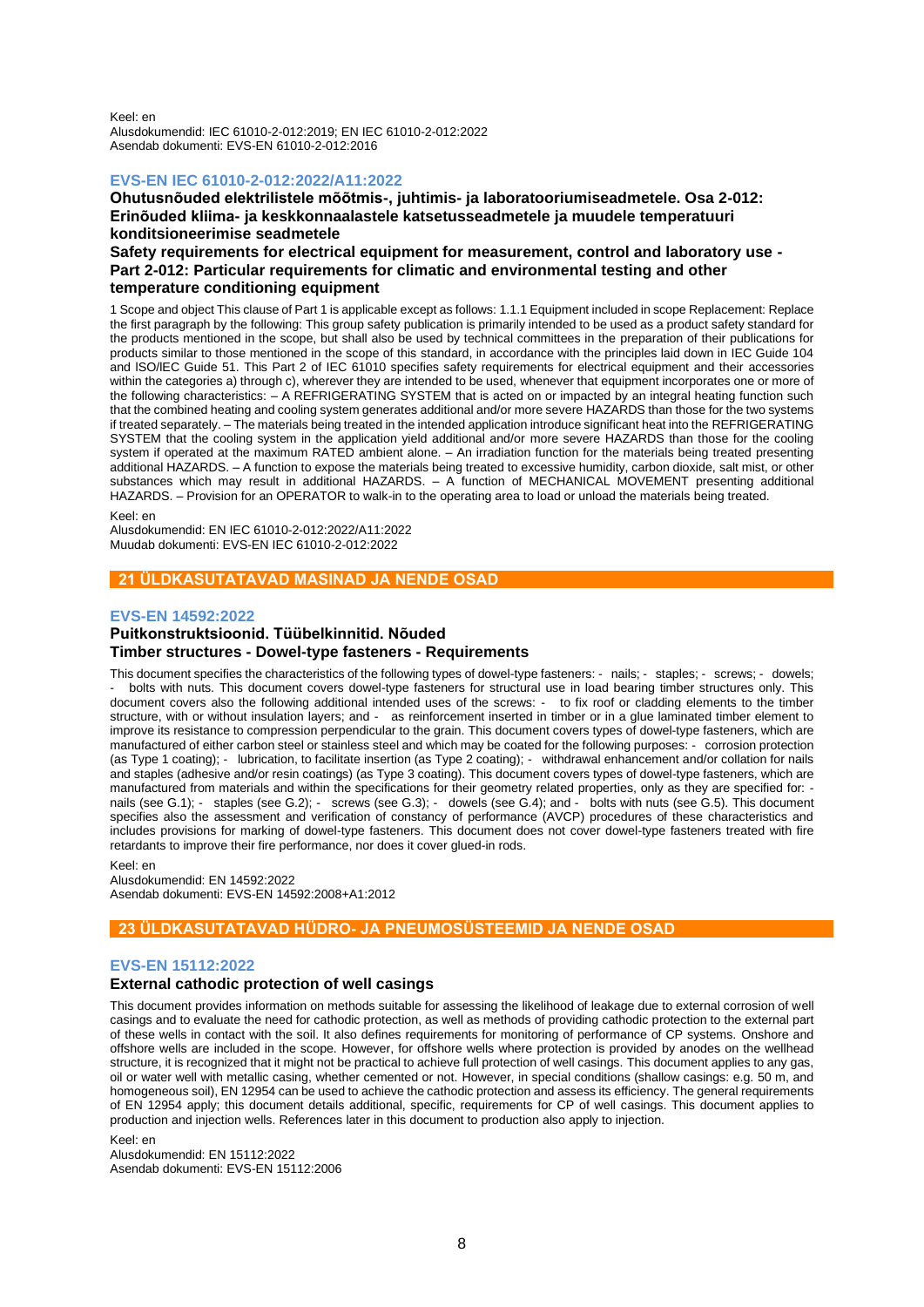#### **EVS-EN 15632-4:2022**

## **District heating pipes - Factory made flexible pipe systems - Part 4: Bonded system with metal service pipes; requirements and test methods**

This document specifies requirements and test methods for flexible, factory made, buried district heating pipe systems with metallic service pipes and bonding between the layers of the pipe assemblies and thermal insulation materials of polyurethane or polyisocyanurate foam, the casing being made of polyethylene. It is only applicable in conjunction with part 1. This document is applicable to pipes, fittings, their joints and to joints with components made of non-plastics materials intended to be used for district heating installations. This document is applicable to a continuous operating temperature up to 120 °C and a maximum operating temperature of 140 °C for maximum 300 h/a, and a design pressure up to 2,5 MPa for a design service life of at least 30 years. This document does not apply to cover surveillance systems. NOTE For higher temperatures or for the transport of other fluids, for example potable water, additional requirements and testing is needed. Such requirements are not specified in this document.

#### Keel: en

Alusdokumendid: EN 15632-4:2022 Asendab dokumenti: EVS-EN 15632-4:2009

#### **EVS-EN 476:2022**

#### **General requirements for components used in drains and sewers**

This document specifies general requirements to be respected in product standards for components such as pipes, fittings, inspection chambers and manholes with their respective joints intended for use in drains and sewers inside and outside buildings which operate as gravity systems allowing for a maximum pressure of 40 kPa. It also specifies general requirements for components used in hydraulically and pneumatically pressurized pipes, drains and sewers. NOTE 1 Where the term "inside buildings" is used in the context of components fixed inside buildings, it also includes pipes and fittings fixed on external surfaces of buildings. NOTE 2 This document is not a product standard and therefore not intended for the direct evaluation of products. This document covers components to be used in conveying in a satisfactory manner: — domestic wastewater; — rainwater and surface water; — other wastewater acceptable for discharge into the system. This document is applicable to components of circular and other cross sections. This document is equally applicable to components which are factory-made and to those constructed on site, where applicable. NOTE 3 This document does not apply to components used for trenchless construction according to EN 14457 and for components used for renovation of drains and sewers according to EN 13380. This document does not supersede the functional requirements of a complete system as defined in EN 752.

Keel: en Alusdokumendid: EN 476:2022 Asendab dokumenti: EVS-EN 476:2011

#### **EVS-EN ISO 22434:2022**

#### **Gas cylinders - Inspection and maintenance of valves (ISO 22434:2022)**

This document specifies requirements for the inspection and maintenance of valves [including ball valves and valves with integrated pressure regulator (VIPRs)] for: a) refillable transportable gas cylinders; b) cylinder bundles; c) pressure drums and tubes; which convey compressed, liquefied or dissolved gases. This document does not apply to valves for liquefied petroleum gas (LPG). NOTE Where there is no risk of ambiguity, gas cylinders, cylinder bundles, pressure drums and tubes are addressed with the collective term "gas cylinders" within this document. This document is applicable to valves reused at the time of the periodic inspection of gas cylinders, cylinder bundles, pressure drums and tubes, and can be applied at any other time, e.g. at a change of gas service (see ISO 11621). This document does not apply to the routine inspection of valves, e.g. carried out at the time of a gas cylinder filling.

Keel: en

Alusdokumendid: ISO 22434:2022; EN ISO 22434:2022 Asendab dokumenti: EVS-EN ISO 22434:2011

## **25 TOOTMISTEHNOLOOGIA**

#### **EVS-EN IEC 62714-5:2022**

## **Engineering data exchange format for use in industrial automation systems engineering - Automation Markup Language - Part 5: Communication**

Engineering processes of technical systems and their embedded automation systems have to be executed with increasing efficiency and quality. Especially since the project duration tends to increase as the complexity of the engineered system increases. To solve this problem, the engineering process is more often being executed by exploiting software based engineering tools exchanging engineering information and artefacts along the engineering process related tool chain. Communication systems establish an important part of modern technical systems and, especially, of automation systems embedded within them. Following the increasing decentralisation of automation systems and the application of fieldbus and Ethernet technology connecting automation devices and further interacting entities have to fulfil special requirements on communication quality, safety and security. Thus, within the engineering process of modern technical systems, engineering information and artefacts relating to communication systems also have to be exchanged along the engineering process tool chain. In each phase of the engineering process of technical systems, communication system related information can be created which can be consumed in later engineering phases. A typical application case is the creation of configuration information for communication components of automation devices including communication addresses and communication package structuring within controller programming devices during the control programming phase and its use in a device configuration tool. Another typical application case is the transmission of communication device configurations to virtual commissioning tools, to documentation tools, or to diagnosis tools. At present, the consistent and lossless transfer of communication system engineering information along the complete engineering chain of technical systems is unsolved. While user organisations and companies have provided data exchange formats for parts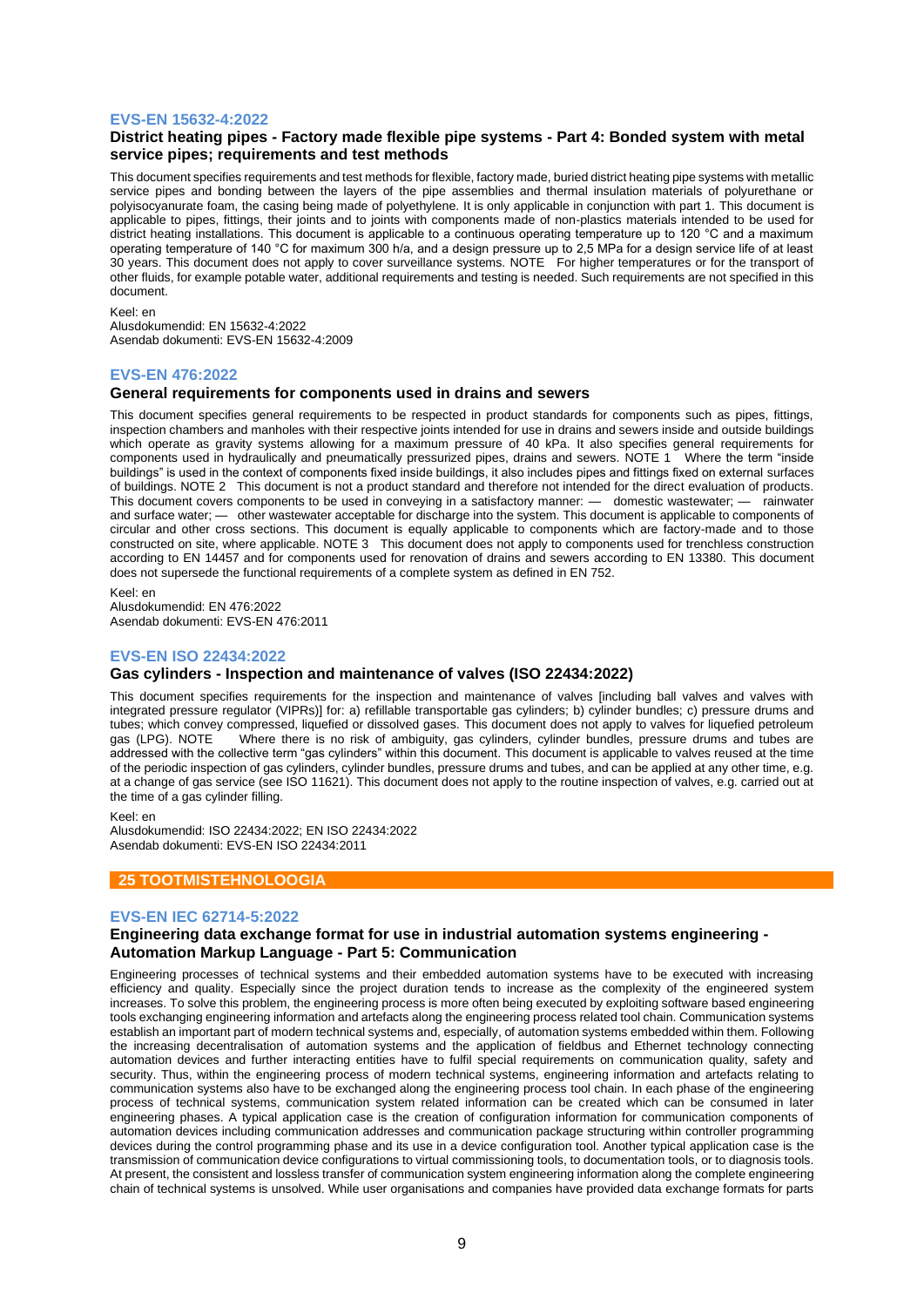of the relevant information like FDCML, EDDL, and GSD the above named application cases cannot be covered by a data exchange format. Notably the networking related information describing communication relations and their properties and qualities cannot be modelled by a data exchange format.

Keel: en Alusdokumendid: IEC 62714-5:2022; EN IEC 62714-5:2022

## **EVS-EN ISO 4531:2022**

#### **Vitreous and porcelain enamels - Release from enamelled articles in contact with food - Methods of test and limits (ISO 4531:2022)**

This document specifies a simulating method of test for determination of the release of metal-ions from enamelled articles, which are intended to come into contact with food. This document also specifies limits for the release of metal-ions from enamelled articles, which are intended to come into contact with food. This document is applicable to enamelled articles, including tanks and vessels, which are intended to be used for the preparation, cooking, serving and storage of food.

Keel: en

Alusdokumendid: ISO 4531:2022; EN ISO 4531:2022 Asendab dokumenti: EVS-EN ISO 4531:2018

## **EVS-EN ISO 9016:2022**

## **Destructive tests on welds in metallic materials - Impact tests - Test specimen location, notch orientation and examination (ISO 9016:2022)**

This document specifies the method to be used when describing test specimen location and notch orientation for the testing and reporting of impact tests on welded butt joints. This document applies to impact tests on metallic materials in all forms of product made by any fusion and pressure welding process. It is used in addition to the ISO 148 series and includes test specimen denomination and additional reporting requirements.

Keel: en

Alusdokumendid: ISO 9016:2022; EN ISO 9016:2022 Asendab dokumenti: EVS-EN ISO 9016:2012

## **EVS-EN ISO/ASTM 52925:2022**

## **Additive manufacturing of polymers - Feedstock materials - Qualification of materials for laserbased powder bed fusion of parts (ISO/ASTM 52925:2022)**

This document provides guidance and recommendations for the qualification of polymeric materials intended for laser-based powder bed fusion of polymers (PBF-LB/P). The parameters and recommendations presented in this document relate mainly to the material polyamide 12 (PA12), but references are also made to polyamide 11 (PA11). The parameters and recommendations set forth herein cannot be applicable to other polymeric materials.

Keel: en

Alusdokumendid: ISO/ASTM 52925:2022; EN ISO/ASTM 52925:2022

## **27 ELEKTRI- JA SOOJUSENERGEETIKA**

## **EVS-EN IEC 61215-1-2:2021/A1:2022**

**Terrestrial photovoltaic (PV) modules - Design qualification and type approval - Part 1-2: Special requirements for testing of thin-film Cadmium Telluride (CdTe) based photovoltaic (PV) modules**

Amendment to EN IEC 61215-1-2:2021

Keel: en

Alusdokumendid: IEC 61215-1-2:2021/AMD1:2022; EN IEC 61215-1-2:2021/A1:2022 Muudab dokumenti: EVS-EN IEC 61215-1-2:2021

## **EVS-EN IEC 61215-1-3:2021/A1:2022**

**Terrestrial photovoltaic (PV) modules - Design qualification and type approval - Part 1-3: Special requirements for testing of thin-film amorphous silicon based photovoltaic (PV) modules**

Amendment to EN IEC 61215-1-3:2021

Keel: en Alusdokumendid: IEC 61215-1-3:2021/AMD1:2022; EN IEC 61215-1-3:2021/A1:2022 Muudab dokumenti: EVS-EN IEC 61215-1-3:2021

## **EVS-EN IEC 61215-1-4:2021/A1:2022**

**Terrestrial photovoltaic (PV) modules - Design qualification and type approval - Part 1-4: Special requirements for testing of thin-film Cu(In,GA)(S,Se)2 based photovoltaic (PV) modules**

Amendment to EN IEC 61215-1-4:2021

Keel: en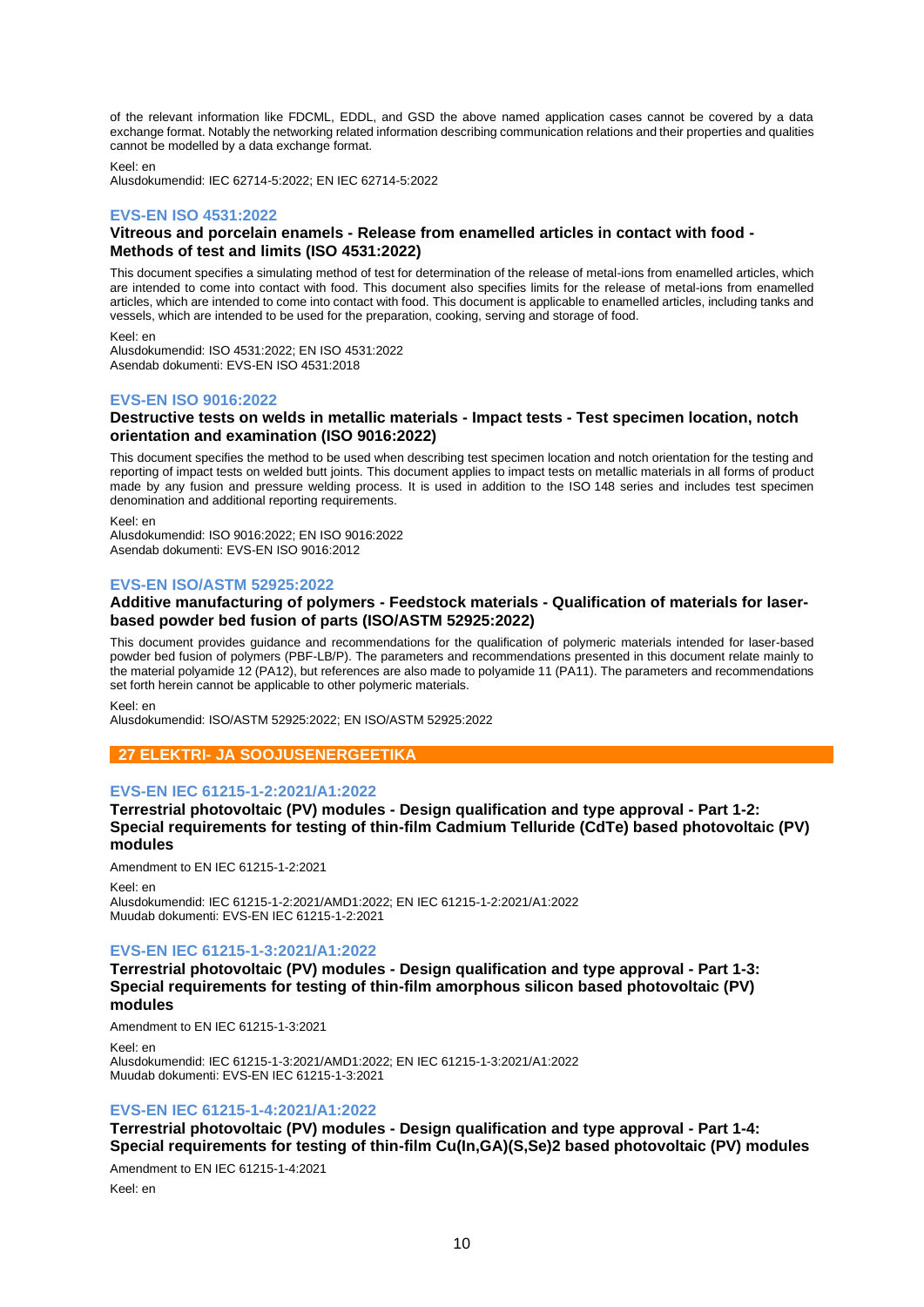Alusdokumendid: IEC 61215-1-4:2021/AMD1:2022; EN IEC 61215-1-4:2021/A1:2022 Muudab dokumenti: EVS-EN IEC 61215-1-4:2021

#### **EVS-EN ISO 9488:2022**

## **Solar energy - Vocabulary (ISO 9488:2022)**

This document defines basic terms relating to the work of ISO/TC 180. The committee covers standardization in the field of the measurement of solar radiation and solar energy utilization in space and water heating, cooling, industrial process heating and air conditioning. Consequently, the vocabulary within this document is focussed on definitions relating to those measurement and utilisation technologies. Since the 1999 version of this document there has been considerable development in solar photovoltaic technologies and high temperature solar thermal technologies that use heat to produce electricity or to provide high temperatures for processes that require elevated temperatures. This standard has some definitions that are useful also for those technologies; however, there are other documents that cover vocabulary for these technologies in more detail.

Keel: en

Alusdokumendid: ISO 9488:2022; EN ISO 9488:2022 Asendab dokumenti: EVS-EN ISO 9488:2000

## **29 ELEKTROTEHNIKA**

#### **EVS-EN IEC 60947-5-2:2020+A11:2022**

#### **Madalpingelised lülitusaparaadid. Osa 5-2: Juhtimisahelaaparaadid ja lülituselemendid. Läheduslülitid**

#### **Low-voltage switchgear and controlgear - Part 5-2: Control circuit devices and switching elements - Proximity switches (IEC 60947-5-2:2019)**

This part of IEC 60947 applies to inductive and capacitive proximity switches that sense the presence of metallic and/or nonmetallic objects, ultrasonic proximity switches that sense the presence of sound reflecting objects, photoelectric proximity switches that sense the presence of objects and non-mechanical magnetic proximity switches that sense the presence of objects with a magnetic field. Products covered by the scope of this document are not subjected to defined behaviours under fault conditions. Proximity switches with defined behaviour are covered by IEC 60947-5-3 and have to fulfil additional requirements. These proximity switches are self-contained, have semiconductor switching element(s) and are intended to be connected to circuits, the rated voltage of which does not exceed 250 V 50 Hz/60 Hz AC RMS or 300 V DC. Examples of typical applications for in-scope products: • factory automation and machinery industry; • logistic and packaging industry; • conveyor belts, lifts; • process industry; • power plants. Special applications (e.g. corrosive atmosphere) can cause additional requirements. This document is not intended to cover proximity switches with analogue outputs. The object of this document is to state for proximity switches: • definitions; • classification; • characteristics; • product information; • normal service, mounting and transport conditions; • constructional and performance requirements; • tests to verify rated characteristics. Products covered by the scope of this document are expected to be selected, installed, and maintained by skilled personnel only. Annex ZC of this document defines requirements in respect of safety under article 3.1(a) and Electromagnetic Compatibility (EMC) under article 3.1(b) of Directive 2014/53/EU for proximity switches that incorporate one or more radio technologies as set out in ZC.4 in a fixed and permanent manner. NOTE Requirements applicable to the efficient use of radio spectrum are not included in this document. These requirements can be found in the applicable ETSI product standard(s) for the effective use of the radio spectrum under article 3.2 of Directive 2014/53/EU.

Keel: en

Alusdokumendid: IEC 60947-5-2:2019; EN IEC 60947-5-2:2020; EN IEC 60947-5-2:2020/A11:2022 Konsolideerib dokumenti: EVS-EN IEC 60947-5-2:2020 Konsolideerib dokumenti: EVS-EN IEC 60947-5-2:2020/A11:2022

## **33 SIDETEHNIKA**

#### **EVS-EN 303 213-5-2 V1.1.1:2022**

**Lennuvälja maapealse liikluse täiustatud juhtimis- ja juhendamissüsteem (A-SMGCS); Osa 5. Raadiospektrile juurdepääsu harmoneeritud standard multilateraalse seiresüsteemi (MLAT) seadmetele; Alajaotus 2. Tugijaamad- ja maapealsete sõidukite saatjad Advanced Surface Movement Guidance and Control System (A-SMGCS); Part 5: Harmonised Standard for access to radio spectrum for Multilateration (MLAT) equipment; Sub-part 2: Reference and Vehicle Transmitters**

The present document specifies technical characteristics and methods of measurements for the following equipment: 1) devices transmitting in the 1 090 MHz band, used as ground-based reference transmitters in Mode S multilateration equipment in an Advanced Surface Movement Guidance and Control System (A-SMGCS); 2) devices transmitting in the 1 090 MHz band, used for ground vehicle tracking in an Advanced Surface Movement Guidance and Control System (A-SMGCS). Antennas for this equipment are considered to be passive without an additional amplifier. NOTE: The relationship between the present document and essential requirements of article 3.2 of Directive 2014/53/EU is given in Annex A.

Keel: en

Alusdokumendid: ETSI EN 303 213-5-2 V1.1.1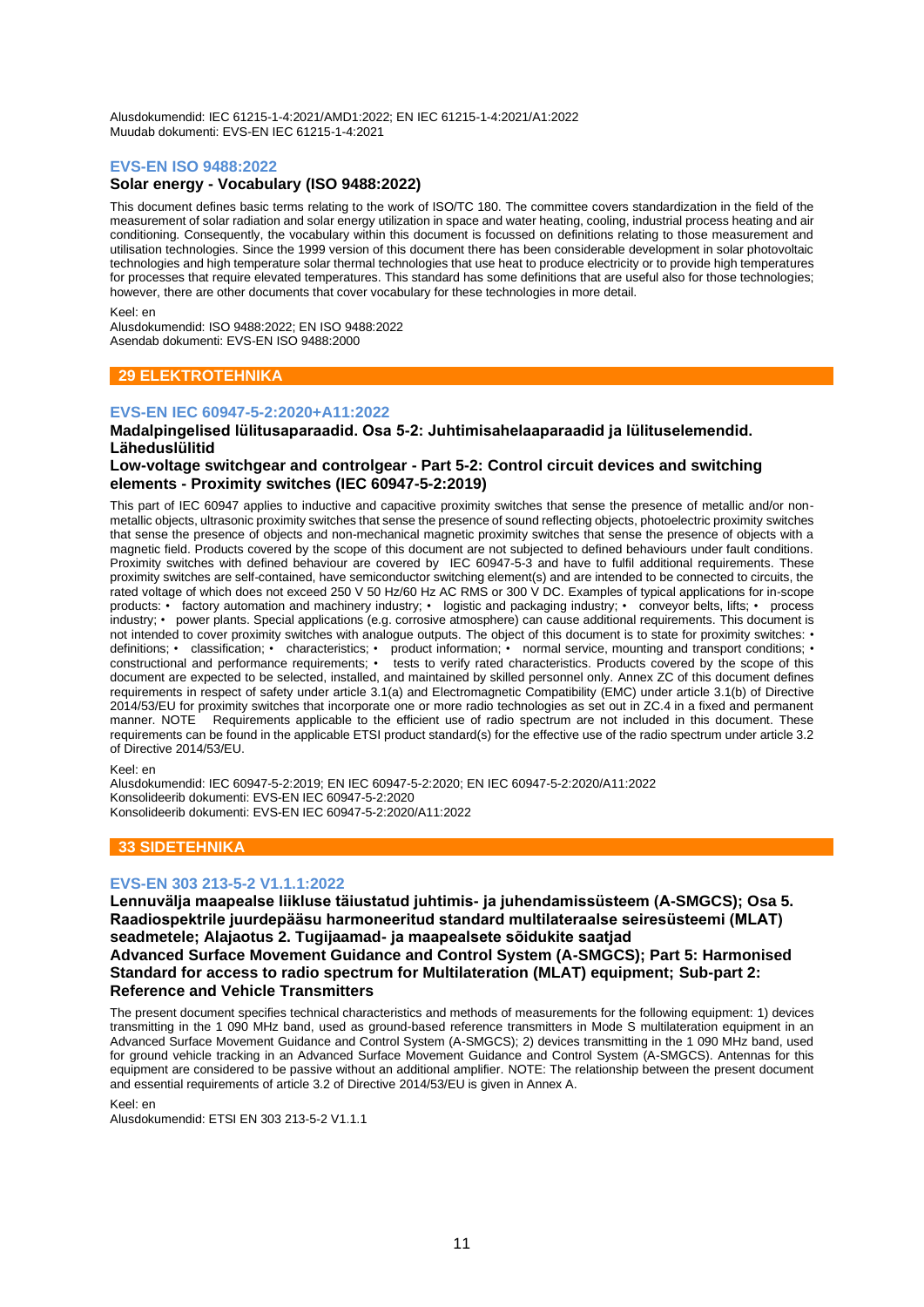## **EVS-EN 319 532-4 V1.2.1:2022**

## **Electronic Signatures and Infrastructures (ESI); Registered Electronic Mail (REM) Services; Part 4: Interoperability profiles**

The present document specifies the interoperability profiles of the Registered Electronic Mail (REM) messages according to the formats defined in ETSI EN 319 532-3 and the concepts and semantics defined in ETSI EN 319 532-1 and ETSI EN 319 532-2. It deals with issues relating to authentication, authenticity and integrity of the information, with the purpose to address the achievement of interoperability across REM service providers, implemented according to the aforementioned specifications. The present document covers all the options to profile REM services for both styles of operation: S&N and S&F. The mandatory requirements defined in the aforementioned referenced REM services specifications are not normally repeated here, but, when necessary, the present document contains some references to them. More specifically, the present document: a) Defines generalities on profiling. b) Defines constraints for SMTP profile. The present document also specifies a REM baseline supporting the technical interoperability amongst service providers in different regulatory frameworks. NOTE: Specifically but not exclusively, REM baseline specified in the present document aims at supporting implementations of interoperable REM services by use of Trusted List Frameworks to constitute Trusted domains and qualified REM services (instances of electronic registered delivery services) by use of EU Trusted List system as per Regulation (EU) No 910/2014.

#### Keel: en

Alusdokumendid: ETSI EN 319 532-4 V1.2.1

#### **EVS-EN 50411-3-6:2022**

#### **Fibre management systems and protective housings to be used in optical fibre communication systems - Product specifications - Part 3-6: Multi- mode mechanical fibre splice**

1.1 Product definition This document contains the initial, start of life dimensional, optical, mechanical and environmental performance requirements, which multimode mechanical splice needs to meet in order for it to be categorized as a European standard product. Although, in this document, the product is qualified for EN IEC 60793 2 10 types A1-OM1, A1-OM2, A1-OM3, A1-OM4 and A1-OM5 multimode fibres, it can also be suitable for other fibre types with 125 µm cladding diameter. 1.2 Interoperability The installed mechanical splice fits into optical fibre management system with optical splice cassettes or splice trays as defined in EN IEC 61756 1. This document specifies the following two physical interface dimensions: — cross sectional profile with width, height or diameter (in millimetres); — length (in millimetres). 1.3 Expected performance In this document, the performance of the mechanical splice is given with identical fibres only as specified in Annex A. Losses associated with tolerances in fibre cladding diameter and core diameter mismatch are not taken into account. The measured attenuation is a function of the core concentricity, cladding non-circularity and alignment capability. The optical return loss performance is a function of the index matching gel and the fibre end face preparation 1.4 Operating environment The tests selected combined with the severities and durations are representative of an outdoor enclosed environment category OP as defined in EN IEC 61753 1:2018, Table A.5. To ensure that the product can be used in outdoor closures, boxes or street cabinets for categories A, G or S (as defined in EN IEC 61753 1:2018, Tables A.13, A.14 and A.15) the specified lower temperature is extended to −40 °C and a water immersion requirement for temporary flooding conditions has been added. 1.5 Reliability Whilst the anticipated service life expectancy of the product in this environment is at least 20 years, compliance with this specification does not guarantee the reliability of the product. This is expected to be predicted using a recognized reliability assessment programme. 1.6 Quality assurance Compliance with this specification does not guarantee the manufacturing consistency of the product. This is expected to be maintained using a recognized quality assurance programme.

#### Keel: en

Alusdokumendid: EN 50411-3-6:2022 Asendab dokumenti: EVS-EN 50411-3-6:2013

#### **EVS-EN 50411-6-1:2022**

## **Fibre management systems and protective housings to be used in optical fibre communication systems - Product specifications - Part 6-1: Unprotected microduct for category S and A**

1.1 Product definition This document contains the initial, start of life dimensional, mechanical and environmental performance requirements which an unprotected microduct are expected to meet. 1.2 Operating environment The tests selected combined with the severities and duration are representative of an outside plant for subterranean and/or aerial environment defined by: ETS 300 019 class 8.1 - underground locations (without earthquake requirement); — EN IEC 61753 1 - category A (aerial environment) and category S (subterranean environment). 1.3 Quality assurance Compliance with this document does not guarantee the manufacturing consistency of the product. This is expected to be maintained using a recognized quality assurance programme. 1.4 Allowed product types This document covers all European Standards on optical fibre unprotected microducts. This includes, but is not limited to, EN 60794 5, Optical fibre cables - Part 5: Sectional specification - Microduct cabling for installation by blowing. 1.5 Allowed microduct connector types This microduct standard allows the use of all European Standard microduct connectors, including: straight, reducer/enlarger stem, reducer/enlarger, close down, liquid block, liquid block with barb end, and end stop connectors. This includes EN 50411 2 8, Fibre organizers and closures to be used in optical fibre communication systems - Product specifications - Part 2-8: Microduct connectors, for air blown optical fibres, Type 1.

Keel: en

Alusdokumendid: EN 50411-6-1:2022 Asendab dokumenti: EVS-EN 50411-6-1:2011

#### **EVS-EN 61850-5:2013/A1:2022**

**Communication networks and systems for power utility automation - Part 5: Communication requirements for functions and device models**

Amendment to EN 61850-5:2013

Keel: en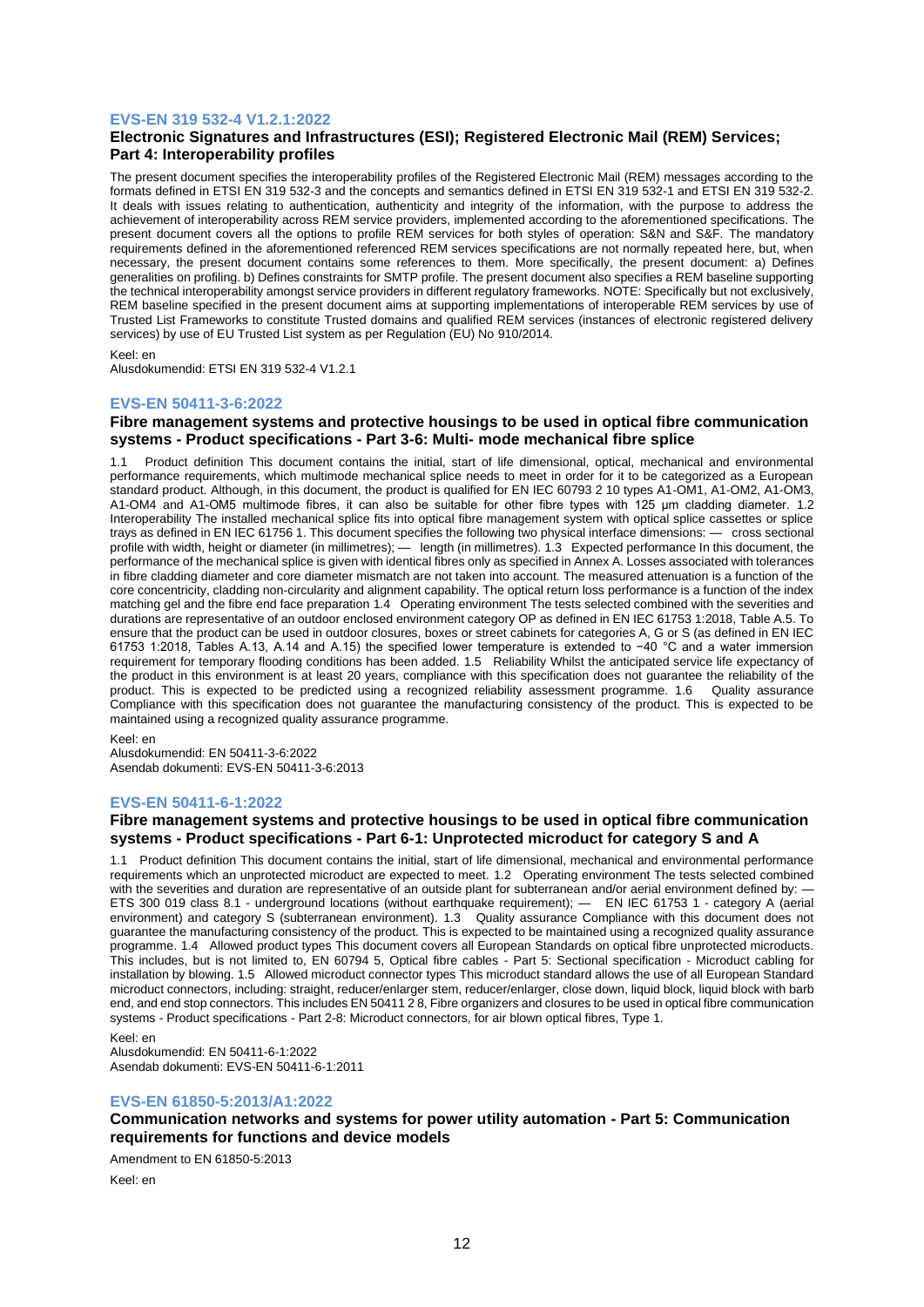Alusdokumendid: IEC 61850-5:2013/AMD1:2022; EN 61850-5:2013/A1:2022 Muudab dokumenti: EVS-EN 61850-5:2013

#### **EVS-EN IEC 61757-3-2:2022**

#### **Fibre Optic Sensors - Part 3-2: Acoustic sensing and vibration measurement - Distributed sensing**

This part of IEC 61757 specifies terminology, characteristic performance parameters, related test and calculation methods, and specific test equipment for interrogation units used in distributed fibre optic acoustic sensing and vibration measurement systems. This document refers to Rayleigh backscatter and phase detection method by phase-sensitive coherent optical time-domain reflectometry (ϕ-OTDR) only. Quasi-static and low frequency operation modes are not covered by this document. Generic specifications for fibre optic sensors are defined in IEC 61757.

Keel: en

Alusdokumendid: IEC 61757-3-2:2022; EN IEC 61757-3-2:2022

## **EVS-EN IEC 62325-451-8:2022**

## **Framework for energy market communications - Part 451-8: HVDC Scheduling process, contextual and assembly models for European style market**

IEC 62325-451-8:2022 specifies a UML package for the HVDC Link scheduling business process and its associated document contextual models, assembly models and XML schemas for use within the European style electricity markets. This part of IEC 62325 is based on the European style market contextual model (IEC 62325-351). The business process covered by this part of IEC 62325 is described in Subclause 5.3. The relevant aggregate core components (ACCs) defined in IEC 62325-351 have been contextualised into aggregated business information entities (ABIEs) to satisfy the requirements of the European style market HVDC Link scheduling business process.

Keel: en

Alusdokumendid: IEC 62325-451-8:2022; EN IEC 62325-451-8:2022

## **35 INFOTEHNOLOOGIA**

#### **EVS-EN ISO 12855:2022**

#### **Electronic fee collection - Information exchange between service provision and toll charging (ISO 12855:2022)**

This document specifies: — the interfaces between electronic fee collection (EFC) back-office systems for vehicle-related transport services, e.g. road user charging, parking and access control; — an exchange of information between the back end system of the two roles of service provision and toll charging, e.g.: — charging-related data (toll declarations, billing details), — administrative data, and — confirmation data; — transfer mechanisms and supporting functions; — information objects, data syntax and semantics. This document is applicable for any vehicle-related toll service and any technology used for charging. The data types and associated coding related to the data elements described in Clause 6 are defined in Annex A, using the abstract syntax notation one (ASN.1) according to ISO/IEC 8824-1. This document specifies basic protocol mechanisms over which implementations can specify and perform complex transfers (transactions). This document does not specify, amongst others: — any communication between toll charger (TC) or toll service provider (TSP) with any other involved party; — any communication between elements of the TC and the TSP that is not part of the back-office communication; — interfaces for EFC systems for public transport; — any complex transfers (transactions), i.e. sequences of inter-related application data units (ADUs) that can possibly involve several application protocol data unit (APDU) exchanges; — processes regarding payments and exchanges of fiscal, commercial or legal accounting documents; and — definitions of service communication channels, protocols and service primitives to transfer the APDUs.

Keel: en

Alusdokumendid: ISO 12855:2022; EN ISO 12855:2022 Asendab dokumenti: EVS-EN ISO 12855:2015

#### **49 LENNUNDUS JA KOSMOSETEHNIKA**

#### **EVS-EN 2535:2022**

## **Aerospace series - Vacuum deposition of cadmium**

This document specifies the method for depositing cadmium layers according to the vacuum deposition process, for use in aerospace construction. According to this process, cadmium metal is vaporized under vacuum and deposited directly on the base material with an interlayer. The coating produced in this way is ductile and electrically conductive. This document is applicable whenever referenced.

#### Keel: en Alusdokumendid: EN 2535:2022 Asendab dokumenti: EVS-EN 2535:2011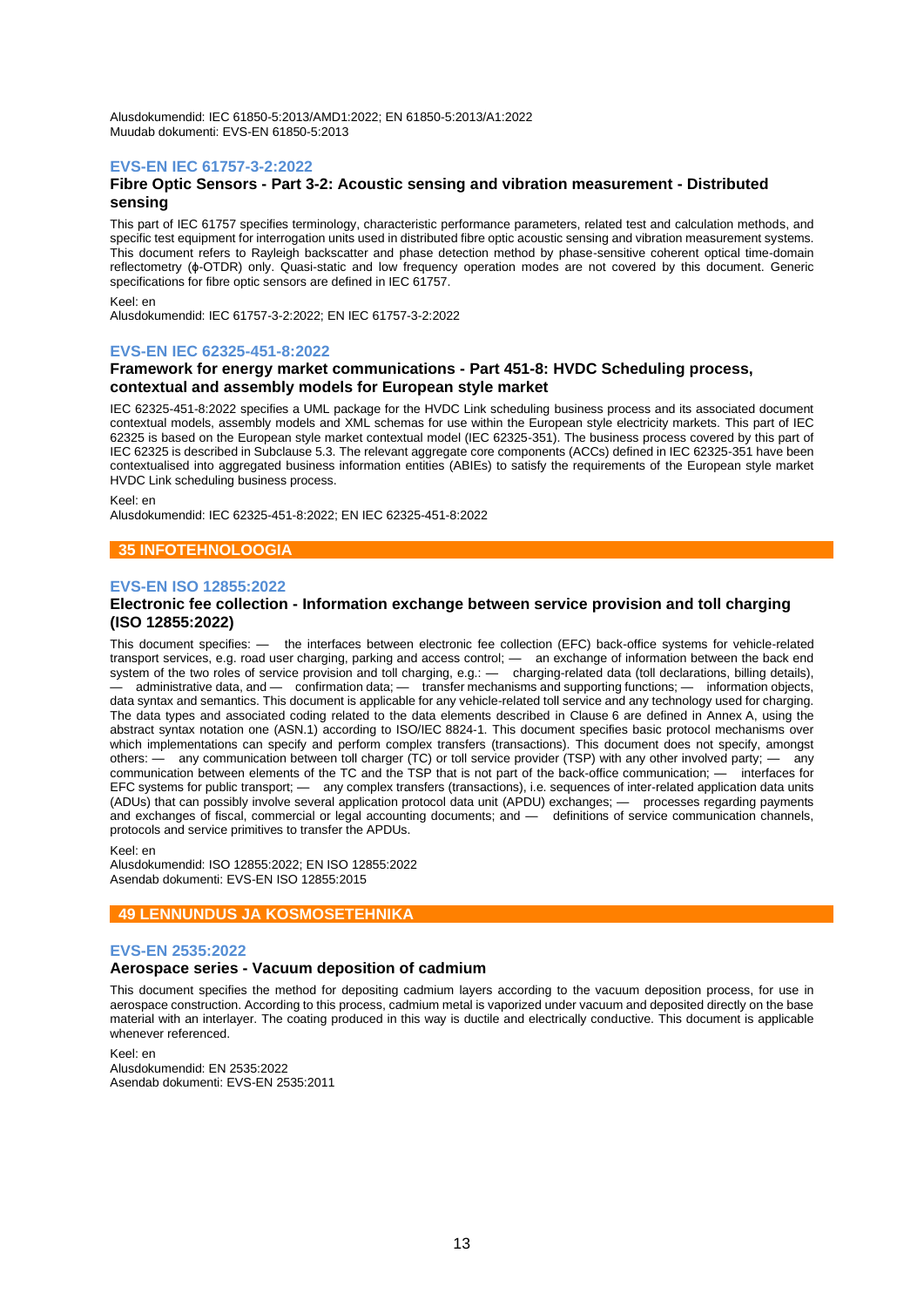#### **EVS-EN 3155-075:2022**

#### **Aerospace series - Electrical contacts used in elements of connection - Part 075: Contacts, electrical, quadrax, size 8, female, type E, crimp, class R - Product standard**

This document specifies the required characteristics, tests and tooling applicable to female electrical quadrax contacts, shielded, size 8, type E characteristic impedance 100 Ω, crimp, class R, used in elements of connection according to EN 3155-002. It is used together with EN 3155-001. The associated male contacts are defined in EN 3155-074.

Keel: en Alusdokumendid: EN 3155-075:2022 Asendab dokumenti: EVS-EN 3155-075:2009

#### **EVS-EN 3660-062:2022**

## **Aerospace series - Cable outlet accessories for circular and rectangular electrical and optical connectors - Part 062: Cable outlet, style K, 90°, for heat shrinkable boot, shielded, sealed, selflocking - Product standard**

This product standard defines a range of cable outlets, style K, 90°, shielded, sealed, self-locking (anti-rotational), for heat shrinkable boot, and/ or metallic bands for use under the following conditions: The mating connectors are listed in EN 3660-002. Temperature range, Class N : − 65 °C to 200 °C; Class K : − 65 °C to 260 °C; Class W : − 65 °C to 175 °C; Class T : − 65 °C to 175 °C (Nickel PTFE plating); Class Z : − 65 °C to 175 °C (Black zinc nickel plating). Associated electrical accessories: EN 3660- 033 Metallic band (for shield termination). These cable outlets are designed for termination of overall shielding braid and/or individual cable shields. They accommodate/permit the termination of heat shrinkable boots.

Keel: en

Alusdokumendid: EN 3660-062:2022 Asendab dokumenti: EVS-EN 3660-062:2016

#### **EVS-EN 3660-063:2022**

## **Aerospace series - Cable outlet accessories for circular and rectangular electrical and optical connectors - Part 063: Cable outlet, style K, straight, for heat shrinkable boot, shielded, sealed, self-locking - Product standard**

This product standard defines a range of cable outlets, style K, straight, shielded, sealed, self-locking (anti-rotational), heat shrinkable boot, and / or metallic bands for use under the following conditions: Associated electrical connector(s) EN 3660-002. Temperature range, Class N : -65 °C to 200 °C; Class K : -65 °C to 260 °C; Class W : -65 °C to 175 °C; Class T : -65 °C to 175 °C (Nickel PTFE plating); Class Z : - 65 °C to 175 °C (Black zinc nickel plating). Associated electrical accessories: EN 3660-033 Metallic band (for shield termination). These cable outlets are designed for termination of overall shielding braid and/or individual cable shields. They accommodate/permit the termination of heat shrinkable boots.

Keel: en Alusdokumendid: EN 3660-063:2022 Asendab dokumenti: EVS-EN 3660-063:2015

#### **EVS-EN 3660-064:2022**

#### **Aerospace series - Cable outlet accessories for circular and rectangular electrical and optical connectors - Part 064: Cable outlet, style K, straight, for heat shrinkable boot, shielded, sealed, self-locking - Product standard**

This product standard defines a range of cable outlets, style K, straight, shielded, sealed, self-locking (anti-rotational), heat shrinkable boot, and / or metallic bands for use under the following conditions: The mating connectors are listed in EN 3660-002. Temperature range, Class N : - 65 °C to 200 °C; Class K : - 65 °C to 260 °C; Class W : - 65 °C to 175 °C; Class T : - 65 °C to 175 °C (Nickel PTFE plating); Class Z : - 65 °C to 175 °C (Black zinc nickel plating). Associated electrical accessories: EN 3660-033 Metallic band (for shield termination). These cable outlets are designed for termination of overall shielding braid and / or individual cable shields. They accommodate/permit the termination of heat shrinkable boots.

Keel: en

Alusdokumendid: EN 3660-064:2022 Asendab dokumenti: EVS-EN 3660-064:2016

#### **EVS-EN 3660-065:2022**

## **Aerospace series - Cable outlet accessories for circular and rectangular electrical and optical connectors - Part 065: Cable outlet, style K, 90°, for heat shrinkable boot, shielded, sealed, selflocking - Product standard**

This document defines a range of cable outlets, style K, 90°, shielded, sealed, self-locking (anti rotational) for heat shrinkable boot, and or with metallic bands under the following conditions. The mating connectors are listed in EN 3660-002. Temperature range, Class N : -65 °C to 200 °C; Class K : -65 °C to 260 °C; Class W : -65 °C to 175 °C; Class T : -65 °C to 175 °C (Nickel PTFE plating); Class Z : -65 °C to 175 °C (Black zinc nickel plating). Associated electrical accessories : EN 3660-033 Metallic band (for shield termination). These cable outlets are designed for termination of overall shielding braid and/or individual cable shields. They accommodate/permit the termination of heat shrinkable boots.

Keel: en Alusdokumendid: EN 3660-065:2022 Asendab dokumenti: EVS-EN 3660-065:2016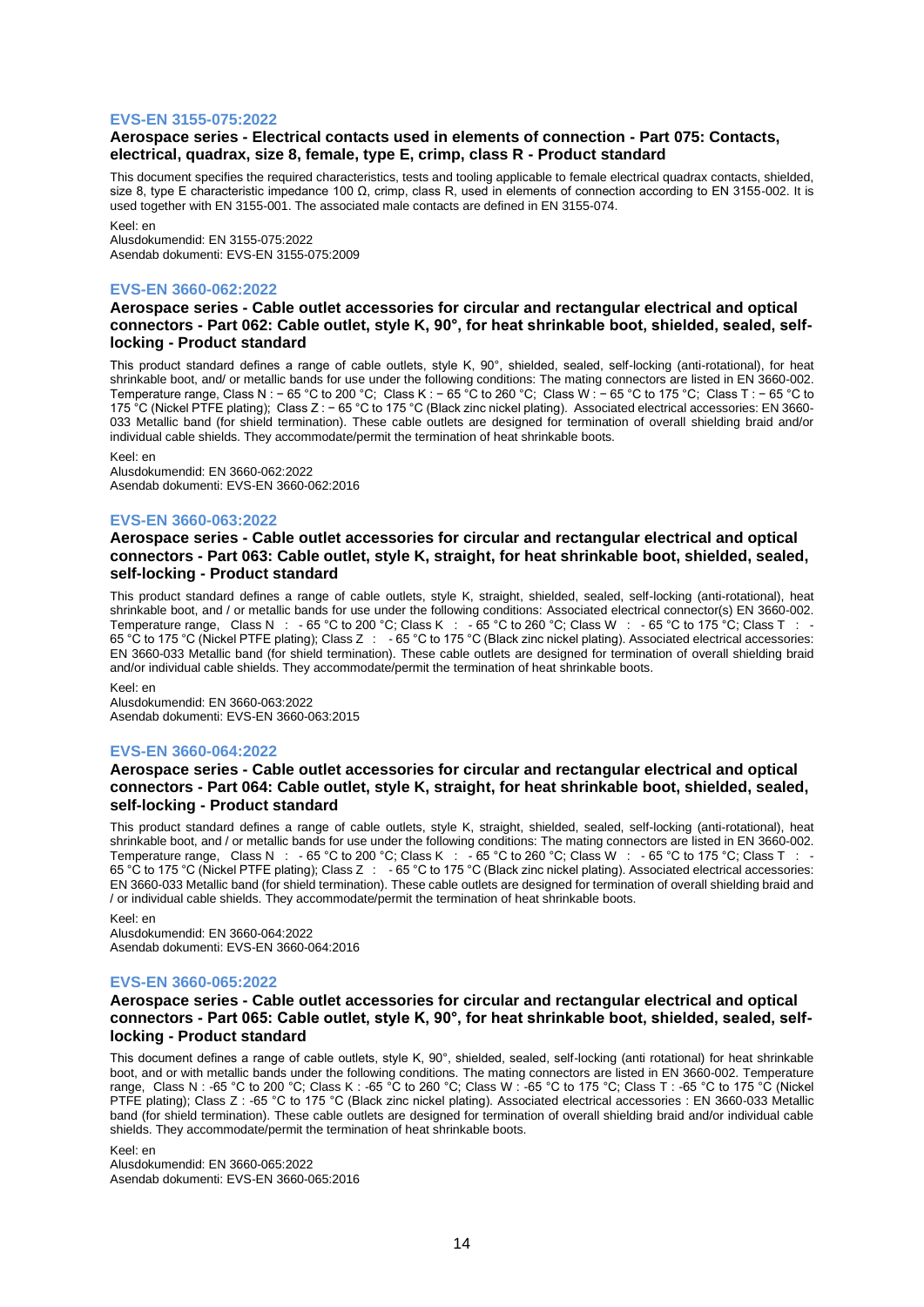## **EVS-EN 3745-412:2022**

## **Aerospace series - Fibres and cables, optical, aircraft use - Test methods - Part 412: Humidity resistance**

This document evaluates the resistance of the fiber optic cable to humidity changes at different temperatures.

Keel: en Alusdokumendid: EN 3745-412:2022 Asendab dokumenti: EVS-EN 3745-412:2005

## **EVS-EN 3792:2022**

#### **Aerospace series - Anaerobic polymerisable compounds - Technical specification**

This document specifies the requirements for a range of one part anaerobic polymerisable compounds which polymerises upon the exclusion of oxygen and activation by a metal surface.

Keel: en Alusdokumendid: EN 3792:2022

#### **EVS-EN 4260:2022**

#### **Aerospace series - Metallic materials - Rules for drafting and presentation of technical specifications**

This document specifies the rules for the drafting and presentation of technical specifications for metallic materials. Keel: en

Alusdokumendid: EN 4260:2022

## **EVS-EN 4261:2022**

## **Aerospace series - Metallic materials - Rules for drafting and presentation of test method standards**

This document specifies the rules for the drafting and presentation of test method standards. Keel: en Alusdokumendid: EN 4261:2022

## **EVS-EN 4385:2022**

## **Aerospace series - Non-metallic materials - General organization of standardization - Links between types of standards**

This document specifies the general organization of the EN standards for non-metallic materials and their links with other types of standards for aerospace applications. It corresponds to level 0 (see 4.1).

Keel: en Alusdokumendid: EN 4385:2022

#### **EVS-EN 4387:2022**

## **Aerospace series - Non-metallic materials - Rules for drafting and presentation of technical specifications**

This document specifies the general rules for drafting and presentation of EN aerospace series non-metallic material technical specifications.

Keel: en Alusdokumendid: EN 4387:2022

#### **EVS-EN 6059-401:2022**

## **Aerospace series - Electrical cables, installation - Protection sleeves - Test methods - Part 401: Expansion range**

This document specifies a method to determine the expansion range of protection sleeve for electrical cable and cable bundles, it is used together with EN 6059-100.

Keel: en Alusdokumendid: EN 6059-401:2022

## **59 TEKSTIILI- JA NAHATEHNOLOOGIA**

#### **EVS-EN ISO 5402-1:2022**

#### **Leather - Determination of flex resistance - Part 1: Flexometer method (ISO 5402-1:2022)**

This document specifies a method for determining the dry or wet flex resistance of leather and finishes applied to leather. It is applicable to all types of flexible leather below 3,0 mm in thickness.

Keel: en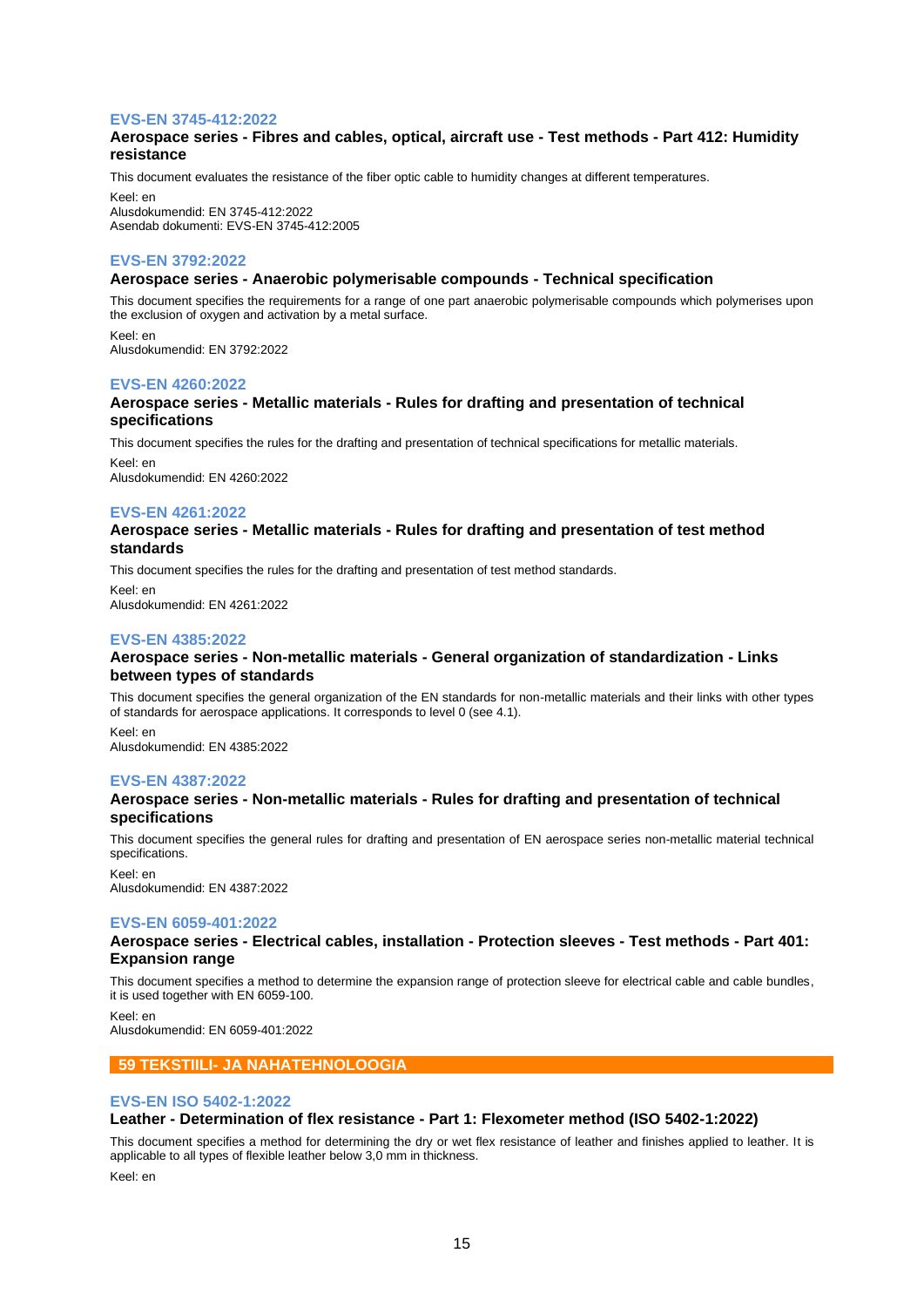Alusdokumendid: ISO 5402-1:2022; EN ISO 5402-1:2022 Asendab dokumenti: EVS-EN ISO 5402-1:2017

## **65 PÕLLUMAJANDUS**

## **EVS-EN ISO 12863:2022**

## **Standardne katsemeetod sigarettide süütamisvõime hindamiseks Standard test method for assessing the ignition propensity of cigarettes (ISO 12863:2022)**

This document specifies a test method for testing the capability of a cigarette, positioned on one of three standard substrates, to extinguish or to generate sufficient heat to continue burning, and thus potentially cause ignition of bedding or upholstered furniture. This document is only applicable to factory-made cigarettes that burn along the length of a tobacco column. This is a performancebased document; it does not prescribe any design features of the cigarette that can lead to improved or degraded performance in the test method. The output of this method has been correlated with the potential for cigarettes to ignite upholstered furniture.

Keel: en

Alusdokumendid: ISO 12863:2022; EN ISO 12863:2022 Asendab dokumenti: EVS-EN ISO 12863:2010 Asendab dokumenti: EVS-EN ISO 12863:2010/A1:2016 Asendab dokumenti: EVS-EN ISO 12863:2010/AC:2011

## **67 TOIDUAINETE TEHNOLOOGIA**

## **EVS-EN ISO 4531:2022**

## **Vitreous and porcelain enamels - Release from enamelled articles in contact with food - Methods of test and limits (ISO 4531:2022)**

This document specifies a simulating method of test for determination of the release of metal-ions from enamelled articles, which are intended to come into contact with food. This document also specifies limits for the release of metal-ions from enamelled articles, which are intended to come into contact with food. This document is applicable to enamelled articles, including tanks and vessels, which are intended to be used for the preparation, cooking, serving and storage of food.

#### Keel: en

Alusdokumendid: ISO 4531:2022; EN ISO 4531:2022 Asendab dokumenti: EVS-EN ISO 4531:2018

## **71 KEEMILINE TEHNOLOOGIA**

### **CEN/TR 17608:2022**

## **State of the art on the use of flammable refrigerant alternatives, in particular from class A3, in refrigeration, air conditioning and heat pump equipment**

This document provides the results of a comprehensive assessment of the state of the art on the use of flammable refrigerants, in particular from class A3. Refrigerants from class B (toxic) are excluded from this scope. This document includes the following elements: • A segmentation of the refrigeration, air conditioning and heat pump market, making use of existing studies and research, including an assessment of safety-related barriers to the uptake of flammable refrigerants in particular from class A3 across all relevant applications; • An assessment of the way risk assessments is used in existing standards for refrigeration, air conditioning and heat pump equipment and in other standards and a review of available risk assessment research to be taken into account including identification of potential needs for additional research; • Analysis of: • the relationship between risk and increased charge; • the acceptability of increased risk compared to the risk presented by other technologies; • the options for additional mitigation methods if the risk increase is unacceptable; • Review of existing standards and work programmes and identification of standards that should be further updated under existing or future standardisation requests based on relevant product safety legislation, in particular with regard to allowable charge sizes of flammable refrigerants, taking into account available technology as well as emerging research and development; • Identification of options for performance based requirements that result from risk assessments to enable the use of all flammable substances; • Identification of options for risk minimisation and for offering flexibility in application of mitigation measures. eptable.

Keel: en Alusdokumendid: CEN/TR 17608:2022

## **EVS-EN 12124:2022**

## **Chemicals used for treatment of water intended for human consumption - Sodium sulfite**

This document is applicable to sodium sulfite used for treatment of water intended for human consumption. It describes the characteristics and specifies the requirements of sodium sulfite and refers to the corresponding analytical methods. It gives information for its use in water treatment.

Keel: en Alusdokumendid: EN 12124:2022 Asendab dokumenti: EVS-EN 12124:2012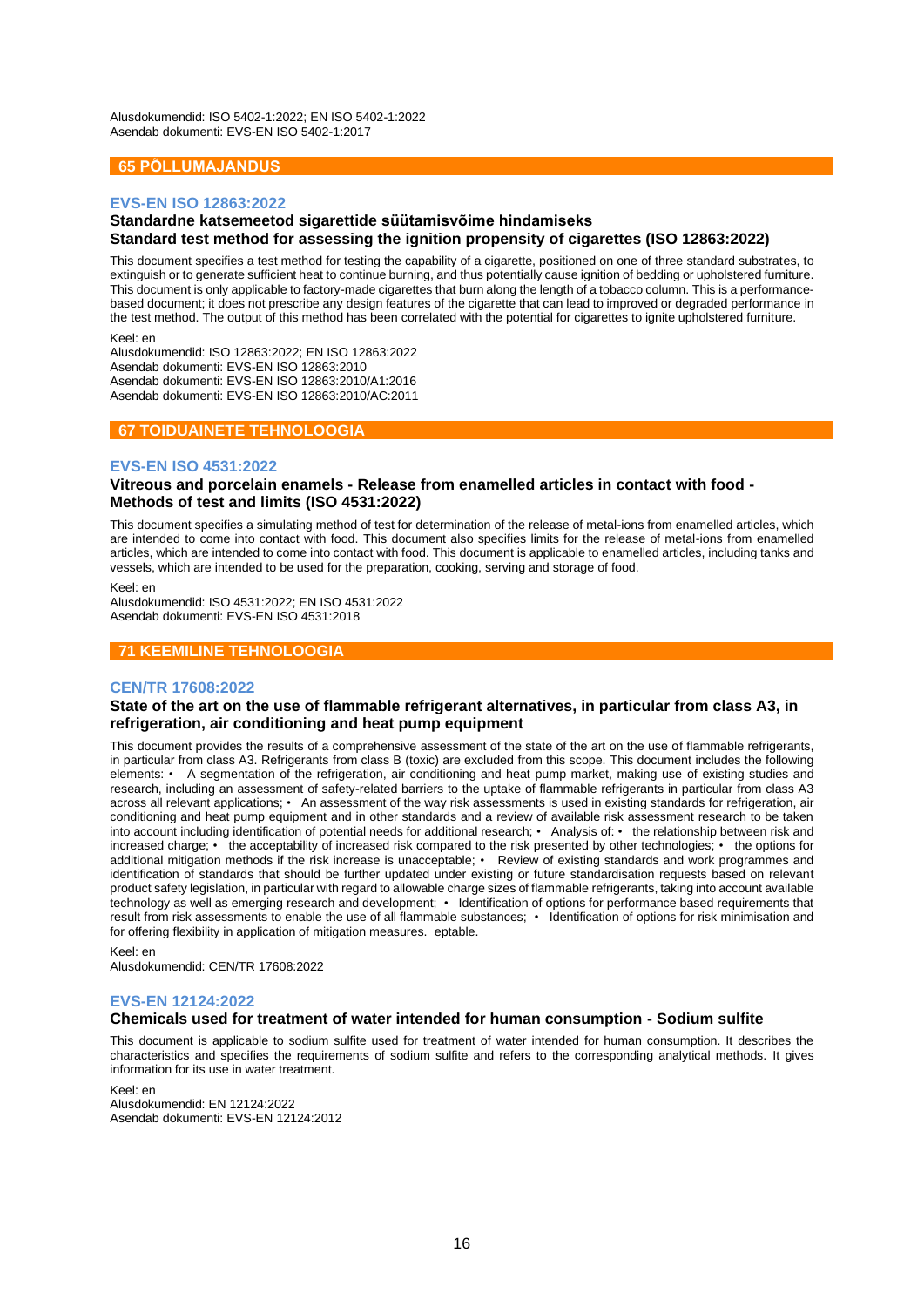#### **EVS-EN 12126:2022**

#### **Chemicals used for treatment of water intended for human consumption - Liquefied ammonia**

This document is applicable to liquefied ammonia used for treatment of water intended for human consumption. It describes the characteristics and specifies the requirements of liquefied ammonia and refers to the corresponding analytical methods. It gives information for its use in water treatment. It also determines the rules relating to the safe handling and use of liquefied ammonia (see Annex B).

Keel: en Alusdokumendid: EN 12126:2022 Asendab dokumenti: EVS-EN 12126:2012

#### **EVS-EN 14805:2022**

#### **Chemicals used for treatment of water intended for human consumption - Sodium chloride for on site electrochlorination using non-membrane technology**

This document is applicable to sodium chloride intended for on-site electrochlorination of water intended for human consumption using non-membrane technology. It describes the characteristics and specifies the requirements and the corresponding test methods for sodium chloride (see Annex B). It gives information on its use in water treatment.

Keel: en Alusdokumendid: EN 14805:2022 Asendab dokumenti: EVS-EN 14805:2008

#### **75 NAFTA JA NAFTATEHNOLOOGIA**

#### **EVS-EN ISO 13503-3:2022**

#### **Petroleum and natural gas industries - Completion fluids and materials - Part 3: Testing of heavy brines (ISO 13503-3:2022)**

This document covers the physical properties, potential contaminants and test procedures for heavy brine fluids manufactured for use in oil and gas well drilling, completion, and workover fluids. This document supplements API RP 13J, 5th edition (2014), the requirements of which are applicable with the exceptions specified in this document. This document provides more suitable method descriptions for determining the formate brines pH, carbonate/bicarbonate concentrations and crystallization temperature at ambient pressure compared to the methods provided by API RP 13J, 5th edition (2014). This document is intended for the use of manufacturers, service companies and end-users of heavy brines.

Keel: en

Alusdokumendid: ISO 13503-3:2022; EN ISO 13503-3:2022 Asendab dokumenti: EVS-EN ISO 13503-3:2006 Asendab dokumenti: EVS-EN ISO 13503-3:2006/AC:2007

#### **EVS-EN ISO 20765-5:2022**

#### **Natural gas - Calculation of thermodynamic properties - Part 5: Calculation of viscosity, Joule-Thomson coefficient, and isentropic exponent (ISO 20765-5:2022)**

This document specifies methods to calculate (dynamic) viscosity, Joule-Thomson coefficient, isentropic exponent, and speed of sound, excluding density, for use in the metering of natural gas flow.

Keel: en

Alusdokumendid: ISO 20765-5:2022; EN ISO 20765-5:2022

## **77 METALLURGIA**

## **EVS-EN 15094:2022**

#### **Masinaohutus. Külmvaltspinkide ohutusnõuded Safety of machinery - Safety requirements for cold flat rolling mills**

This document specifies the general safety requirements for cold rolling mills for flat products as defined in 3.1. This document is applicable to: Plant (machinery, equipment, devices according Annex D) used for the manufacturing of metal cold rolled flat products from the material supply from entry (1), via the mill stand(s) (2) with roll changing devices (4), to the material removal (3) (see Figure 1). This document does not cover:  $-$  Design and construction of buildings including cellars and their facilities: Thermo process equipment, e.g. in accordance with EN 746 series; — Strip processing lines according to EN 15061, e.g. pickling line; — Abrasive blasting plants according to EN 1248; — Coil transporting system before coil take-over-point at the entry section and after coil take-over-point at the exit section, e.g. hook conveyors, overhead cranes, fork lift and railway trucks and other vehicles; — Roll shop equipment; — Hook conveyors according to EN 619; — Non-fixed load lifting attachments, e.g. according to EN 13155; — Storage equipment (e.g. high-bay warehouses); — Cranes, fork lifts, trucks and railway trucks and other vehicles; — Process technology (e.g. systems for rolling lubricant, compressed air, treatment of water, cleaning system for exhaust air); — Firefighting system. NOTE 1 Special requirements for protection of persons in case of using asphyxiant gases used in firefighting system is covered by this document, see Annex C.

Keel: en Alusdokumendid: EN 15094:2022 Asendab dokumenti: EVS-EN 15094:2008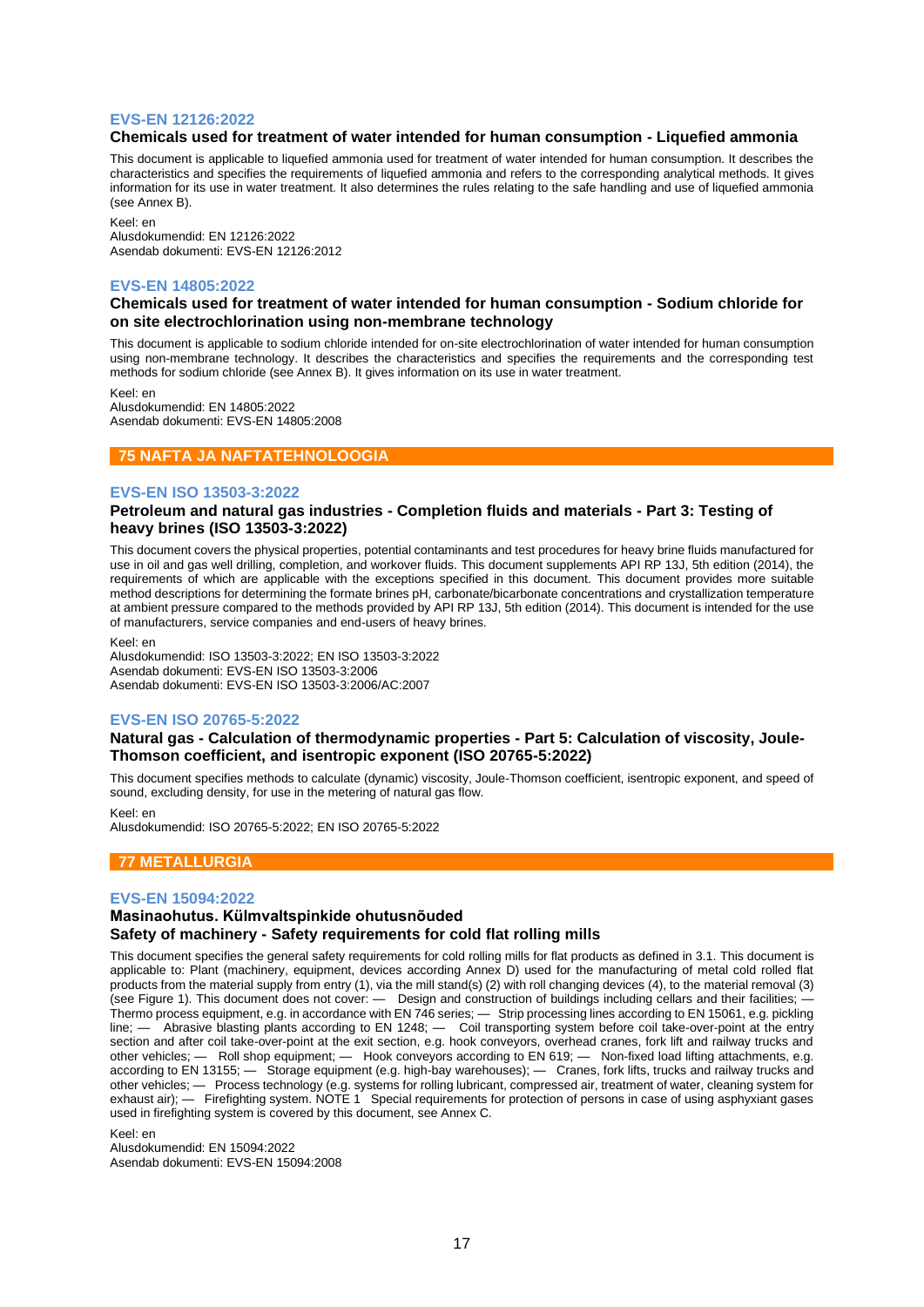#### **EVS-EN 15112:2022**

#### **External cathodic protection of well casings**

This document provides information on methods suitable for assessing the likelihood of leakage due to external corrosion of well casings and to evaluate the need for cathodic protection, as well as methods of providing cathodic protection to the external part of these wells in contact with the soil. It also defines requirements for monitoring of performance of CP systems. Onshore and offshore wells are included in the scope. However, for offshore wells where protection is provided by anodes on the wellhead structure, it is recognized that it might not be practical to achieve full protection of well casings. This document applies to any gas, oil or water well with metallic casing, whether cemented or not. However, in special conditions (shallow casings: e.g. 50 m, and homogeneous soil), EN 12954 can be used to achieve the cathodic protection and assess its efficiency. The general requirements of EN 12954 apply; this document details additional, specific, requirements for CP of well casings. This document applies to production and injection wells. References later in this document to production also apply to injection.

#### Keel: en

Alusdokumendid: EN 15112:2022 Asendab dokumenti: EVS-EN 15112:2006

## **79 PUIDUTEHNOLOOGIA**

#### **EVS-EN 14081-3:2022**

#### **Timber structures - Strength graded structural timber with rectangular cross section - Part 3: Machine grading; additional requirements for factory production control**

See dokument määrab kindlaks, lisaks standardis EN 14081-1 antule, ettevõtte tootmisohje nõuded saagimisel, hööveldamisel või muul meetodil töödeldud nelinurkse ristlõikega masinsorditud ehituspuidule, mille mõõtmete hälbed sihtmõõtmetest vastavad standardile EN 336.

Keel: en Alusdokumendid: EN 14081-3:2022 Asendab dokumenti: EVS-EN 14081-3:2012+A1:2018

#### **83 KUMMI- JA PLASTITÖÖSTUS**

#### **CEN/TS 14541-2:2022**

#### **Plastics pipes and fittings - Utilisation of thermoplastics recyclates - Part 2: Recommendations for relevant characteristics**

This document provides guidance and information for drafting product standards to specify characteristics and test methods for the utilization of thermoplastics recyclates (PVC-U, PVC-C, PE, PP, ABS) in pipes, fittings and ancillaries for thermoplastics piping systems. This document covers recyclates with an agreed specification from all sources. NOTE 1 This document does not cover characteristics for reworked material. NOTE 2 This document does not cover recycling processes (e.g. chemical or mechanical). NOTE 3 This document does not define if recycled material can be used in a specific application. The possible use of recyclates will be defined in the applicable product standard. This document provides guidance about the relevant characteristics to be included in the agreed specification for recyclates. This document is applicable without prejudice to any existing legislation. For the recycling process, the transport, the testing and the use of thermoplastics recyclates, National and/or European regulations (e.g. hygienic aspects) can apply. NOTE 4 For example, threshold levels for substances of very high concern (SVHC) as defined in the REACH-legislation which can possibly be present in thermoplastic recyclates.

Keel: en Alusdokumendid: CEN/TS 14541-2:2022 Asendab dokumenti: CEN/TS 14541:2013

#### **EVS-EN 14541-1:2022**

#### **Plastics pipes and fittings - Utilisation of thermoplastics recyclates - Part 1: Vocabulary**

This document specifies the general terms and definitions relevant for the utilization of thermoplastics recyclates in thermoplastics pipes, fittings and ancillaries for both pressure and non-pressure piping systems. This document is intended to be used by specification writers in conjunction with CEN/TS 14541-2 when preparing normative documents under the scope of CEN/TC 155.

Keel: en Alusdokumendid: EN 14541-1:2022 Asendab dokumenti: CEN/TS 14541:2013

#### **EVS-EN ISO 11358-1:2022**

#### **Plastics - Thermogravimetry (TG) of polymers - Part 1: General principles (ISO 11358-1:2022)**

This document specifies general conditions for the analysis of polymers using thermogravimetric techniques. It is applicable to liquids or solids. Solid materials can be in the form of pellets, granules or powders. Fabricated shapes reduced to appropriate specimen size can also be analysed by this method. This document establishes methods for the investigation of physical effects and chemical reactions that are associated with changes of mass. This document can be used to determine the temperature(s) and rate(s) of decomposition of polymers, and to measure at the same time the amounts of volatile matter, additives and/or fillers they contain. This document is applicable to measurements in dynamic mode (mass change versus temperature or time under programmed temperature conditions) or isothermal mode (mass change versus time at constant temperature). This document is applicable to measurements at different testing atmospheres, such as separation of decomposition in an inert atmosphere from oxidative degradation.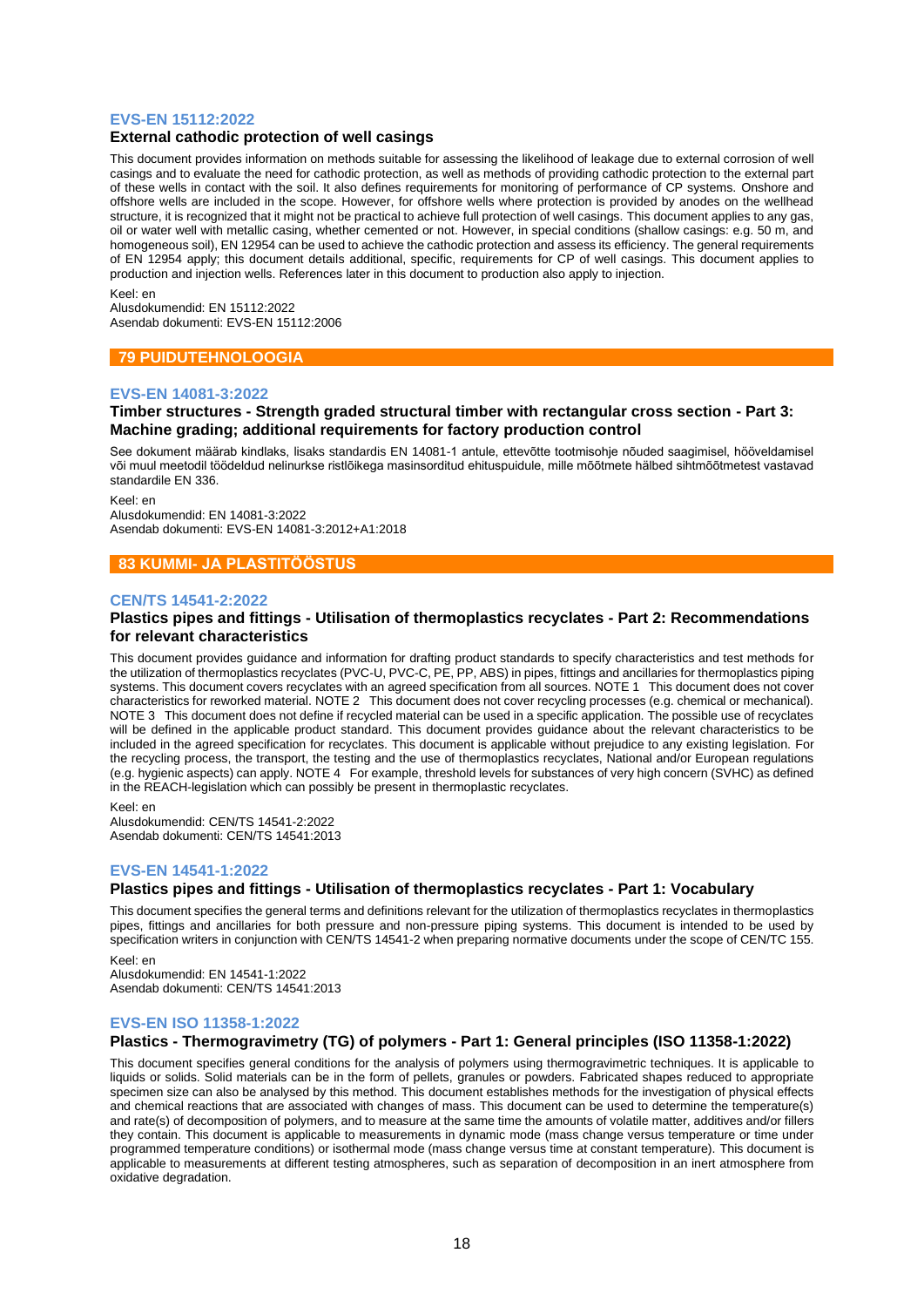Keel: en Alusdokumendid: ISO 11358-1:2022; EN ISO 11358-1:2022 Asendab dokumenti: EVS-EN ISO 11358-1:2014

## **EVS-EN ISO 18064:2022**

#### **Thermoplastic elastomers - Nomenclature and abbreviated terms (ISO 18064:2022)**

This document establishes a nomenclature system for thermoplastic elastomers based on the chemical composition of the polymer or polymers involved. It specifies symbols and abbreviated terms used to identify thermoplastic elastomers in industry, commerce, and government. It is not intended to conflict with, but to supplement, existing trade names and trademarks. NOTE 1 The name of the thermoplastic elastomer is intended to be used in technical papers and presentations followed by the abbreviated term used to designate the elastomer in this document. NOTE 2 Annex A gives thermoplastic-elastomer abbreviated terms that have been used in the past in materials standards, technical bulletins, textbooks, patents, and trade literature.

Keel: en

Alusdokumendid: ISO 18064:2022; EN ISO 18064:2022 Asendab dokumenti: EVS-EN ISO 18064:2014

## **91 EHITUSMATERJALID JA EHITUS**

#### **EVS-EN 1015-1:2004+A1:2007/AC:2022**

## **Müürimörtide katsemeetodid. Osa 1: Terastikulise koostise määramine (sõelanalüüs) Methods of test for mortar for masonry - Part 1: Determination of particle size distribution (by sieve analyses)**

Standardi EVS-EN 1015-1:2004+A1:2007 parandus

Keel: et Parandab dokumenti: EVS-EN 1015-1:2004+A1:2007

#### **EVS-EN 14592:2022**

## **Puitkonstruktsioonid. Tüübelkinnitid. Nõuded Timber structures - Dowel-type fasteners - Requirements**

This document specifies the characteristics of the following types of dowel-type fasteners: - nails; - staples; - screws; - dowels; bolts with nuts. This document covers dowel-type fasteners for structural use in load bearing timber structures only. This document covers also the following additional intended uses of the screws: - to fix roof or cladding elements to the timber structure, with or without insulation layers; and - as reinforcement inserted in timber or in a glue laminated timber element to improve its resistance to compression perpendicular to the grain. This document covers types of dowel-type fasteners, which are manufactured of either carbon steel or stainless steel and which may be coated for the following purposes: - corrosion protection (as Type 1 coating); - lubrication, to facilitate insertion (as Type 2 coating); - withdrawal enhancement and/or collation for nails and staples (adhesive and/or resin coatings) (as Type 3 coating). This document covers types of dowel-type fasteners, which are manufactured from materials and within the specifications for their geometry related properties, only as they are specified for: nails (see G.1); - staples (see G.2); - screws (see G.3); - dowels (see G.4); and - bolts with nuts (see G.5). This document specifies also the assessment and verification of constancy of performance (AVCP) procedures of these characteristics and includes provisions for marking of dowel-type fasteners. This document does not cover dowel-type fasteners treated with fire retardants to improve their fire performance, nor does it cover glued-in rods.

Keel: en Alusdokumendid: EN 14592:2022 Asendab dokumenti: EVS-EN 14592:2008+A1:2012

#### **EVS-EN 17468-1:2022**

## **Fibre cement products - Determination of pull through and shear resistance and bending strength calculations - Part 1: Flat sheets**

The document establishes an agreed method for evaluation of pull through resistance (tension/compression for fasteners through the sheets), shear resistance, bending strength and bending modulus of elasticity and suggests an approved safety concept of fibre-cement flat sheets for internal and external wall and ceiling finishes based on the experiences obtained over the last number of years in different countries. The results are only applicable to the fibre-cement product and not to the complete fixing assembly. NOTE 1 For design purposes of fibre-cement flat sheets in the final application, the failure modes pull-out and breaking of the fixing or substructure are not in the scope of this standard. They might become decisive and need to be tested or calculated according to the relevant design standards for fixings (e.g. EN 14592) or ETA and substructure (e.g. Eurocode 3 for steel, Eurocode 5 for wood and Eurocode 9 for aluminium substructures) and compared with the results for pull-through and shear resistance. The results are also applicable for: — Coated or uncoated sheets manufactured at the same production facility as the tested sheets provided that the sheets are of the same type, have at least the same declared class according to EN 12467:2012+A2:2018, Table 6 and at least the same nominal thickness. — The test method can be applied to textured or nontextured fibre-cement flat sheets. The results of non-textured sheets are only applicable for textured sheets if the nominal minimum thickness of the textured sheet is at least the nominal thickness of the non-textured sheet. — The same type of fixing head or washer assembly where applicable if the diameter of the fixing head or washer is 0 mm to 2 mm l washer assembly where applicable if the diameter of the fixing head or washer is 0 mm to 2 mm larger than in the test. — Shore A hardness of the sealing washer, where applicable, is  $\pm$  5 that of the washer used in the test, given that the washer thickness is at least as thick, the washer material at least as strong and the shape (dome or flat) of the washer equal to what has been tested. NOTE 2 A) For pull-through resistance, if the diameter of the drilled hole through the fibre-cement sheet is 0 mm to 2 mm smaller or equal than in the test up to the diameter of the shank of the fastener, providing, during the test there is the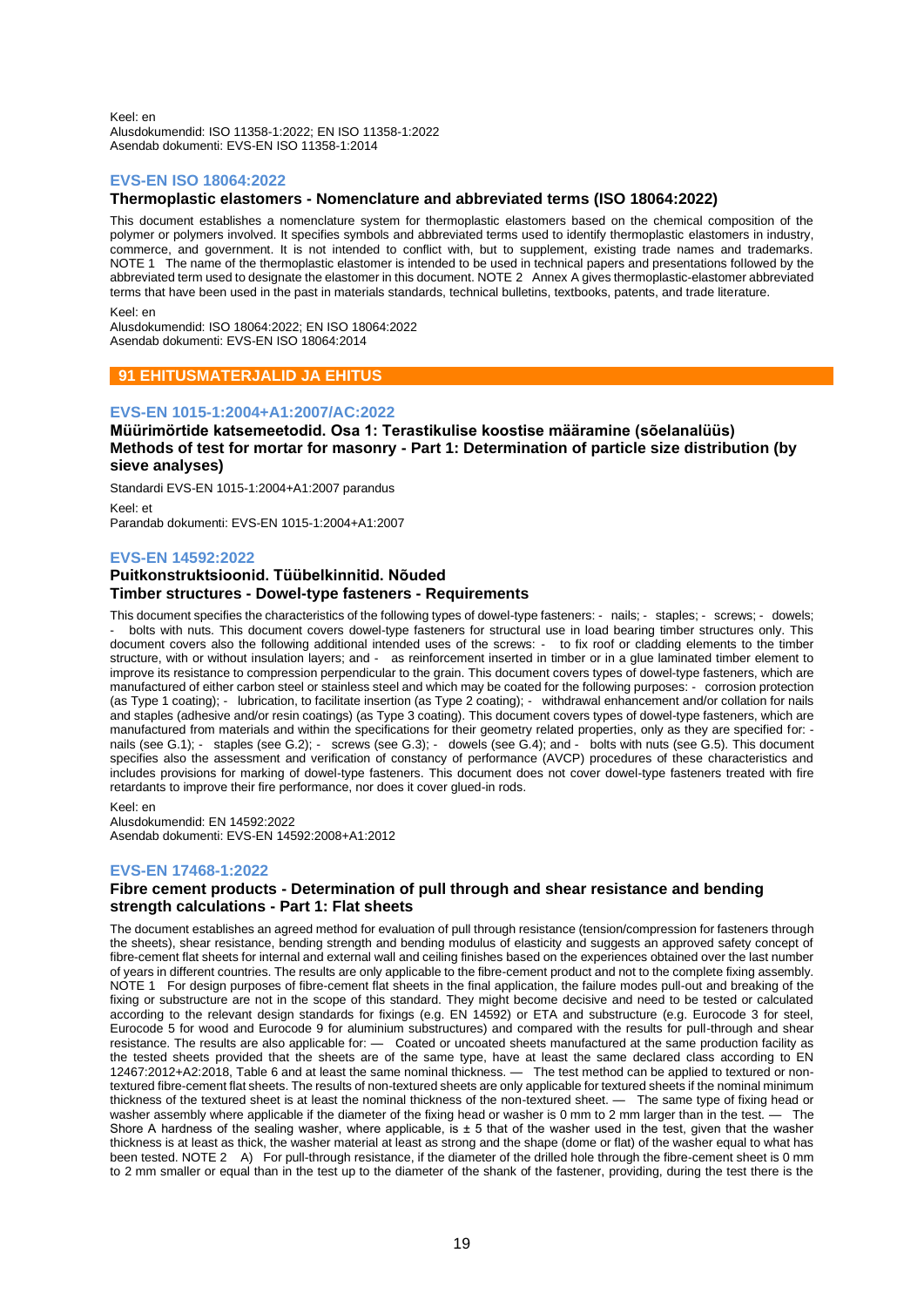required clearance hole around the shank of the fastener. B) For shear resistance, if the diameter of the drilled hole is equal to what has been tested. It applies only to products as delivered.

Keel: en

Alusdokumendid: EN 17468-1:2022

## **EVS-EN ISO 10545-18:2022**

## **Ceramic tiles - Part 18: Determination of Light Reflectance Value (LRV) (ISO 10545-18:2022)**

The objective of this document is to define a test method to determine the light reflectance value (LRV) of ceramic tiles, including mosaic tiles. It is applicable to solid-coloured, multicoloured and non-uniform shade tile surfaces including tile with flame effects, speckled or textured with different types of finishing.

Keel: en

Alusdokumendid: ISO 10545-18:2022; EN ISO 10545-18:2022

#### **EVS-EN ISO 29463-5:2022**

#### **High-efficiency filters and filter media for removing particles in air - Part 5: Test method for filter elements (ISO 29463-5:2022)**

This document specifies the test methods for determining the efficiency of filters at their most penetrating particle size (MPPS). It also gives guidelines for the testing and classification for filters with an MPPS of less than 0,1 μm (Annex B) and filters using media with (charged) synthetic fibres (Annex C). It is intended for use in conjunction with ISO 29463‑1, ISO 29463‑2, ISO 29463‑3 and ISO 29463‑4.

Keel: en

Alusdokumendid: ISO 29463-5:2022; EN ISO 29463-5:2022 Asendab dokumenti: EVS-EN ISO 29463-5:2018

## **93 RAJATISED**

#### **EVS-EN 476:2022**

#### **General requirements for components used in drains and sewers**

This document specifies general requirements to be respected in product standards for components such as pipes, fittings, inspection chambers and manholes with their respective joints intended for use in drains and sewers inside and outside buildings which operate as gravity systems allowing for a maximum pressure of 40 kPa. It also specifies general requirements for components used in hydraulically and pneumatically pressurized pipes, drains and sewers. NOTE 1 Where the term "inside buildings" is used in the context of components fixed inside buildings, it also includes pipes and fittings fixed on external surfaces of buildings. NOTE 2 This document is not a product standard and therefore not intended for the direct evaluation of products. This document covers components to be used in conveying in a satisfactory manner: — domestic wastewater; — rainwater and surface water; — other wastewater acceptable for discharge into the system. This document is applicable to components of circular and other cross sections. This document is equally applicable to components which are factory-made and to those constructed on site, where applicable. NOTE 3 This document does not apply to components used for trenchless construction according to EN 14457 and for components used for renovation of drains and sewers according to EN 13380. This document does not supersede the functional requirements of a complete system as defined in EN 752.

Keel: en Alusdokumendid: EN 476:2022 Asendab dokumenti: EVS-EN 476:2011

## **97 OLME. MEELELAHUTUS. SPORT**

## **CEN/TR 16411:2022**

#### **Child care articles - Compiled interpretations of CEN/TC 252 standards**

The purpose of this CEN Technical Report is to provide replies to requests for interpretations and clarifications of: — EN 1273:2005, Child use and care articles — Baby walking frames — Safety requirements and test methods; — EN 1888:2012, Child care articles — Wheeled child conveyances — Safety requirements and test methods; — EN 1888-1:2018, Child care articles - Wheeled child conveyances - Part 1: Pushchairs and prams; — EN 1930:2011, Child use and care articles — Safety barriers — Safety requirements and test methods; — EN 12586:2007, Child use and care articles — Soother holder — Safety requirements and test methods; — EN 12790:2009, Child use and care articles — Reclined cradles; — EN 12221 1:2008, Changing units for domestic use — Part 1: Safety requirements; — EN 12221 2:2008, Changing units for domestic use — Part 2: Test methods; — EN 1466:2004+A1:2007, Child care articles — Carry cots and stands — Safety requirements and test methods; — EN 14350 2:2004, Child use and care articles — Drinking equipment — Part 2: Chemical requirements and tests; — EN 1400:2013+A1:2014, Child use and care articles — Soothers for babies and young children; — EN 14372:2004, Child use and care articles — Cutlery and feeding utensils — Safety requirements and tests; — EN 16120:2012, Child use and care articles — Chair mounted seat; — EN 16120:2012+A2:2016, Child use and care articles — Chair mounted seat; — EN 14350- 1:2004, Child use and care articles — Drinking equipment - Part 1: General and mechanical requirements and tests; — EN 16232:2013, Child use and care articles — Infant swings. — EN 17022:2018, Child care articles - Bathing aids - Safety requirements and test methods; — EN 17072:2018, Child care articles - Bath tubs, stands and non-standalone bathing aids - Safety requirements and test methods; — EN 12586:2007+A1:2011, Child care articles - Soother holder – Safety requirements and test methods; — EN 14350:2020, Child care articles – Drinking equipment - Safety requirements and test methods; — EN 13209-1:2004, Child use and care articles - Baby carriers - Safety requirements and test methods - Part 1: Framed back carriers; — EN 13209-1:2021, Child care articles - Child carriers - Safety requirements and test methods - Part 1: Framed back carrier.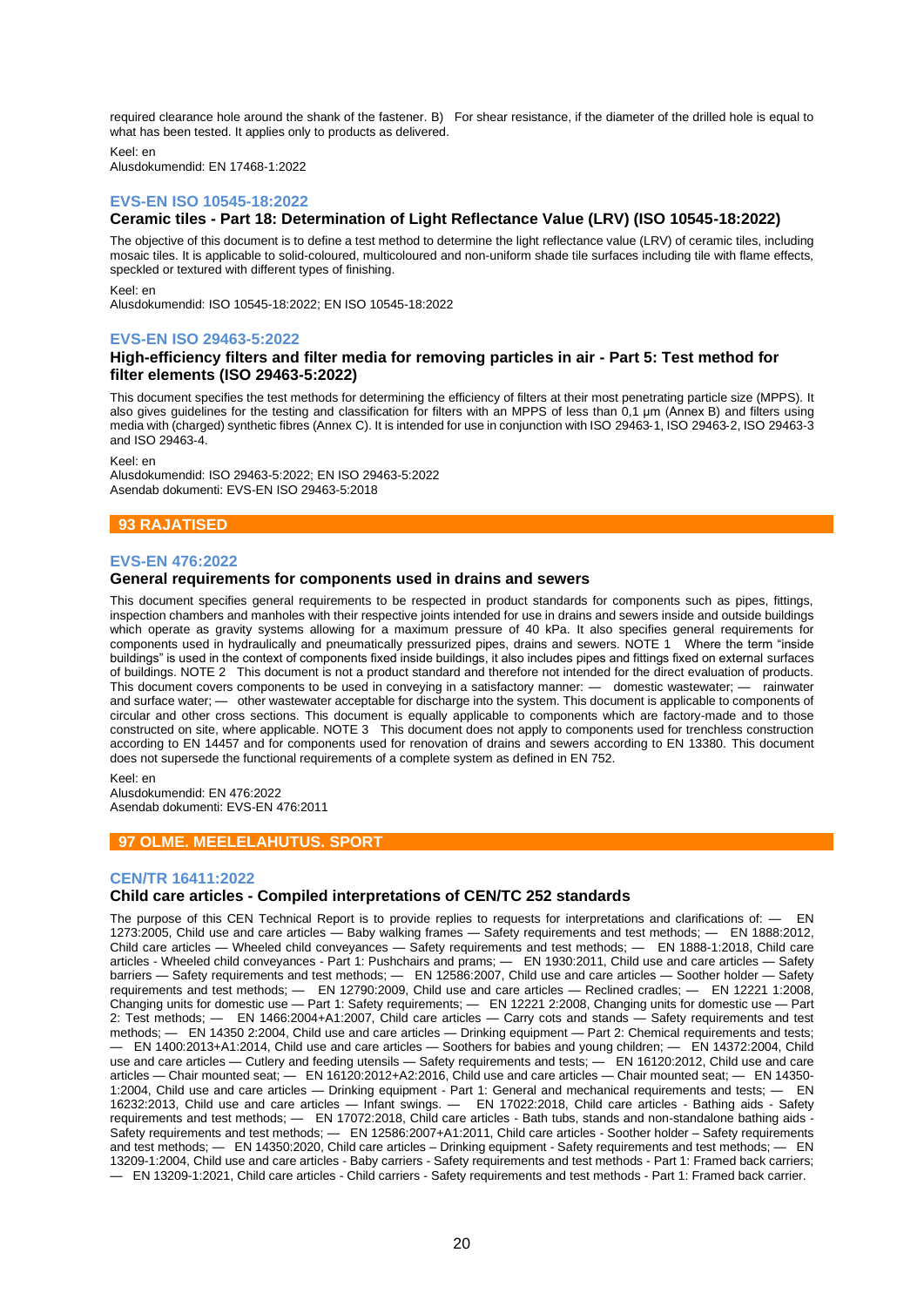Keel: en Alusdokumendid: CEN/TR 16411:2022 Asendab dokumenti: CEN/TR 16411:2019

#### **EVS-EN 13209-1:2022**

## **Lapsehooldustooted. Väikelaste kandmisvahendid. Ohutusnõuded ja katsemeetodid. Osa 1: Raamtoestusega kandevahendid**

#### **Child care articles - Child carriers - Safety requirements and test methods - Part 1: Framed back carrier**

This document specifies the safety requirements and test methods for child back carriers with framed support to carry a child in a seated position. Framed back carriers are intended for children from 6 months of age up to a maximum weight of 18 kg and are designed to carry the child on the carer's back and be attached to a carer's torso allowing a hands-free operation, e.g. standing, walking. NOTE The rationales for the inclusion of some of the requirements given in this document are given in Annex B. This document does not cover framed back carriers designed for children with special needs. If the framed back carrier has other functions not covered in this document, reference should be made to the relevant European Standard.

Keel: en

Alusdokumendid: EN 13209-1:2022 Asendab dokumenti: EVS-EN 13209-1:2021

## **EVS-EN 71-13:2021+A1:2022**

## **Mänguasjade ohutus. Osa 13: Lõhnavad lauamängud, kosmeetikakomplektid ja maitsmismängud**

## **Safety of toys - Part 13: Olfactory board games, cosmetic kits and gustative games**

This document applies to olfactory board games, cosmetic kits, gustative games and supplementary sets. It specifies requirements on the use of substances and mixtures and in some cases on their amount and concentration in olfactory board games, cosmetic kits, gustative games and supplementary sets to such games or kits. These substances and mixtures are: - those classified as hazardous by the EC-legislation applying to hazardous substances [13] and hazardous mixtures [13]; - substances and mixtures which in excessive amounts could harm the health of the children using them and which are not classified as hazardous by the above-mentioned legislation; and - any other chemical substance(s) and mixture(s) delivered with the set. Furthermore, this document specifies allergenic fragrances which are prohibited in toys, marking requirements, in particular regarding allergenic fragrances, and requirements on a contents list, instructions for use, the equipment intended to be used during the activity and the use of highly flammable liquids. This document does not apply to cosmetic toys such as play cosmetics for dolls. NOTE The terms "substance" and "mixture" are defined in the REACH regulation (EC) No. 1907/2006 [14] and in the CLP regulation (EC) No. 1272/2008 [13].

Keel: en

Alusdokumendid: EN 71-13:2021+A1:2022 Asendab dokumenti: EVS-EN 71-13:2021

## **EVS-EN ISO 4531:2022**

## **Vitreous and porcelain enamels - Release from enamelled articles in contact with food - Methods of test and limits (ISO 4531:2022)**

This document specifies a simulating method of test for determination of the release of metal-ions from enamelled articles, which are intended to come into contact with food. This document also specifies limits for the release of metal-ions from enamelled articles, which are intended to come into contact with food. This document is applicable to enamelled articles, including tanks and vessels, which are intended to be used for the preparation, cooking, serving and storage of food.

#### Keel: en

Alusdokumendid: ISO 4531:2022; EN ISO 4531:2022 Asendab dokumenti: EVS-EN ISO 4531:2018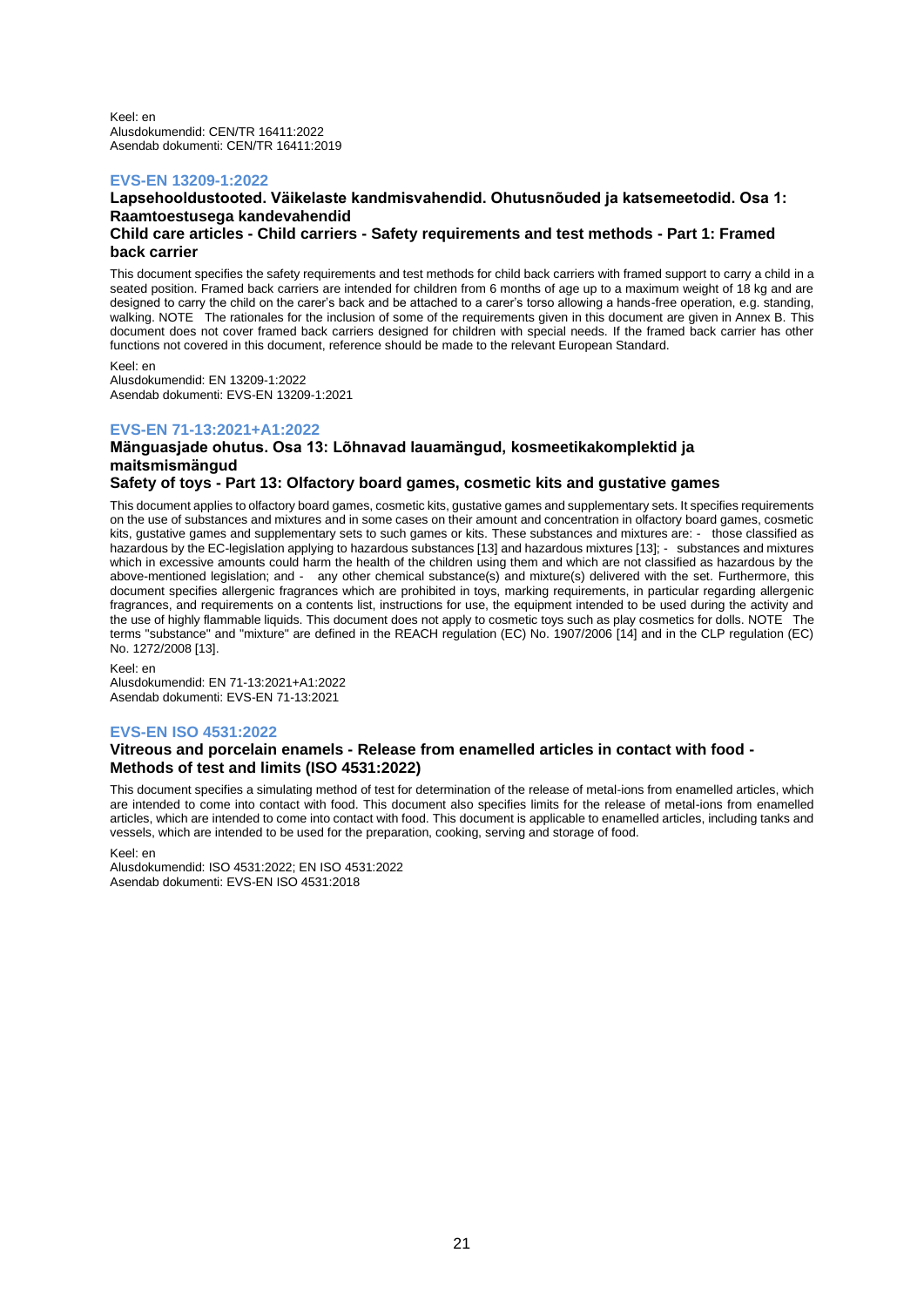# <span id="page-21-0"></span>**ASENDATUD VÕI TÜHISTATUD EESTI STANDARDID JA STANDARDILAADSED DOKUMENDID**

## **01 ÜLDKÜSIMUSED. TERMINOLOOGIA. STANDARDIMINE. DOKUMENTATSIOON**

## **EVS-EN ISO 18064:2014**

## **Thermoplastic elastomers - Nomenclature and abbreviated terms**

Keel: en Alusdokumendid: EN ISO 18064:2014; ISO 18064:2014 Asendatud järgmise dokumendiga: EVS-EN ISO 18064:2022

## **EVS-EN ISO 9488:2000**

Standardi staatus: Kehtetu

## **Solar energy - Vocabulary**

Keel: en Alusdokumendid: ISO 9488:1999; EN ISO 9488:1999 Asendatud järgmise dokumendiga: EVS-EN ISO 9488:2022 Standardi staatus: Kehtetu

## **03 TEENUSED. ETTEVÕTTE ORGANISEERIMINE, JUHTIMINE JA KVALITEET. HALDUS. TRANSPORT. SOTSIOLOOGIA**

## **EVS-EN ISO 12855:2015**

**Electronic fee collection - Information exchange between service provision and toll charging (ISO 12855:2015)**

Keel: en Alusdokumendid: EN ISO 12855:2015; ISO 12855:2015 Asendatud järgmise dokumendiga: EVS-EN ISO 12855:2022 Standardi staatus: Kehtetu

## **11 TERVISEHOOLDUS**

## **EVS-EN 61675-1:2014**

**Radioloogilised pildiseadmed. Omadused ja katsetingimused. Osa 1: Positronide emisssiooniga tomograafid Radionuclide imaging devices - Characteristics and test conditions - Part 1: Positron emission tomographs**

Keel: en Alusdokumendid: IEC 61675-1:2013; EN 61675-1:2014 Asendatud järgmise dokumendiga: EVS-EN IEC 61675-1:2022 Standardi staatus: Kehtetu

## **EVS-EN 62127-1:2007/A1:2013**

**Ultrasonics - Hydrophones - Part 1: Measurement and characterization of medical ultrasonic fields up to 40 MHz (IEC 62127-1:2007/A1:2013)**

Keel: en Alusdokumendid: IEC 62127-1:2007/A1:2013; EN 62127-1:2007/A1:2013 Asendatud järgmise dokumendiga: EVS-EN IEC 62127-1:2022 Standardi staatus: Kehtetu

## **EVS-EN ISO 11608-1:2015**

**Nõelinfusiooni süsteemid meditsiiniliseks kasutamiseks. Nõuded ja katsemeetodid. Osa 1: Nõelinfusiooni süsteemid Needle-based injection systems for medical use - Requirements and test methods - Part 1: Needle-based injection systems (ISO 11608-1:2014)**

Keel: en Alusdokumendid: ISO 11608-1:2014; EN ISO 11608-1:2015 Asendatud järgmise dokumendiga: EVS-EN ISO 11608-1:2022 Standardi staatus: Kehtetu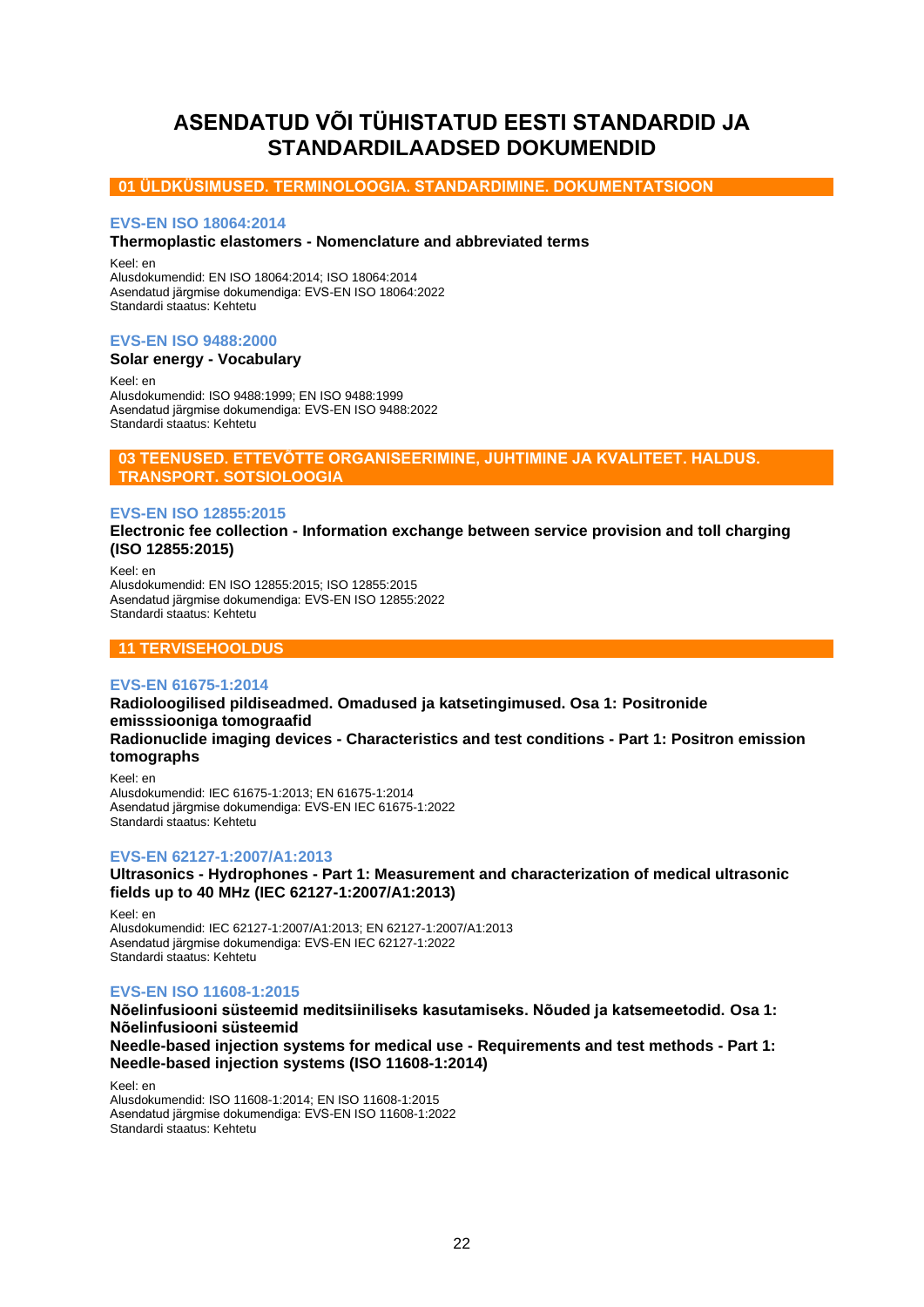#### **EVS-EN ISO 11608-2:2012**

**Needle-based injection systems for medical use - Requirements and test methods - Part 2: Needles (ISO 11608-2:2012)**

Keel: en Alusdokumendid: ISO 11608-2:2012; EN ISO 11608-2:2012 Asendatud järgmise dokumendiga: EVS-EN ISO 11608-2:2022 Standardi staatus: Kehtetu

#### **EVS-EN ISO 11608-3:2012**

**Needle-based injection systems for medical use - Requirements and test methods - Part 3: Finished containers (ISO 11608-3:2012)**

Keel: en Alusdokumendid: ISO 11608-3:2012; EN ISO 11608-3:2012 Asendatud järgmise dokumendiga: EVS-EN ISO 11608-3:2022 Standardi staatus: Kehtetu

#### **EVS-EN ISO 11608-4:2007**

#### **Pen-injectors for medical use - Part 4: Requirements and test methods for electronic and electromechanical pen-injectors**

Keel: en Alusdokumendid: ISO 11608-4:2006; EN ISO 11608-4:2007 Asendatud järgmise dokumendiga: EVS-EN ISO 11608-4:2022 Standardi staatus: Kehtetu

## **13 KESKKONNA- JA TERVISEKAITSE. OHUTUS**

#### **EVS-EN 166:2003**

## **Isiklikud silmakaitsevahendid. Spetsifikatsioonid Personal eye-protection - Specifications**

Keel: en, et Alusdokumendid: EN 166:2001 Asendatud järgmise dokumendiga: EVS-EN ISO 16321-1:2022 Asendatud järgmise dokumendiga: EVS-EN ISO 16321-3:2022 Standardi staatus: Kehtetu

#### **EVS-EN 169:2002**

**Isiklikud silmakaitsevahendid. Filtrid keevitamisele ja sellega seotud meetoditele. Läbilaskvuse nõuded ja soovitatav kasutus Personal eye-protection - Filters for welding and related techniques - Transmittance requirements and recommended use**

Keel: en Alusdokumendid: EN 169:2002 Asendatud järgmise dokumendiga: EVS-EN ISO 16321-1:2022 Standardi staatus: Kehtetu

#### **EVS-EN 170:2002**

**Isiklikud silmakaitsevahendid. Ultraviolettfiltrid . Läbilaskvuse nõuded ja soovitatav kasutus Personal eye-protection - Ultraviolet filters - Transmittance requirements and recommended use**

Keel: en Alusdokumendid: EN 170:2002 Asendatud järgmise dokumendiga: EVS-EN ISO 16321-1:2022 Standardi staatus: Kehtetu

#### **EVS-EN 171:2002**

**Isiklikud silmakaitsevahendid. Infrapunakiirguse filtrid. Nõuded läbilaskvustegurile ja soovitatav kasutamine**

**Personal eye-protection - Infrared filters - Transmittance requirements and recommended use**

Keel: en Alusdokumendid: EN 171:2002 Asendatud järgmise dokumendiga: EVS-EN ISO 16321-1:2022 Standardi staatus: Kehtetu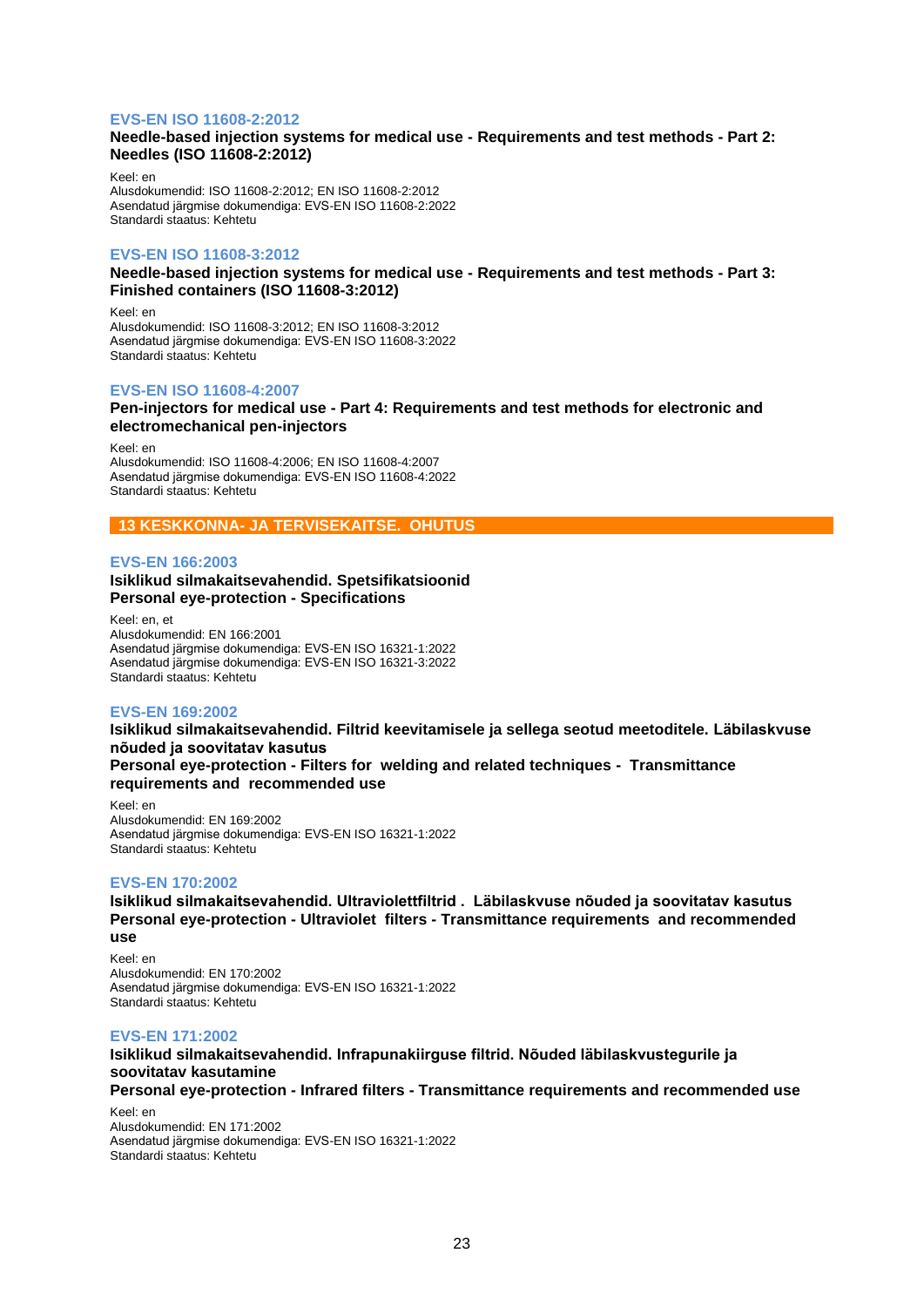#### **EVS-EN 172:1999**

## **Isiklikud silmakaitsevahendid. Pimestava valguse filtrid tööstusliku kasutamise jaoks Personal eye protection - Sunglare filters for industrial use**

Keel: en Alusdokumendid: EN 172:1994 Asendatud järgmise dokumendiga: EVS-EN ISO 16321-1:2022 Muudetud järgmise dokumendiga: EVS-EN 172:1999/A1:2000 Muudetud järgmise dokumendiga: EVS-EN 172:1999/A2:2002 Standardi staatus: Kehtetu

#### **EVS-EN 172:1999/A1:2000**

## **Isiklikud silmakaitsevahendid. Pimestava valguse filtrid tööstusliku kasutamise jaoks Personal eye protection - Sunglare filters for industrial use**

Keel: en Alusdokumendid: EN 172:1994/A1:2000 Asendatud järgmise dokumendiga: EVS-EN ISO 16321-1:2022 Standardi staatus: Kehtetu

#### **EVS-EN 172:1999/A2:2002**

## **Isiklikud silmakaitsevahendid. Pimestava valguse filtrid tööstusliku kasutamise jaoks. MUUDATUS 2**

**Personal eye-protection - Sunglare filters for industrial use - AMENDMENT 2**

Keel: en Alusdokumendid: EN 172:1994/A2:2001 Asendatud järgmise dokumendiga: EVS-EN ISO 16321-1:2022 Standardi staatus: Kehtetu

#### **EVS-EN 1731:2006**

#### **Isiklikud silmakaitsevahendid. Võrest silma- ja näokaitsevahendid Personal eye protection - Mesh eye and face protectors**

Keel: en Alusdokumendid: EN 1731:2006 Asendatud järgmise dokumendiga: EVS-EN ISO 16321-3:2022 Standardi staatus: Kehtetu

#### **EVS-EN 379:2003+A1:2009**

**Isiklikud silmakaitsevahendid. Automaatsed keevitusfiltrid KONSOLIDEERITUD TEKST Personal eye-protection - Automatic welding filters CONSOLIDATED TEXT**

Keel: en Alusdokumendid: EN 379:2003+A1:2009 Asendatud järgmise dokumendiga: EVS-EN ISO 16321-1:2022 Standardi staatus: Kehtetu

#### **EVS-EN ISO 12863:2010**

## **Standardne katsemeetod sigarettide süütamisvõime hindamiseks Standard test method for assessing the ignition propensity of cigarettes**

Keel: en, et Alusdokumendid: ISO 12863:2010+AC:2011; EN ISO 12863:2010; EN ISO 12863:2010/AC:2011 Asendatud järgmise dokumendiga: EVS-EN ISO 12863:2022 Muudetud järgmise dokumendiga: EVS-EN ISO 12863:2010/A1:2016 Parandatud järgmise dokumendiga: EVS-EN ISO 12863:2010/AC:2011 Standardi staatus: Kehtetu

#### **EVS-EN ISO 12863:2010/A1:2016**

#### **Standardne katsemeetod sigarettide süütamisvõime hindamiseks Standard test method for assessing the ignition propensity of cigarettes (ISO 12863:2010/Amd 1:2016)**

Keel: en

Alusdokumendid: ISO 12863:2010/Amd 1:2016; EN ISO 12863:2010/A1:2016 Asendatud järgmise dokumendiga: EVS-EN ISO 12863:2022 Standardi staatus: Kehtetu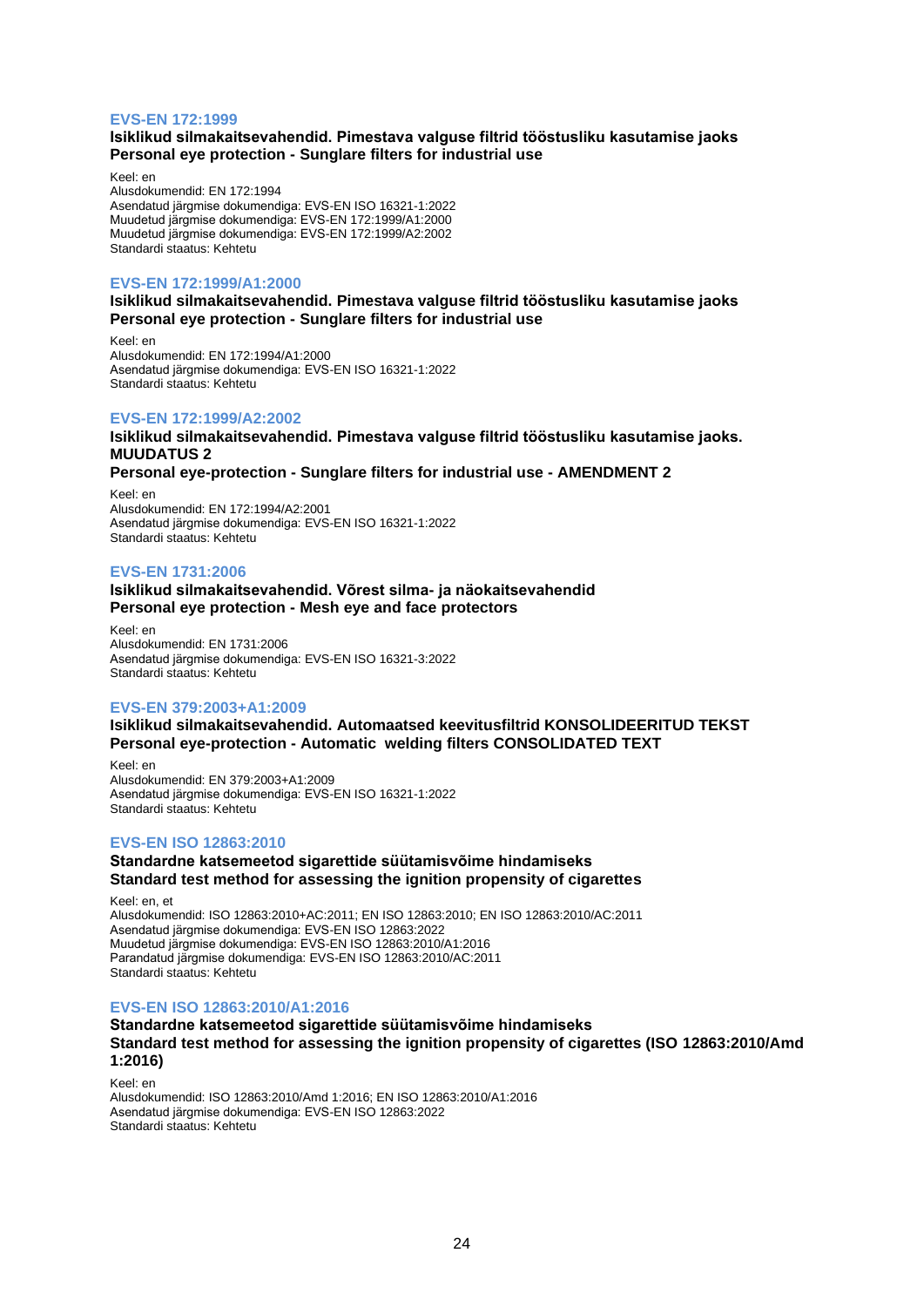## **EVS-EN ISO 12863:2010/AC:2011**

## **Standardne katsemeetod sigarettide süttivuse hindamiseks (ISO 12863:2010/Corr 1:2011) Standard test method for assessing the ignition propensity of cigarettes (ISO 12863:2010/Corr 1:2011)**

Keel: en Alusdokumendid: ISO 12863:2010/Corr 1:2011; EN ISO 12863:2010/AC:2011 Asendatud järgmise dokumendiga: EVS-EN ISO 12863:2022 Standardi staatus: Kehtetu

## **17 METROLOOGIA JA MÕÕTMINE. FÜÜSIKALISED NÄHTUSED**

#### **EVS-EN 62127-1:2007**

**Ultrasonics - Hydrophones -- Part 1: Measurement and characterization of medical ultrasonic fields up to 40 MHz**

Keel: en Alusdokumendid: IEC 62127-1:2007; EN 62127-1:2007 Asendatud järgmise dokumendiga: EVS-EN IEC 62127-1:2022 Muudetud järgmise dokumendiga: EVS-EN 62127-1:2007/A1:2013 Standardi staatus: Kehtetu

## **EVS-EN ISO 8655-2:2003**

**Piston-operated volumetric apparatus - Part 2: Piston pipettes**

Keel: en Alusdokumendid: ISO 8655-2:2002; EN ISO 8655-2:2002 Asendatud järgmise dokumendiga: EVS-EN ISO 8655-2:2022 Parandatud järgmise dokumendiga: EVS-EN ISO 8655-2:2003/AC:2009 Standardi staatus: Kehtetu

## **EVS-EN ISO 8655-2:2003/AC:2009**

#### **Piston-operated volumetric apparatus - Part 2: Piston pipettes**

Keel: en Alusdokumendid: ISO 8655-2:2002/Cor 1:2008; EN ISO 8655-2:2002/AC:2009 Asendatud järgmise dokumendiga: EVS-EN ISO 8655-2:2022 Standardi staatus: Kehtetu

## **EVS-EN ISO 8655-6:2003**

#### **Piston-operated volumetric apparatus - Part 6: Gravimetric methods for the determination of measurement error**

Keel: en Alusdokumendid: ISO 8655-6:2002; EN ISO 8655-6:2002 Asendatud järgmise dokumendiga: EVS-EN ISO 8655-6:2022 Parandatud järgmise dokumendiga: EVS-EN ISO 8655-6:2003/AC:2009 Standardi staatus: Kehtetu

## **EVS-EN ISO 8655-6:2003/AC:2009**

## **Piston-operated volumetric apparatus - Part 6: Gravimetric methods for the determination of measurement error**

Keel: en Alusdokumendid: ISO 8655-6:2002/Cor.1:2008; EN ISO 8655-6:2002/AC:2009 Asendatud järgmise dokumendiga: EVS-EN ISO 8655-6:2022 Standardi staatus: Kehtetu

## **19 KATSETAMINE**

#### **EVS-EN 61010-2-012:2016**

**Safety requirements for electrical equipment for measurement, control and laboratory use - Part 2-012: Particular requirements for climatic and environmental testing and other temperature conditioning equipment**

Keel: en

Alusdokumendid: IEC 61010-2-012:2016; EN 61010-2-012:2016 Asendatud järgmise dokumendiga: EVS-EN IEC 61010-2-012:2022 Standardi staatus: Kehtetu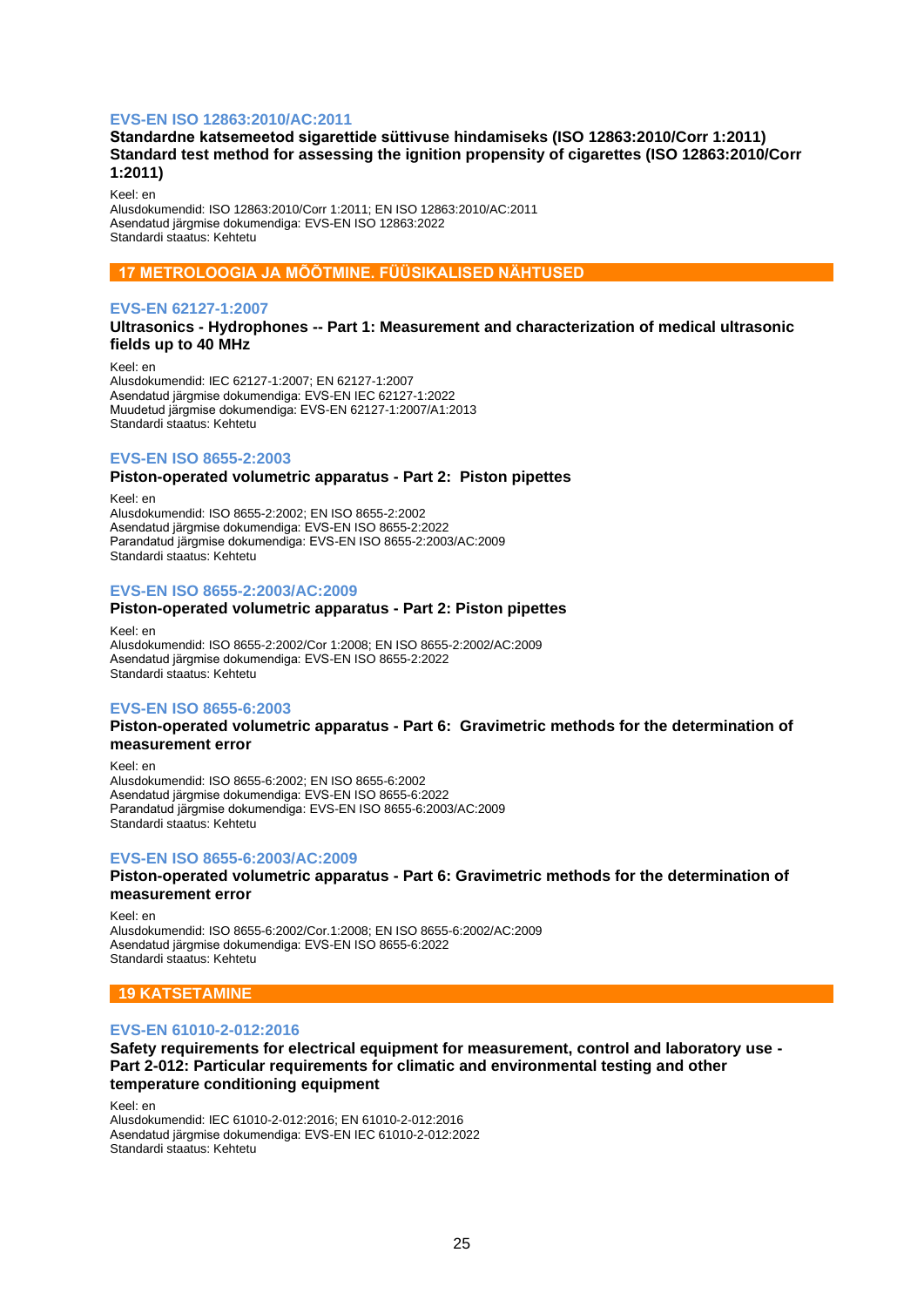## **21 ÜLDKASUTATAVAD MASINAD JA NENDE OSAD**

## **EVS-EN 14592:2008+A1:2012**

## **Puittarindid. Tüübelkinnitusdetailid. Nõuded Timber structures - Dowel-type fasteners - Requirements**

Keel: en

Alusdokumendid: EN 14592:2008+A1:2012 Asendatud järgmise dokumendiga: EVS-EN 14592:2022 Standardi staatus: Kehtetu

## **23 ÜLDKASUTATAVAD HÜDRO- JA PNEUMOSÜSTEEMID JA NENDE OSAD**

## **CEN/TS 14541:2013**

## **Plastics pipes and fittings - Characteristics for utilisation of nonvirgin PVC-U, PP and PE materials**

Keel: en Alusdokumendid: CEN/TS 14541:2013 Asendatud järgmise dokumendiga: CEN/TS 14541-2:2022 Asendatud järgmise dokumendiga: EVS-EN 14541-1:2022 Standardi staatus: Kehtetu

## **EVS-EN 15112:2006**

## **External cathodic protection of well casings**

Keel: en Alusdokumendid: EN 15112:2006 Asendatud järgmise dokumendiga: EVS-EN 15112:2022 Standardi staatus: Kehtetu

## **EVS-EN 15632-4:2009**

#### **District heating pipes - Pre-insulated flexible pipe systems - Part4: Bonded system with metal service pipes; requirements andtest methods**

Keel: en Alusdokumendid: EN 15632-4:2009 Asendatud järgmise dokumendiga: EVS-EN 15632-4:2022 Standardi staatus: Kehtetu

## **EVS-EN ISO 22434:2011**

**Transportable gas cylinders - Inspection and maintenance of cylinder valves (ISO 22434:2006)** Keel: en

Alusdokumendid: ISO 22434:2006; EN ISO 22434:2011 Asendatud järgmise dokumendiga: EVS-EN ISO 22434:2022 Standardi staatus: Kehtetu

## **25 TOOTMISTEHNOLOOGIA**

## **EVS-EN ISO 4531:2018**

**Vitreous and porcelain enamels - Release from enamelled articles in contact with food - Methods of test and limits (ISO 4531:2018)**

Keel: en Alusdokumendid: ISO 4531:2018; EN ISO 4531:2018 Asendatud järgmise dokumendiga: EVS-EN ISO 4531:2022 Standardi staatus: Kehtetu

## **EVS-EN ISO 9016:2012**

**Metalsete materjalide keevisliidete purustav katsetamine. Löökpaindekatsed. Katsekehade asukoht, soone asend ja uurimine**

**Destructive tests on welds in metallic materials - Impact tests - Test specimen location, notch orientation and examination (ISO 9016:2012)**

Keel: en, et Alusdokumendid: ISO 9016:2012; EN ISO 9016:2012 Asendatud järgmise dokumendiga: EVS-EN ISO 9016:2022 Standardi staatus: Kehtetu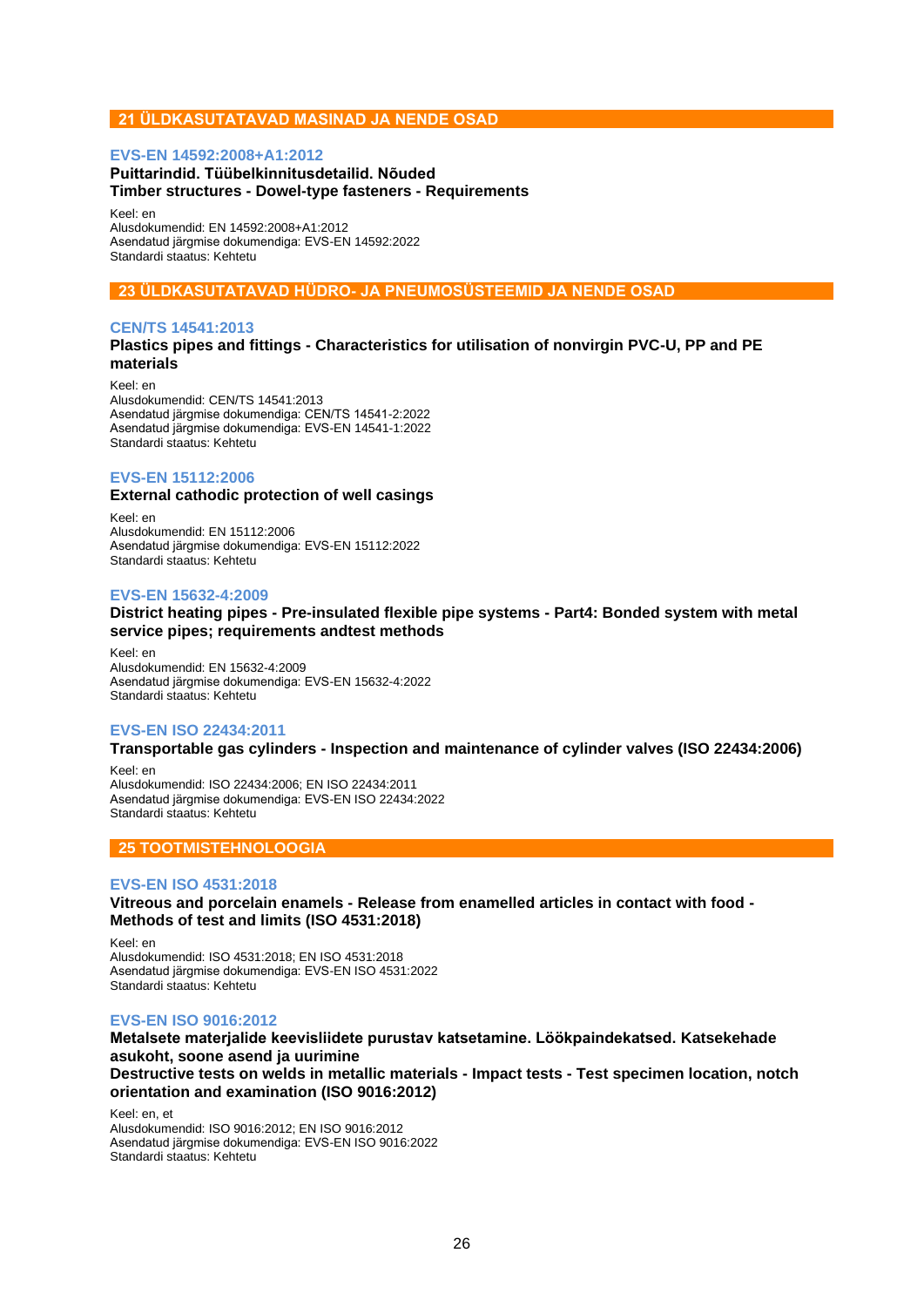## **27 ELEKTRI- JA SOOJUSENERGEETIKA**

#### **EVS-EN ISO 9488:2000**

## **Solar energy - Vocabulary**

Keel: en Alusdokumendid: ISO 9488:1999; EN ISO 9488:1999 Asendatud järgmise dokumendiga: EVS-EN ISO 9488:2022 Standardi staatus: Kehtetu

## **29 ELEKTROTEHNIKA**

#### **EVS-EN 60320-2-2:2001**

**Seadme-pistikühendused majapidamis- ja muuks taoliseks üldkasutuseks. Osa 2: Seadmetevahelised pistikühendused majapidamis- ja muudele taolistele seadmetele Appliance couplers for household and similar general purposes - Part 2: Interconnection couplers for household and similar equipment**

Keel: en Alusdokumendid: IEC 60320-2-2:1998; EN 60320-2-2:1998 Standardi staatus: Kehtetu

## **33 SIDETEHNIKA**

#### **EVS-EN 50411-3-6:2013**

**Fibre organisers and closures to be used in optical fibre communication systems - Product specifications - Part 3-6: Multimode mechanical fibre splice for use in an outdoor protected environment (Cat U)**

Keel: en Alusdokumendid: EN 50411-3-6:2013 Asendatud järgmise dokumendiga: EVS-EN 50411-3-6:2022 Standardi staatus: Kehtetu

## **EVS-EN 50411-6-1:2011**

**Fibre organisers and closures to be used in optical fibre communication systems - Product specifications - Part 6-1: Unprotected microduct for category S and A**

Keel: en Alusdokumendid: EN 50411-6-1:2011 Asendatud järgmise dokumendiga: EVS-EN 50411-6-1:2022 Standardi staatus: Kehtetu

## **35 INFOTEHNOLOOGIA**

#### **EVS-EN ISO 12855:2015**

**Electronic fee collection - Information exchange between service provision and toll charging (ISO 12855:2015)**

Keel: en Alusdokumendid: EN ISO 12855:2015; ISO 12855:2015 Asendatud järgmise dokumendiga: EVS-EN ISO 12855:2022 Standardi staatus: Kehtetu

## **49 LENNUNDUS JA KOSMOSETEHNIKA**

## **EVS-EN 2535:2011**

#### **Aerospace series - Vacuum deposition of cadmium**

Keel: en Alusdokumendid: EN 2535:2011 Asendatud järgmise dokumendiga: EVS-EN 2535:2022 Standardi staatus: Kehtetu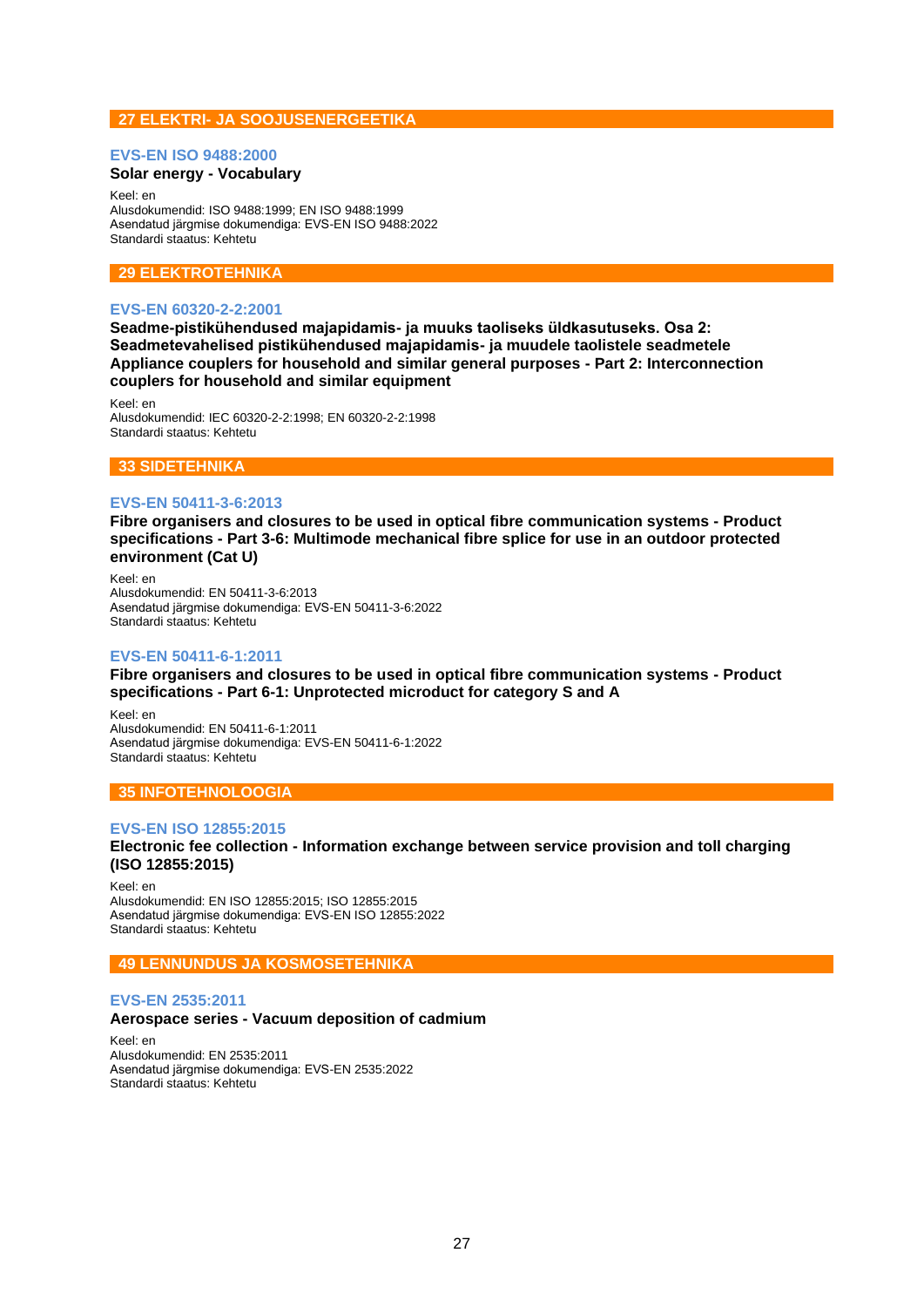#### **EVS-EN 3155-075:2009**

**Aerospace series - Electrical contacts used in elements ofconnection - Part 075: Contacts, electrical, quadrax, size 8,female, type E, crimp, class R - Product standard**

Keel: en Alusdokumendid: EN 3155-075:2009 Asendatud järgmise dokumendiga: EVS-EN 3155-075:2022 Standardi staatus: Kehtetu

#### **EVS-EN 3660-062:2016**

**Aerospace series - Cable outlet accessories for circular and rectangular electrical and optical connectors - Part 062: Cable outlet, style K, 90°, for heat shrinkable boot, shielded, sealed, selflocking for EN 3645 - Product standard**

Keel: en Alusdokumendid: EN 3660-062:2016 Asendatud järgmise dokumendiga: EVS-EN 3660-062:2022 Standardi staatus: Kehtetu

#### **EVS-EN 3660-063:2015**

**Aerospace series - Cable outlet accessories for circular and rectangular electrical and optical connectors - Part 063: Cable outlet, style K, straight, for heat shrinkable boot, shielded, sealed, self-locking for EN 3645 - Product standard**

Keel: en Alusdokumendid: EN 3660-063:2015 Asendatud järgmise dokumendiga: EVS-EN 3660-063:2022 Standardi staatus: Kehtetu

#### **EVS-EN 3660-064:2016**

**Aerospace series - Cable outlet accessories for circular and rectangular electrical and optical connectors - Part 064: Cable outlet, style K, straight, for heat shrinkable boot, shielded, sealed, self-locking for EN 2997 - Product standard**

Keel: en Alusdokumendid: EN 3660-064:2016 Asendatud järgmise dokumendiga: EVS-EN 3660-064:2022 Standardi staatus: Kehtetu

#### **EVS-EN 3660-065:2016**

**Aerospace series - Cable outlet accessories for circular and rectangular electrical and optical connectors - Part 065 : Cable outlet, style K, 90°, for heat shrinkable boot, shielded, sealed, self locking - Product standard**

Keel: en Alusdokumendid: EN 3660-065:2016 Asendatud järgmise dokumendiga: EVS-EN 3660-065:2022 Standardi staatus: Kehtetu

#### **EVS-EN 3745-412:2005**

**Aerospace series - Fibres and cables, optical, aircraft use - Test methods - Part 412: Humidity resistance**

Keel: en Alusdokumendid: EN 3745-412:2005 Asendatud järgmise dokumendiga: EVS-EN 3745-412:2022 Standardi staatus: Kehtetu

#### **59 TEKSTIILI- JA NAHATEHNOLOOGIA**

#### **EVS-EN ISO 5402-1:2017**

**Leather - Determination of flex resistance - Part 1: Flexometer method (ISO 5402-1:2017)**

Keel: en Alusdokumendid: ISO 5402-1:2017; EN ISO 5402-1:2017 Asendatud järgmise dokumendiga: EVS-EN ISO 5402-1:2022 Standardi staatus: Kehtetu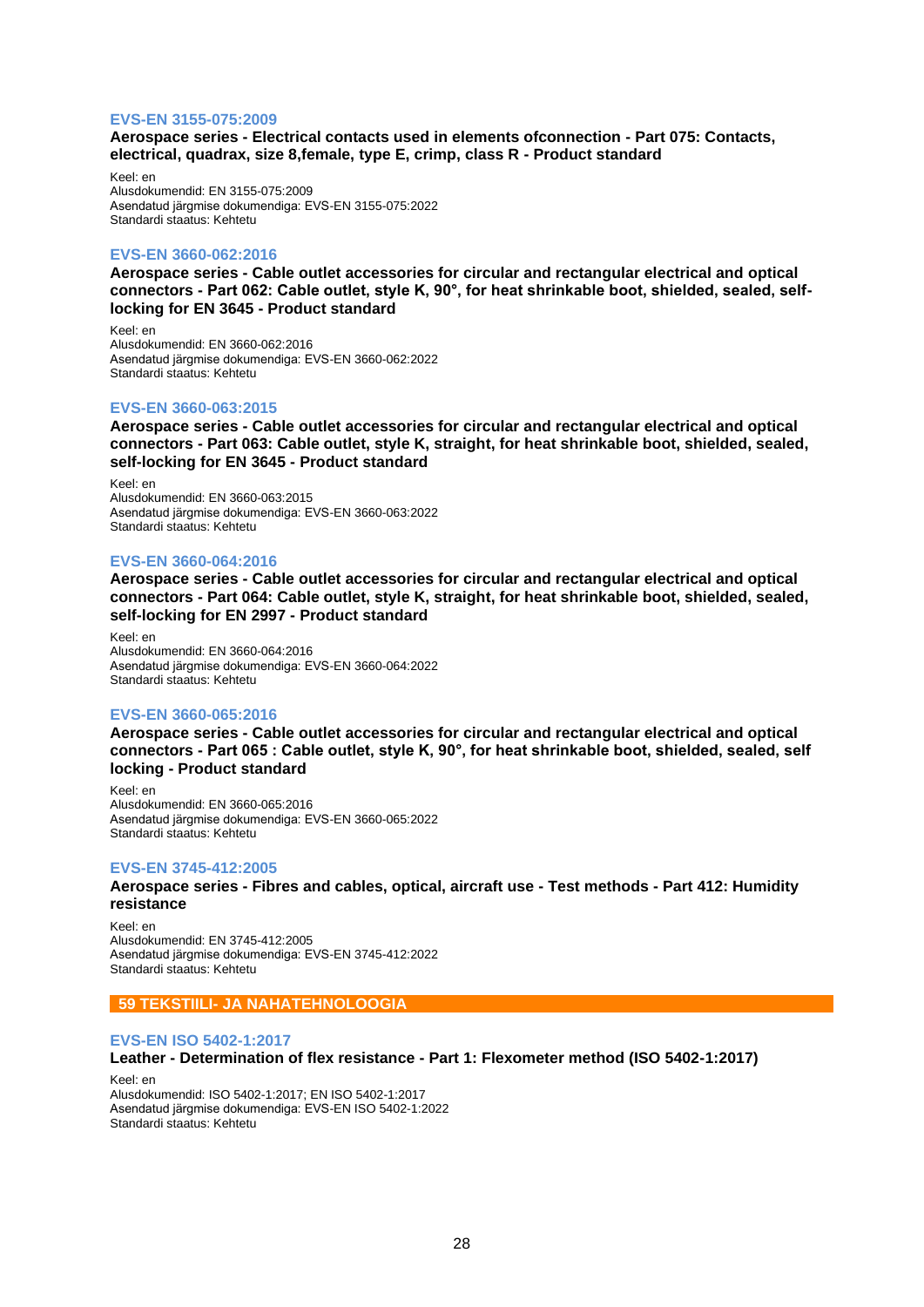## **65 PÕLLUMAJANDUS**

## **EVS-EN ISO 12863:2010**

## **Standardne katsemeetod sigarettide süütamisvõime hindamiseks Standard test method for assessing the ignition propensity of cigarettes**

#### Keel: en, et

Alusdokumendid: ISO 12863:2010+AC:2011; EN ISO 12863:2010; EN ISO 12863:2010/AC:2011 Asendatud järgmise dokumendiga: EVS-EN ISO 12863:2022 Muudetud järgmise dokumendiga: EVS-EN ISO 12863:2010/A1:2016 Parandatud järgmise dokumendiga: EVS-EN ISO 12863:2010/AC:2011 Standardi staatus: Kehtetu

## **EVS-EN ISO 12863:2010/A1:2016**

**Standardne katsemeetod sigarettide süütamisvõime hindamiseks Standard test method for assessing the ignition propensity of cigarettes (ISO 12863:2010/Amd 1:2016)**

Keel: en Alusdokumendid: ISO 12863:2010/Amd 1:2016; EN ISO 12863:2010/A1:2016 Asendatud järgmise dokumendiga: EVS-EN ISO 12863:2022 Standardi staatus: Kehtetu

## **EVS-EN ISO 12863:2010/AC:2011**

**Standardne katsemeetod sigarettide süttivuse hindamiseks (ISO 12863:2010/Corr 1:2011) Standard test method for assessing the ignition propensity of cigarettes (ISO 12863:2010/Corr 1:2011)**

Keel: en Alusdokumendid: ISO 12863:2010/Corr 1:2011; EN ISO 12863:2010/AC:2011 Asendatud järgmise dokumendiga: EVS-EN ISO 12863:2022 Standardi staatus: Kehtetu

## **67 TOIDUAINETE TEHNOLOOGIA**

## **EVS-EN ISO 4531:2018**

**Vitreous and porcelain enamels - Release from enamelled articles in contact with food - Methods of test and limits (ISO 4531:2018)**

Keel: en Alusdokumendid: ISO 4531:2018; EN ISO 4531:2018 Asendatud järgmise dokumendiga: EVS-EN ISO 4531:2022 Standardi staatus: Kehtetu

## **71 KEEMILINE TEHNOLOOGIA**

## **EVS-EN 12124:2012**

**Chemicals used for treatment of water intended for human consumption - Sodium sulfite**

Keel: en Alusdokumendid: EN 12124:2012 Asendatud järgmise dokumendiga: EVS-EN 12124:2022 Standardi staatus: Kehtetu

#### **EVS-EN 12126:2012**

**Chemicals used for treatment of water intended for human consumption - Liquefied ammonia**

Keel: en Alusdokumendid: EN 12126:2012 Asendatud järgmise dokumendiga: EVS-EN 12126:2022 Standardi staatus: Kehtetu

#### **EVS-EN 14805:2008**

## **Chemicals used for treatment of water intended for human consumption - Sodium chloride for on site electrochlorination using non-membrane technology**

Keel: en Alusdokumendid: EN 14805:2008 Asendatud järgmise dokumendiga: EVS-EN 14805:2022 Standardi staatus: Kehtetu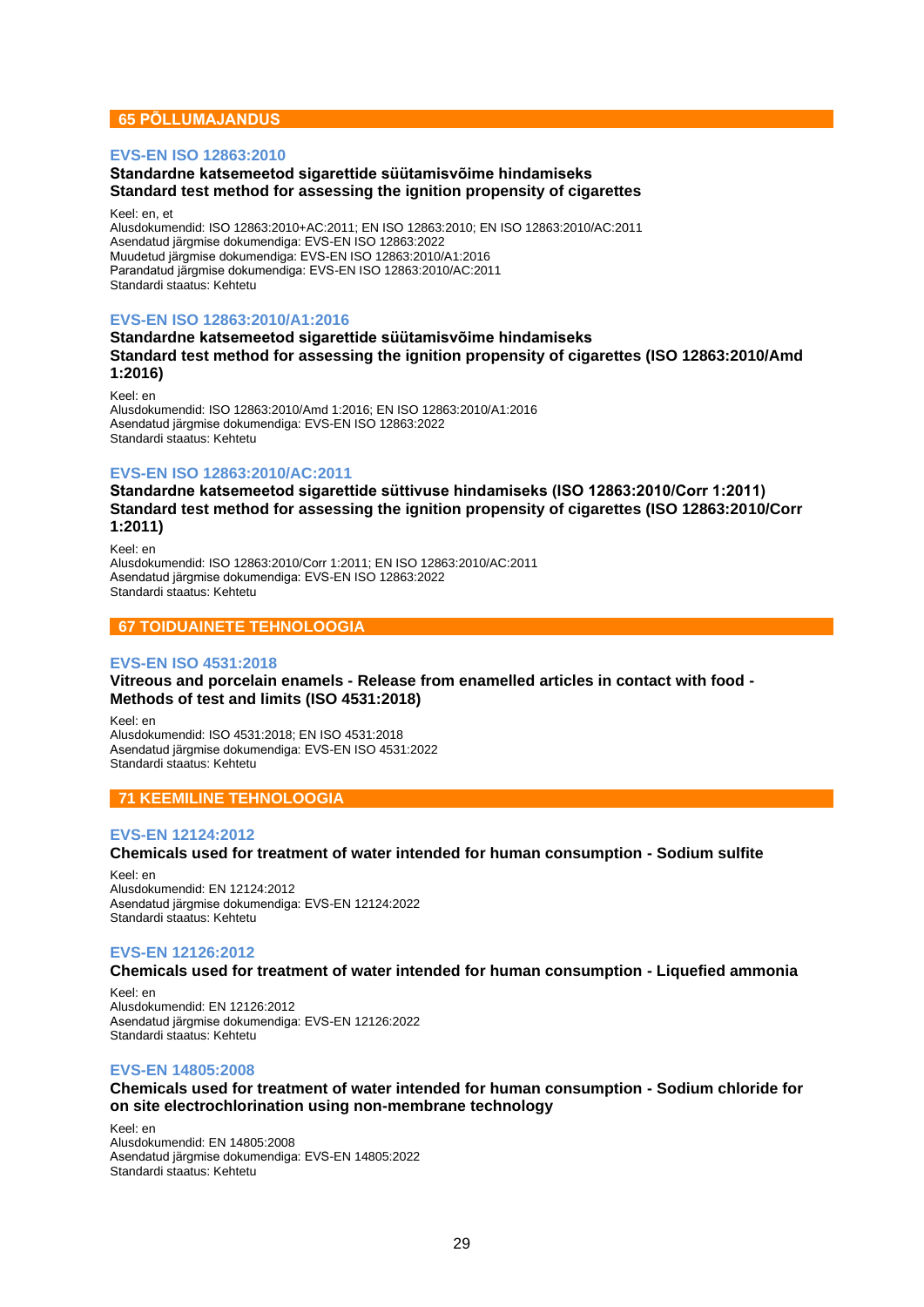## **EVS-EN ISO 8655-2:2003**

#### **Piston-operated volumetric apparatus - Part 2: Piston pipettes**

Keel: en Alusdokumendid: ISO 8655-2:2002; EN ISO 8655-2:2002 Asendatud järgmise dokumendiga: EVS-EN ISO 8655-2:2022 Parandatud järgmise dokumendiga: EVS-EN ISO 8655-2:2003/AC:2009 Standardi staatus: Kehtetu

#### **EVS-EN ISO 8655-6:2003**

#### **Piston-operated volumetric apparatus - Part 6: Gravimetric methods for the determination of measurement error**

Keel: en Alusdokumendid: ISO 8655-6:2002; EN ISO 8655-6:2002 Asendatud järgmise dokumendiga: EVS-EN ISO 8655-6:2022 Parandatud järgmise dokumendiga: EVS-EN ISO 8655-6:2003/AC:2009 Standardi staatus: Kehtetu

## **75 NAFTA JA NAFTATEHNOLOOGIA**

#### **EVS-EN ISO 13503-3:2006**

**Petroleum and natural gas industries - Completion fluids and materials - Part 3: Testing of heavy brines**

Keel: en Alusdokumendid: ISO 13503-3:2005; EN ISO 13503-3:2005 Asendatud järgmise dokumendiga: EVS-EN ISO 13503-3:2022 Parandatud järgmise dokumendiga: EVS-EN ISO 13503-3:2006/AC:2007 Standardi staatus: Kehtetu

#### **EVS-EN ISO 13503-3:2006/AC:2007**

#### **Petroleum and natural gas industries - Completion fluids and materials - Part 3: Testing of heavy brines**

Keel: en Alusdokumendid: ISO 13503-3:2005/Cor 1:2006; EN ISO 13503-3:2005/AC:2007 Asendatud järgmise dokumendiga: EVS-EN ISO 13503-3:2022 Standardi staatus: Kehtetu

## **77 METALLURGIA**

#### **EVS-EN 15094:2008**

**Masinate ohutus. Külmvaltsimisseadmete ohutus Safety of Machinery - Safety requirements for cold flat rolling mills**

Keel: en Alusdokumendid: EN 15094:2008 Asendatud järgmise dokumendiga: EVS-EN 15094:2022 Standardi staatus: Kehtetu

#### **EVS-EN 15112:2006**

#### **External cathodic protection of well casings**

Keel: en Alusdokumendid: EN 15112:2006 Asendatud järgmise dokumendiga: EVS-EN 15112:2022 Standardi staatus: Kehtetu

## **79 PUIDUTEHNOLOOGIA**

#### **EVS-EN 14081-3:2012+A1:2018**

**Puitkonstruktsioonid. Nelinurkse ristlõikega tugevussorditud ehituspuit. Osa 3: Masinsortimine. Täiendavad nõuded tootmisohjele ettevõttes Timber structures - Strength graded structural timber with rectangular cross section - Part 3: Machine grading; additional requirements for factory production control**

Keel: en, et Alusdokumendid: EN 14081-3:2012+A1:2018 Asendatud järgmise dokumendiga: EVS-EN 14081-3:2022 Standardi staatus: Kehtetu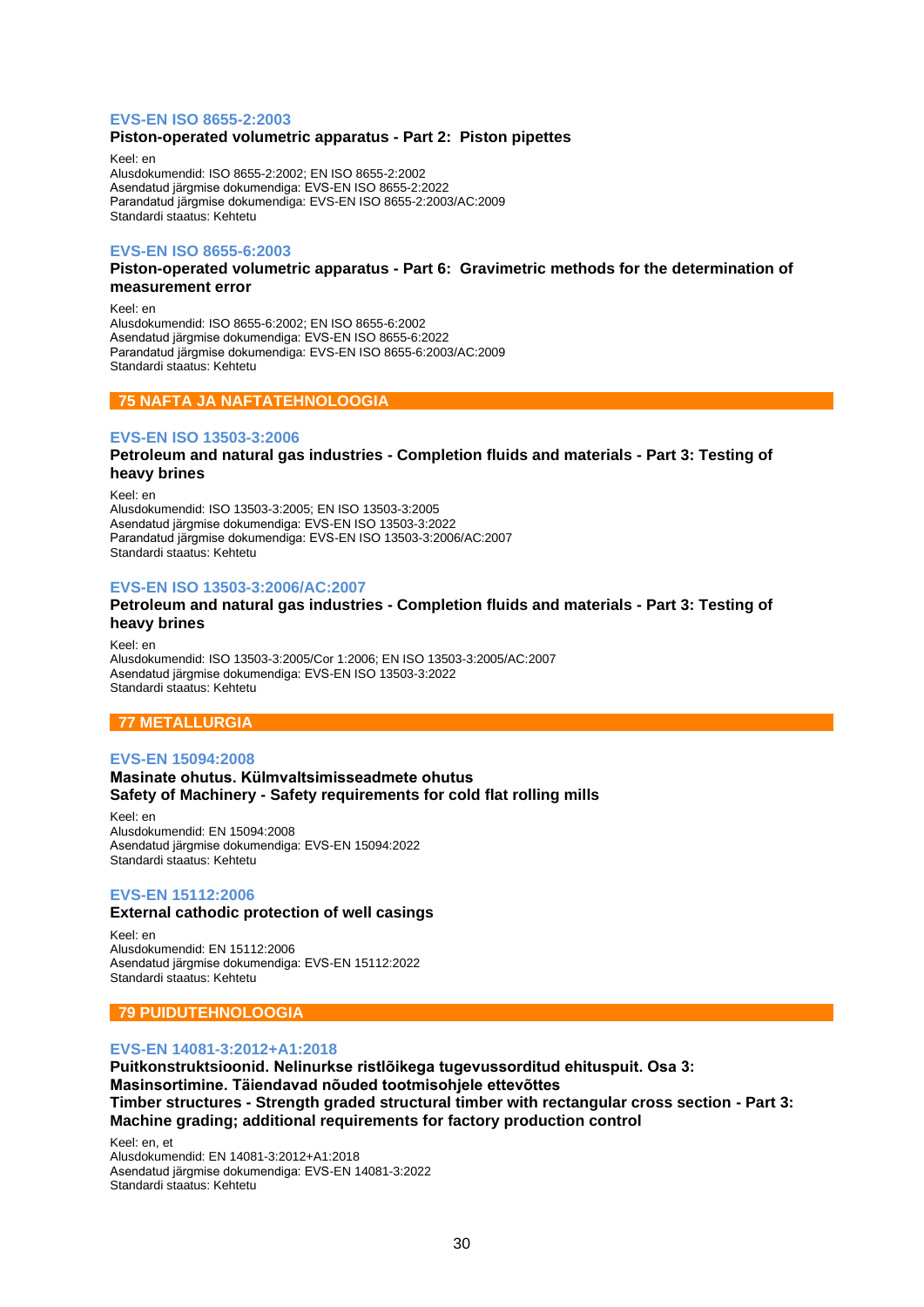## **83 KUMMI- JA PLASTITÖÖSTUS**

#### **EVS-EN ISO 11358-1:2014**

## **Plastid. Polümeeride termogravimeetriline analüüs (TG). Osa 1: Üldpõhimõtted (ISO 11358- 1:2014)**

**Plastics - Thermogravimetry (TG) of polymers - Part 1: General principles (ISO 11358-1:2014)** Keel: en

Alusdokumendid: ISO 11358-1:2014; EN ISO 11358-1:2014 Asendatud järgmise dokumendiga: EVS-EN ISO 11358-1:2022 Standardi staatus: Kehtetu

## **EVS-EN ISO 18064:2014**

#### **Thermoplastic elastomers - Nomenclature and abbreviated terms**

Keel: en Alusdokumendid: EN ISO 18064:2014; ISO 18064:2014 Asendatud järgmise dokumendiga: EVS-EN ISO 18064:2022 Standardi staatus: Kehtetu

## **91 EHITUSMATERJALID JA EHITUS**

#### **EVS-EN 14592:2008+A1:2012**

## **Puittarindid. Tüübelkinnitusdetailid. Nõuded Timber structures - Dowel-type fasteners - Requirements**

Keel: en Alusdokumendid: EN 14592:2008+A1:2012 Asendatud järgmise dokumendiga: EVS-EN 14592:2022 Standardi staatus: Kehtetu

#### **EVS-EN ISO 29463-5:2018**

#### **High-efficiency filters and filter media for removing particles in air - Part 5: Test method for filter elements (ISO 29463-5:2011)**

Keel: en Alusdokumendid: ISO 29463-5:2011; EN ISO 29463-5:2018 Asendatud järgmise dokumendiga: EVS-EN ISO 29463-5:2022 Standardi staatus: Kehtetu

#### **93 RAJATISED**

#### **EVS-EN 476:2011 General requirements for components used in drains and sewers**

Keel: en Alusdokumendid: EN 476:2011 Asendatud järgmise dokumendiga: EVS-EN 476:2022 Standardi staatus: Kehtetu

## **97 OLME. MEELELAHUTUS. SPORT**

#### **CEN/TR 16411:2019**

#### **Child care articles - Compiled interpretations of CEN/TC 252 standards**

Keel: en Alusdokumendid: CEN/TR 16411:2019 Asendatud järgmise dokumendiga: CEN/TR 16411:2022 Standardi staatus: Kehtetu

#### **EVS-EN 13209-1:2021**

**Lastele kasutamiseks ja laste hooldamiseks mõeldud tooted. Väikelaste kandmisvahendid. Ohutusnõuded ja katsemeetodid. Osa 1: Raamtoestusega kandevahendid Child care articles - Child carriers - Safety requirements and test methods - Part 1: Framed back carrier**

Keel: en Alusdokumendid: EN 13209-1:2021 Asendatud järgmise dokumendiga: EVS-EN 13209-1:2022 Standardi staatus: Kehtetu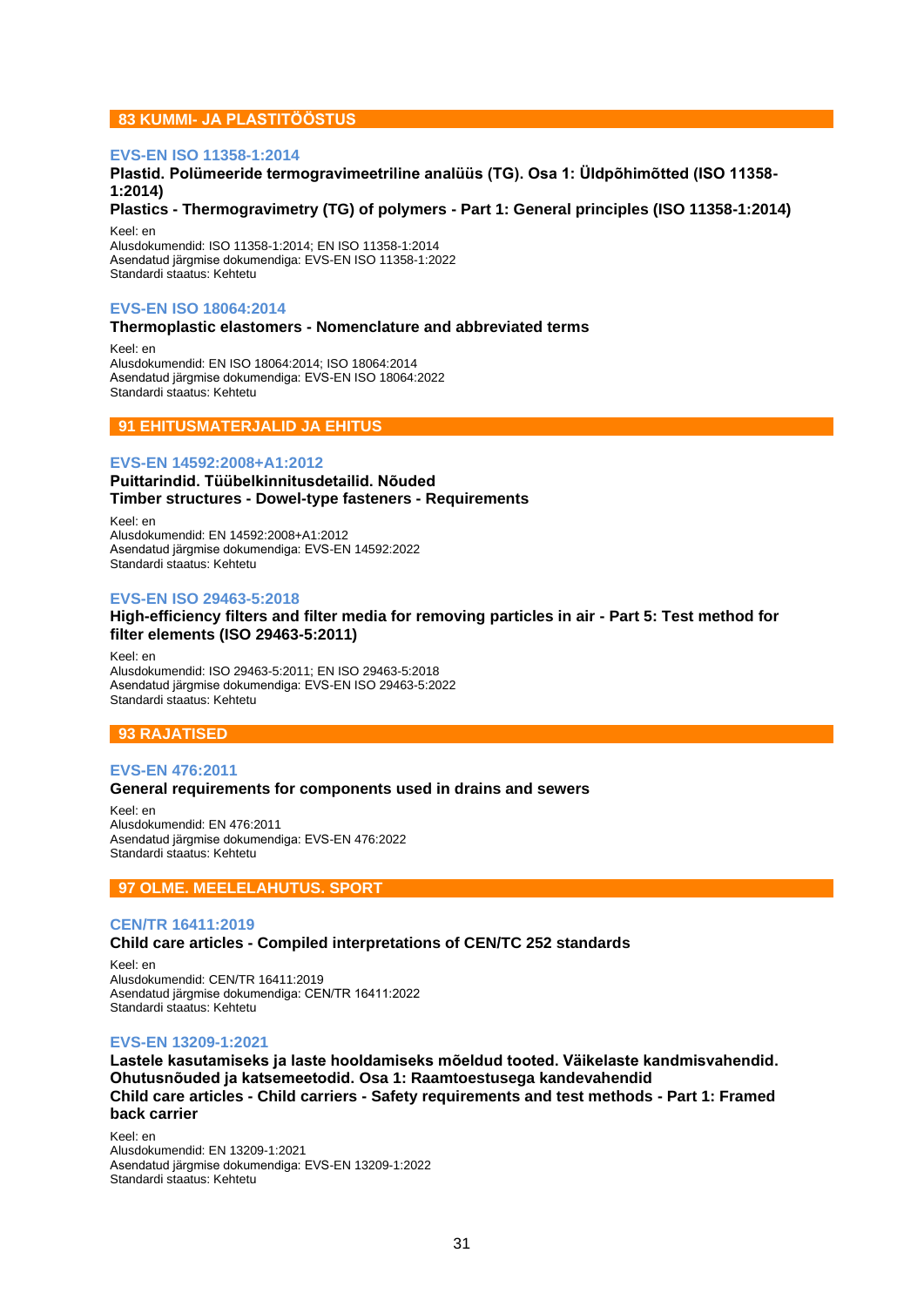## **EVS-EN 71-13:2021**

**Mänguasjade ohutus. Osa 13: Lõhnavad lauamängud, kosmeetikakomplektid ja maitsmismängud Safety of toys - Part 13: Olfactory board games, cosmetic kits and gustative games**

Keel: en Alusdokumendid: EN 71-13:2021 Asendatud järgmise dokumendiga: EVS-EN 71-13:2021+A1:2022 Standardi staatus: Kehtetu

## **EVS-EN ISO 4531:2018**

**Vitreous and porcelain enamels - Release from enamelled articles in contact with food - Methods of test and limits (ISO 4531:2018)**

Keel: en Alusdokumendid: ISO 4531:2018; EN ISO 4531:2018 Asendatud järgmise dokumendiga: EVS-EN ISO 4531:2022 Standardi staatus: Kehtetu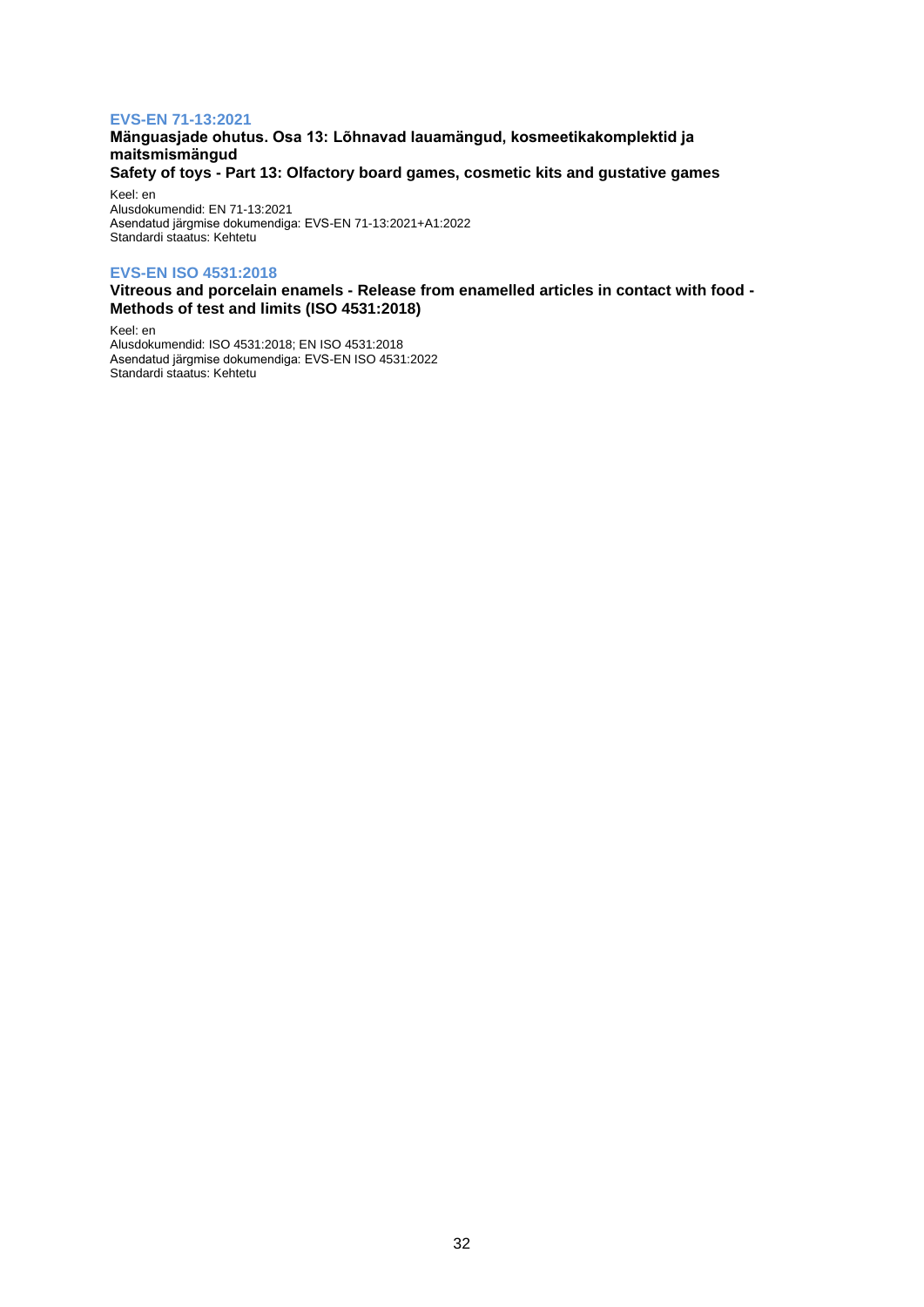# **STANDARDIKAVANDITE ARVAMUSKÜSITLUS**

<span id="page-32-0"></span>Selleks, et tagada standardite vastuvõtmine, järgides konsensuse põhimõtteid, peab standardite vastuvõtmisele eelnema standardikavandite avalik arvamusküsitlus, milleks ettenähtud perioodi jooksul (üldjuhul 60 päeva) on asjast huvitatuil võimalik tutvuda standardikavanditega, esitada kommentaare ning teha ettepanekuid parandusteks. Eriti on oodatud teave, kui rahvusvahelist või Euroopa standardikavandit ei peaks vastu võtma Eesti standardiks (vastuolu Eesti õigusaktidega, pole Eestis rakendatav jt põhjustel).

Arvamusküsitlusele esitatakse Euroopa ja rahvusvahelised standardikavandid, mis on kavas üle võtta Eesti standarditeks, ja Eesti algupärased standardikavandid ning algupäraste tehniliste spetsifikatsioonide ja juhendite kavandid.

Iga arvamusküsitlusel oleva kavandi kohta on esitatud alljärgnev informatsioon:

- tähis;
- pealkiri;
- käsitlusala;
- $\frac{1}{2}$  keel (en = inglise; et = eesti);
- Euroopa või rahvusvahelise alusdokumendi tähis, selle olemasolul;
- asendusseos, selle olemasolul;
- arvamuste esitamise tähtaeg.

Kavanditega saab tutvuda ja kommentaare esitada Eesti Standardimis- ja Akrediteerimiskeskuse veebilehel asuvas kommenteerimisportaalis[: https://www.evs.ee/kommenteerimisportaal/](https://www.evs.ee/kommenteerimisportaal/)

Igal kuul uuendatav teave eestikeelsena avaldatavate Eesti standardite kohta, sh eeldatavad kommenteerimise ja avaldamise tähtpäevad, on leitav Eesti Standardimis- ja Akrediteerimiskeskuse veebilehel avaldatavas[t standardimisprogrammist.](https://www.evs.ee/et/standardimisprogramm)

## **03 TEENUSED. ETTEVÕTTE ORGANISEERIMINE, JUHTIMINE JA KVALITEET. HALDUS. TRANSPORT. SOTSIOLOOGIA**

#### **prEN 14534**

#### **Postal services - Quality of service - Measurement of the transit time of end-to-end services for bulk mail**

This European Standard specifies methods for measuring the end-to-end transit-time of domestic and cross-border bulk mail, collected, processed and delivered by postal service operators. It considers methods using representative end-to-end samples for all types of bulk-mail services with defined transit-time service-levels as offered to the postal customer. It specifies a set of minimum requirements for the design of a quality-of-service measurement system for bulk mail, involving the selection and distribution of test mail sent by business senders and received by selected panellists. This European Standard is applicable to the measurement of end-to-end priority and non-priority bulk-mail services. For the purpose of this standard, bulk mail services can include all types of addressed bulk mail including, but not limited to letter mail, direct mail, magazines and newspapers and encombrant-format mailings. This European Standard relates to the measurement of bulk-mail services offered to businesses that have pick-ups at their offices or give their mail to postal service operators. If a third party agent acts for the postal operator, then the time the mail is handed over to the agent will form part of the measurement. Where a third party agent acts for the sending customer, the measurement will be from the point when mail is handed over to the postal operator. This European Standard is of modular structure. It is designed to assess the service performance of postal operators for bulk mail services on the level of a single bulk mailing as defined by the postal customer or any aggregations thereof, including the performance of an individual customer / operator or the performance of a group of customers / operators or the performance at national level. The standardized QoS measurement-method provides a uniform way for measuring the end-to-end transit time of postal items. Using a standardized measurement-method will ensure that the measurement will be done in an objective and equal way for all operators in accordance with the requirements of the Directive 97/67/EC and its amendments. The end-to-end service measured may be provided by one operator or by a group of operators working either together in the same distribution chain or parallel in different distribution chains. The method for end-to-end measurement specified in this European Standard is not designed to provide results for the measurement of parts of the distribution chain. This standard does not include other service performance indicators than those related to end-to-end transit time. In particular, this standard does not measure whether the timings of collections meet customers' requirements. The transit-time quality-of-service result will be expressed as percentage of mail delivered by, on or between expected dates. These dates can be defined absolute as calendar-days or relative to the date of induction. The transit time calculation rule will be in whole days. This quality of service indicator does not measure the postal operator's overall performance in a way, which provides direct comparison of postal service operators. This European Standard nevertheless provides minimum requirements for the comparability of end-to-end transit-time measurement results of specific bulk mailings. This European Standard is not applicable for the measurement of end-to-end transit-times of single-piece mail services and hybrid mail, which require different measurement systems and methodologies (see, for example, EN 13850, Postal Services - Quality of Services - Measurement of the transit time of end-to-end services for single piece priority mail and first class mail. (...)

#### Keel: en

Alusdokumendid: prEN 14534 Asendab dokumenti: EVS-EN 14534:2016 Asendab dokumenti: EVS-EN 14534:2016/AC:2017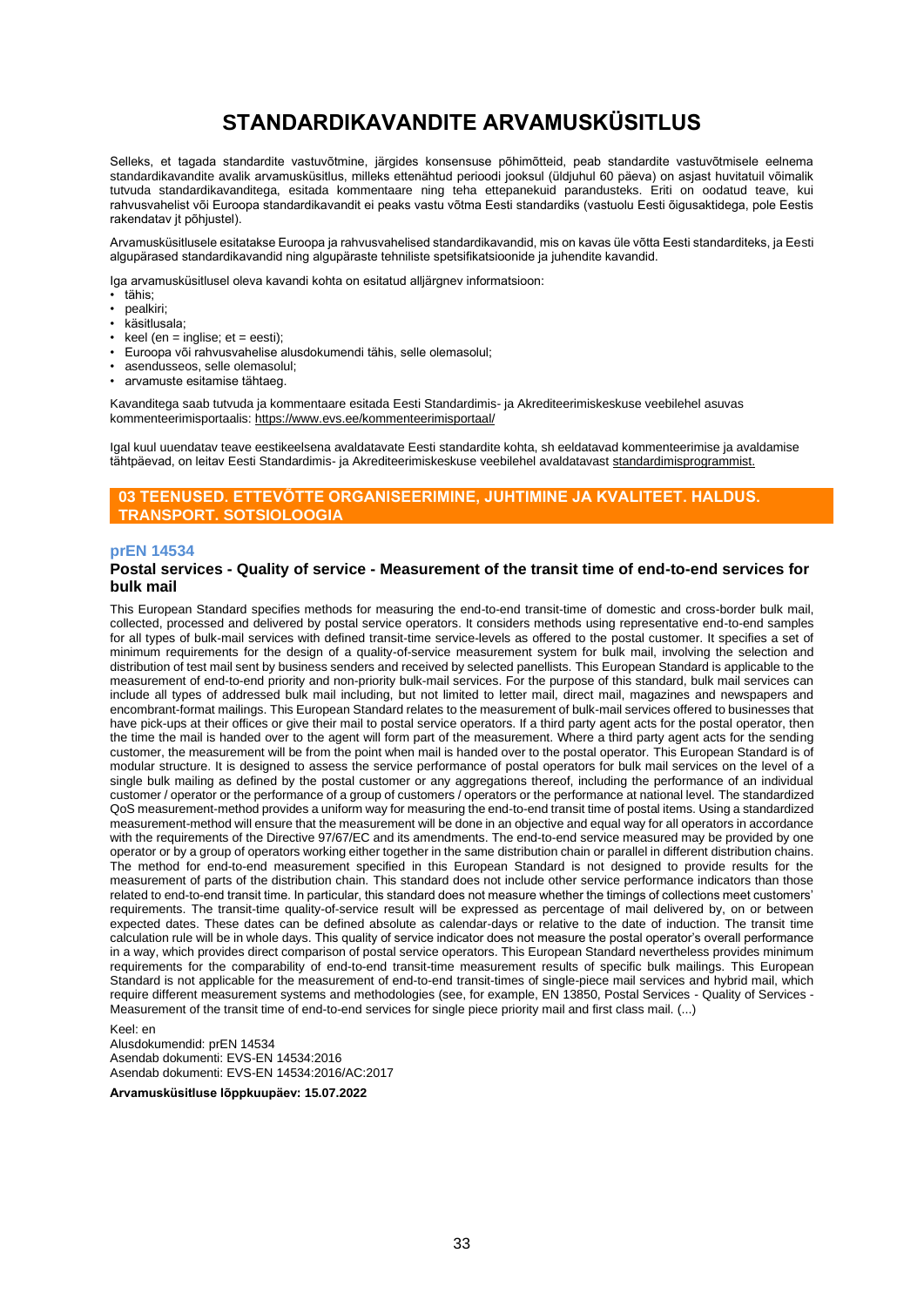#### **prEN IEC 63376:2022**

## **INDUSTRIAL FACILITY ENERGY MANAGEMENT SYSTEM (FEMS) - Functions and Information Flows**

This document specifies the functions and the information flows of industrial Facility Energy Management System (FEMS). Generic functions are defined for the FEMS, to enable upgrading traditional Energy Management System (EMS) from visualization of the status of energy consumption to automation of energy management defining a closer relation with other management and control systems. A generic method to classify the FEMS functions will be explained. The information exchange between the FEMS and other systems such as Manufacturing Operations Management (MOM), Manufacturing Execution System (MES) and Enterprise Resource Planning (ERP) will be outlined.

#### Keel: en

Alusdokumendid: 65/924/CDV; prEN IEC 63376:2022

**Arvamusküsitluse lõppkuupäev: 15.07.2022**

#### **prEN ISO 12813**

#### **Electronic fee collection — Compliance check communication for autonomous systems (ISO/DIS 12813:2022)**

This document defines requirements for short-range communication for the purposes of compliance checking in autonomous electronic fee collecting systems. Compliance checking communication (CCC) takes place between a road vehicle's on-board equipment (OBE) and an interrogator (roadside mounted equipment, mobile device or hand-held unit), and serves to establish whether the data that are delivered by the OBE correctly reflect the road usage of the corresponding vehicle according to the rules of the pertinent toll regime. The operator of the compliance checking interrogator is assumed to be part of the toll charging role as defined in ISO 17573-1. The CCC permits identification of the OBE, vehicle and contract, and verification of whether the driver has fulfilled his obligations and the checking status and performance of the OBE. The CCC reads, but does not write, OBE data. This document is applicable to OBE in an autonomous mode of operation; it is not applicable to compliance checking in dedicated short-range communication (DSRC)-based charging systems. It defines data syntax and semantics, but not a communication sequence. All the attributes defined herein are required in any OBE claimed to be compliant with this document, even if some values are set to "not defined" in cases where certain functionality is not present in an OBE. The interrogator is free to choose which attributes are read in the data retrieval phase, as well as the sequence in which they are read. In order to achieve compatibility with existing systems, the communication makes use of the attributes defined in ISO 14906 wherever useful. The CCC is suitable for a range of short-range communication media. Specific definitions are given for the CEN-DSRC as specified in EN 15509, as well as for the use of ISO CALM IR, the Italian DSRC as specified in ETSI ES 200 674-1, ARIB DSRC and WAVE DSRC as alternatives to the CEN-DSRC. The attributes and functions defined are for compliance checking by means of the DSRC communication services provided by DSRC application layer, with the CCC attributes and functions made available to the CCC applications at the roadside equipment (RSE) and OBE. The attributes and functions are defined on the level of application data units (ADU). The definition of the CCC includes: — the application interface between OBE and RSE (as depicted in Figure 2); use of the generic DSRC application layer as specified in ISO 15628 and EN 12834; — CCC data type specifications given in Annex A; — a protocol implementation conformance statement (PICS) proforma is given in Annex B; — use of the CEN-DSRC stack as specified in EN 15509, or other equivalent DSRC stacks as described in Annex C, Annex D, Annex E and Annex F; security services for mutual authentication of the communication partners and for signing of data (see Annex H); — an example CCC transaction is presented in Annex G; — the informative Annex I highlights how to use this document for the European electronic toll service (as defined in Commission Decision 2009/750/EC). Test specifications are not within the scope of this document.

#### Keel: en

Alusdokumendid: ISO/DIS 12813; prEN ISO 12813 Asendab dokumenti: EVS-EN ISO 12813:2019

**Arvamusküsitluse lõppkuupäev: 15.07.2022**

## **prEN ISO/IEC 17043**

## **Conformity assessment - General requirements for proficiency testing (ISO/IEC/DIS 17043:2022)**

This document specifies general requirements for the competence and impartiality of proficiency testing providers and consistent operation of all proficiency testing schemes. This document can be used as a basis for specific technical requirements for particular fields of application. Users of proficiency testing schemes, regulatory authorities, organizations and schemes using peerassessment, accreditation bodies, and others can use these requirements in confirming or recognizing the competence of proficiency testing providers.

#### Keel: en

Alusdokumendid: ISO/IEC DIS 17043; prEN ISO/IEC 17043 Asendab dokumenti: EVS-EN ISO/IEC 17043:2010

**Arvamusküsitluse lõppkuupäev: 15.07.2022**

#### **11 TERVISEHOOLDUS**

#### **prEN ISO 22523**

## **External limb prostheses and external orthoses - Requirements and test methods (ISO/DIS 22523:2022)**

This document specifies requirements and test methods for external limb prostheses and external orthoses, including the following classifications from ISO 9999: 06 03 - 06 15 Orthoses 06 18 - 06 27 Limb prostheses It covers strength, materials, restrictions on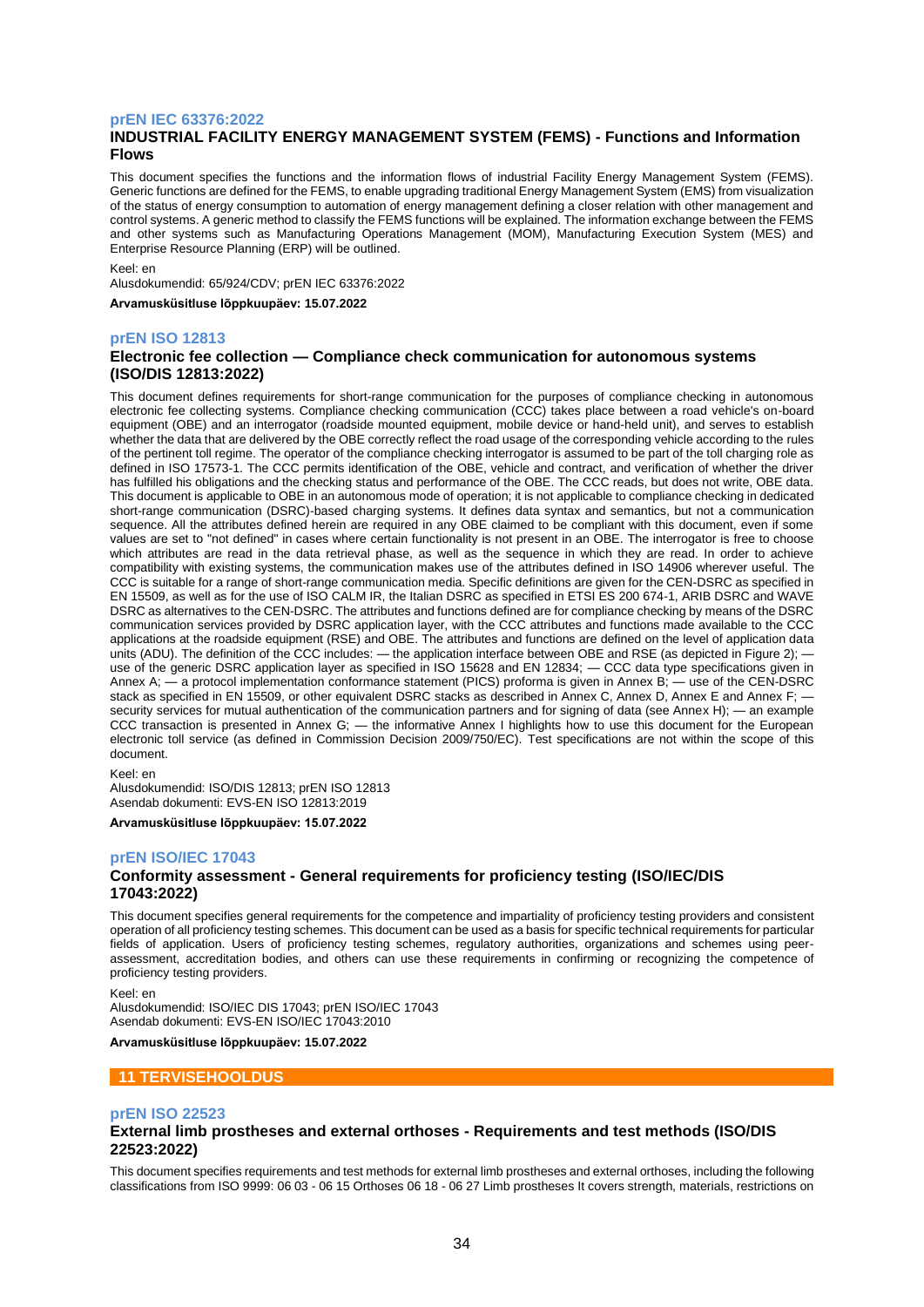use, risk and the provision of information associated with the normal conditions of use of both components and assemblies of components. This document is also applicable as a guide in the design and test of custom build orthosis and prosthesis. NOTE The application of Quality Systems as described or referred to in ISO 13485 and ISO 13488 can be appropriate.

Keel: en

Alusdokumendid: ISO/DIS 22523; prEN ISO 22523 Asendab dokumenti: EVS-EN ISO 22523:2006

**Arvamusküsitluse lõppkuupäev: 15.07.2022**

#### **prEN ISO 80601-2-72**

## **Medical electrical equipment - Part 2-72: Particular requirements for basic safety and essential performance of home healthcare environment ventilators for ventilator-dependent patients (ISO/DIS 80601-2-72:2022)**

ISO 80601-2-72:2015 applies to the basic safety and essential performance of a ventilator in combination with its accessories, hereafter referred to as me equipment: intended for use in the home healthcare environment; intended for use by a lay operator; intended for use with patients who are dependent on mechanical ventilation for their life support. ISO 80601-2-72:2015 is also applicable to those accessories intended by their manufacturer to be connected to a ventilator breathing system or to a ventilator where the characteristics of those accessories can affect the basic safety or essential performance of the ventilator. ISO 80601-2-72:2015 is a particular International Standard in the IEC 60601‑1 and ISO/IEC 80601 series of standards.

Keel: en

Alusdokumendid: ISO/DIS 80601-2-72; prEN ISO 80601-2-72 Asendab dokumenti: EVS-EN ISO 80601-2-72:2015

**Arvamusküsitluse lõppkuupäev: 15.07.2022**

#### **21 ÜLDKASUTATAVAD MASINAD JA NENDE OSAD**

#### **prEN ISO 683-17**

#### **Heat-treated steels, alloy steels and free-cutting steels - Part 17: Ball and roller bearing steels (ISO/DIS 683-17:2022)**

ISO 683-17:2014 specifies the technical delivery requirements for five groups of wrought ball and roller bearing steels: throughhardening bearing steels (steels with about 1 % C and 1 % to 2 % Cr), case-hardening bearing steels, induction-hardening bearing steels (unalloyed and alloyed), stainless bearing steels, and high-temperature bearing steels.

Keel: en

Alusdokumendid: ISO/DIS 683-17; prEN ISO 683-17 Asendab dokumenti: EVS-EN ISO 683-17:2014

**Arvamusküsitluse lõppkuupäev: 15.07.2022**

#### **prEN ISO 8675**

#### **Fasteners - Hexagon thin nuts (style 0), with fine pitch thread (ISO/DIS 8675:2022)**

This document specifies the characteristics of hexagon thin nuts (style 0), in steel and stainless steel, with metric fine pitch thread 8 mm to 64 mm, and with product grades A and B. Thin nuts used as jam nuts are to be assembled together with a regular or high nut. WARNING — Thin nuts (style 0) have a reduced loadability compared to regular nuts or high nuts, and are not designed to provide resistance to thread stripping (see ISO 898-2). If in certain cases other specifications are requested, stainless steel grades and property classes can be selected from ISO 3506-2.

Keel: en Alusdokumendid: ISO/DIS 8675; prEN ISO 8675 Asendab dokumenti: EVS-EN ISO 8675:2012

**Arvamusküsitluse lõppkuupäev: 15.07.2022**

## **23 ÜLDKASUTATAVAD HÜDRO- JA PNEUMOSÜSTEEMID JA NENDE OSAD**

#### **EN ISO 10298:2020/prA1**

#### **Gas cylinders - Gases and gas mixtures - Determination of toxicity for the selection of cylinder valve outlets - Amendment 1 (ISO 10298:2018/Amd 1:2021)**

This document lists the best available acute-toxicity data of gases taken from a search of the current literature to allow the classification of gases and gas mixtures for toxicity by inhalation. Scope of amendment Changes to formula in clause 4.3

Keel: en

Alusdokumendid: ISO 10298:2018/Amd 1:2021; EN ISO 10298:2020/prA1 Muudab dokumenti: EVS-EN ISO 10298:2020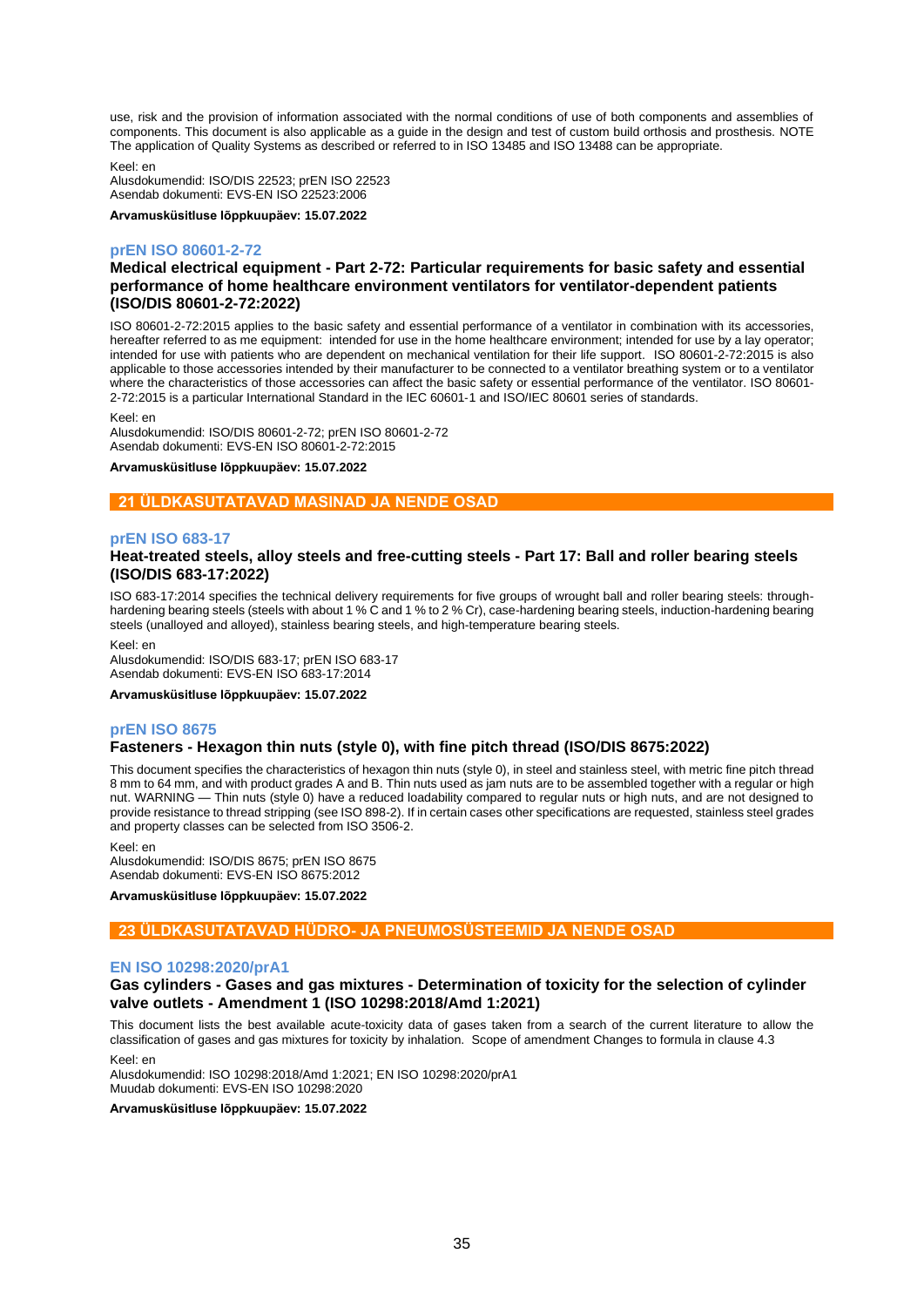## **25 TOOTMISTEHNOLOOGIA**

## **FprEN IEC 60974-1:2021/prAA**

#### **Arc welding equipment - Part 1: Welding power sources**

Common Mod in order to cover EU Ecodesign requirements on IEC 60974-1 It is applicable to power sources for arc welding and allied processes designed for INDUSTRIAL AND PROFESSIONAL USE, and supplied by a voltage not exceeding 1 000 V, BATTERY supplied or driven by mechanical means. This document specifies safety and performance requirements of WELDING POWER SOURCES and PLASMA CUTTING SYSTEMS. This document is not applicable to limited duty arc welding and cutting power sources which are designed mainly for use by laymen and designed in accordance with IEC 60974-6. This document includes requirements for battery-powered WELDING POWER SOURCES and BATTERY packs, which are given in Annex O. This document is not applicable to testing of power sources during periodic maintenance or after repair. NOTE 1 Typical allied processes are electric arc cutting and arc spraying. NOTE 2 AC systems having a nominal voltage between 100 V and 1 000 V are given in Table 1 of IEC 60038:2009. NOTE 3 This document does not include electromagnetic compatibility (EMC) requirements.

Keel: en

Alusdokumendid: FprEN IEC 60974-1:2021/prAA Muudab dokumenti: prEN IEC 60974-1:2020

**Arvamusküsitluse lõppkuupäev: 15.07.2022**

#### **27 ELEKTRI- JA SOOJUSENERGEETIKA**

## **prEN IEC 61076-8-107:2022**

**Connectors for electrical and electronic equipment - Product requirements - Part 8-107: Power connectors - Detail specification for 2P 200 A, 1 000 V plus 2P 5 A 50 V rectangular housing shielded connectors with IP65/IP68 degree of protection when mated and locked, and IPXXB when unmated**

This part of IEC 61076-8 describes free and fixed rectangular connectors with: − 2P power plus 2P signal contacts: − plastic housing with locking lever and four possible codings; − 200 A rated current, 1 000 V DC rated voltage on the power section; − 5 A rated current, 50 V DC rated voltage on the signal section; - individual shielding around each power contact with relevant shielding termination; − IP65/IP68 degree of protection when mated and locked and IPXXB on both plug and receptacle parts when unmated. hereinafter referred to as a connector, for use in electrical and electronic equipment, including overall dimensions, interface dimensions, technical characteristics, performance requirements and test methods. Connectors according to this document are intended for use in class II equipment. Hence, they are not equipped with PE contact.

Keel: en

Alusdokumendid: 48B/2951/CDV; prEN IEC 61076-8-107:2022

**Arvamusküsitluse lõppkuupäev: 15.07.2022**

#### **prEN IEC 61076-8-108:2022**

**Connectors for electrical and electronic equipment - Product requirements - Part 8-108: Power connectors - Detail specification for 2P 250 A, 1 000 V plus 2P 5 A 50 V rectangular housing shielded connectors with IP65/IP68 degree of protection when mated and locked, and IPXXB when unmated**

This part of IEC 61076-8 describes free and fixed rectangular connectors with: − 2P power plus 2P signal contacts: − plastic housing with locking lever and four possible codings; − 250 A rated current, 1 000 V DC rated voltage on the power section; − 5 A rated current, 50 V DC rated voltage on the signal section; − individual shielding around each power contact with relevant shielding termination; − IP65/IP68 degree of protection when mated and locked and IPXXB on both plug and receptacle parts when unmated, hereinafter referred to as a connector, for use in electrical and electronic equipment, including overall dimensions, interface dimensions, technical characteristics, performance requirements and test methods. Connectors according to this document are intended for use in class II equipment. Hence, they are not equipped with PE contact.

Keel: en

Alusdokumendid: 48B/2950/CDV; prEN IEC 61076-8-108:2022

**Arvamusküsitluse lõppkuupäev: 15.07.2022**

## **prEN IEC 62286-6-401:2022**

## **Fuel cell technologies - Part 6-401: Micro fuel cell power systems - Power and data interchangeability - Performance test methods for laptop computers**

This document covers the requirements for the performance test methods between micro fuel cell power systems and notebook powered systems with unassuming built-in battery powered systems For this purpose, this document covers electrical performance test for the fuel cell/battery hybrid system. This document also covers performance test methods which focus on the power and data interchangeability with the micro fuel cell power system and laptop computer and other characteristics for BOP installed for laptop computer applications with fuel cell/battery hybrid system. For the power and data interchangeability with the micro fuel cell power system and laptop computer, this document applies to both gaseous hydrogen-fuelled fuel cell power, liquid hydrogen-fuelled fuel cell power, direct methanol fuel cell power and battery hybrid power pack systems. The following fuels are considered within the scope of this standard: – gaseous hydrogen, and – methanol. This document does not apply to reformer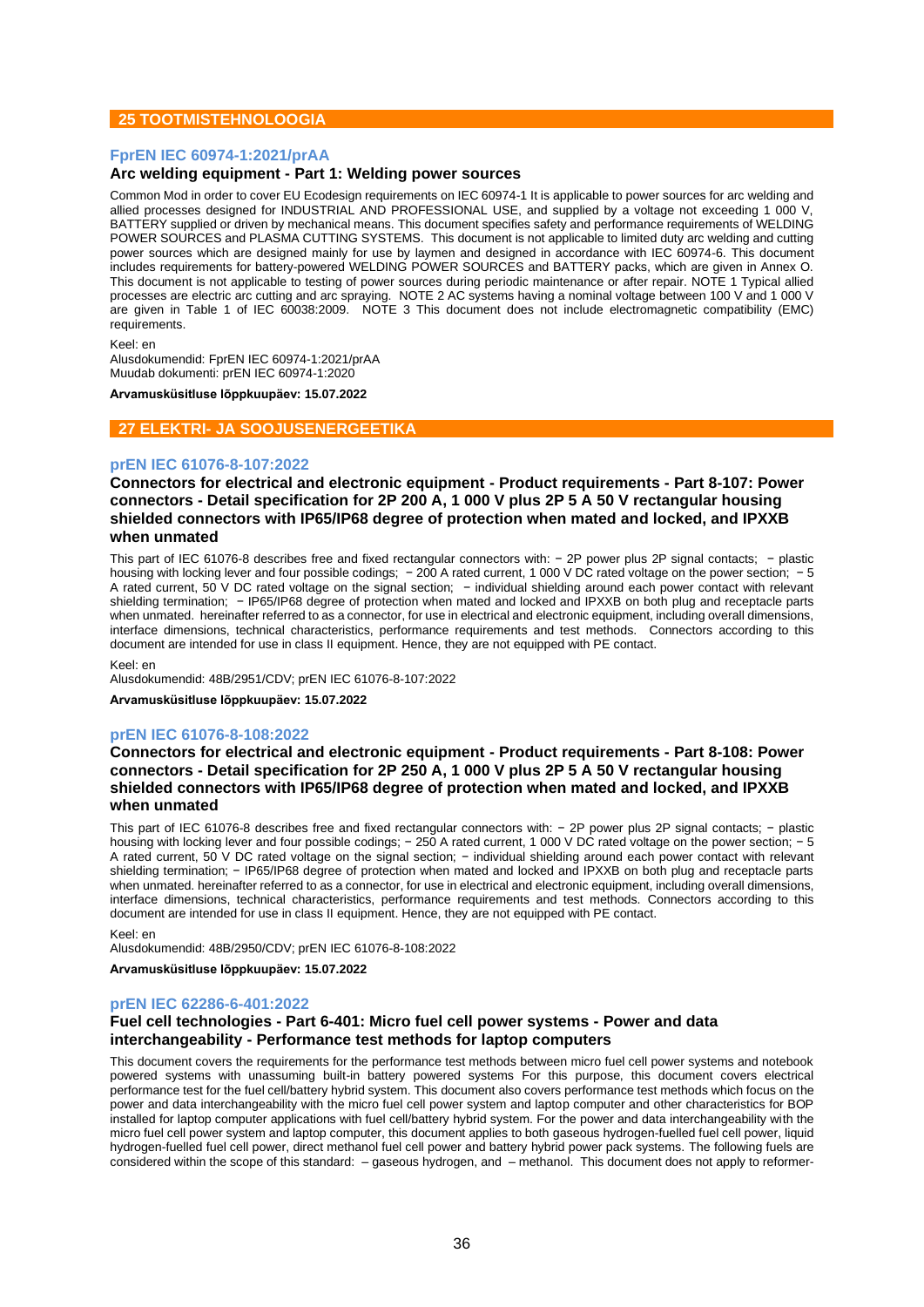equipped fuel cell power systems. Block diagram of micro fuel cell power system is shown in Figure 1. This document covers configuration, the mode of hybridization, operation mode for fuel cell/battery power system.

Keel: en

Alusdokumendid: 105/902/CDV; prEN IEC 62286-6-401:2022 **Arvamusküsitluse lõppkuupäev: 15.07.2022**

## **29 ELEKTROTEHNIKA**

#### **prEN IEC 60071-2:2022**

#### **Insulation co-ordination - Part 2: Application guidelines (Proposed horizontal standard)**

This part of IEC 60071 constitutes application guidelines and deals with the selection of insulation levels of equipment or installations for three-phase a.c. systems. Its aim is to give guidance for the determination of the rated withstand voltages for ranges I and II of IEC 60071- 1 and to justify the association of these rated values with the standardized highest voltages for equipment. This association is for insulation co-ordination purposes only. The requirements for human safety are not covered by this document. This document covers three-phase a.c. systems with nominal voltages above 1 kV. The values derived or proposed herein are generally applicable only to such systems. However, the concepts presented are also valid for two-phase or singlephase systems. This document covers phase-to-earth, phase-to-phase and longitudinal insulation. This document is not intended to deal with routine tests. These are to be specified by the relevant product committees. The content of this document strictly follows the flow chart of the insulation co-ordination process presented in Figure 1 of IEC 60071-1:2019. Clauses 5 to 8 correspond to the squares in this flow chart and give detailed information on the concepts governing the insulation coordination process which leads to the establishment of the required withstand levels. This document emphasizes the necessity of considering, at the very beginning, all origins, all classes and all types of voltage stresses in service irrespective of the range of highest voltage for equipment. Only at the end of the process, when the selection of the standard withstand voltages takes place, does the principle of covering a particular service voltage stress by a standard withstand voltage apply. Also, at this final step, this document refers to the correlation made in IEC 60071-1 between the standard insulation levels and the highest voltage for equipment. The annexes contain examples and detailed information which explain or support the concepts described in the main text, and the basic analytical techniques used.

Keel: en

Alusdokumendid: 99/356/CDV; prEN IEC 60071-2:2022 Asendab dokumenti: EVS-EN IEC 60071-2:2018

**Arvamusküsitluse lõppkuupäev: 15.07.2022**

#### **prEN IEC 62305-1:2022**

#### **Protection against lightning - Part 1: General principles**

Standardi IEC 62305 käesolevas osas on toodud üldpõhimõtted, mida peab järgima nii ehitiste, kaasa arvatud ehitiste seadmestik ja sisaldised, kui ka inimeste piksekaitsel. Kui vaatluse all on: — raudteesüsteemid; — sõidukid, laevad, lennukid, merre ehitatud rajatised; — maa-alused kõrgsurvetorustikud; — torud ning elektri- ja sideliinid, mis paiknevad väljaspool ehitist; tuumaelektrijaamad; siis need on objektid, mille kohta kehtivad mitmesuguste eri ametkondade poolt kehtestatud erieeskirjad, seetõttu on need väljaspool käesoleva standardi käsitlusala. MÄRKUS Standard IEC 61400-24 käsitleb ka tuuleelektrijaamade piksekaitset.

Keel: en

Alusdokumendid: prEN IEC 62305-1:2022; 81/695/FDIS Asendab dokumenti: EVS-EN 62305-1:2011 Asendab dokumenti: EVS-EN 62305-1:2011/AC:2016

**Arvamusküsitluse lõppkuupäev: 15.06.2022**

#### **prEN IEC 62561-4:2022**

## **Lightning protection system components (LPSC) - Part 4: Requirements for conductor fasteners**

This part of IEC 62561 deals with the requirements and tests for metallic and non-metallic conductor fasteners that are used to retain and support the air-termination, down-conductor and earth-termination systems. This document does not cover the fixing of conductor fasteners to the fabric of structures due to the vast number and types used in modern day construction. LPSC may also be suitable for use in hazardous atmospheres. Additional requirements are necessary for the components to be installed in such conditions.

Keel: en Alusdokumendid: 81/694/CDV; prEN IEC 62561-4:2022 Asendab dokumenti: EVS-EN 62561-4:2017

**Arvamusküsitluse lõppkuupäev: 15.07.2022**

#### **prHD 60269-3:2022**

## **Low-voltage fuses - Part 3: Supplementary requirements for fuses for use by unskilled persons (fuses mainly for household or similar applications) - Examples of standardized systems of fuses A to F**

Fuses for use by unskilled persons according to the following fuse systems comply with all subclauses of IEC 60269-1 and with the requirements laid down in the relevant fuse systems. This standard is divided into four fuse systems, each dealing with a specific example of standardized fuses for use by unskilled persons. All systems provide their own mechanical solution to avoid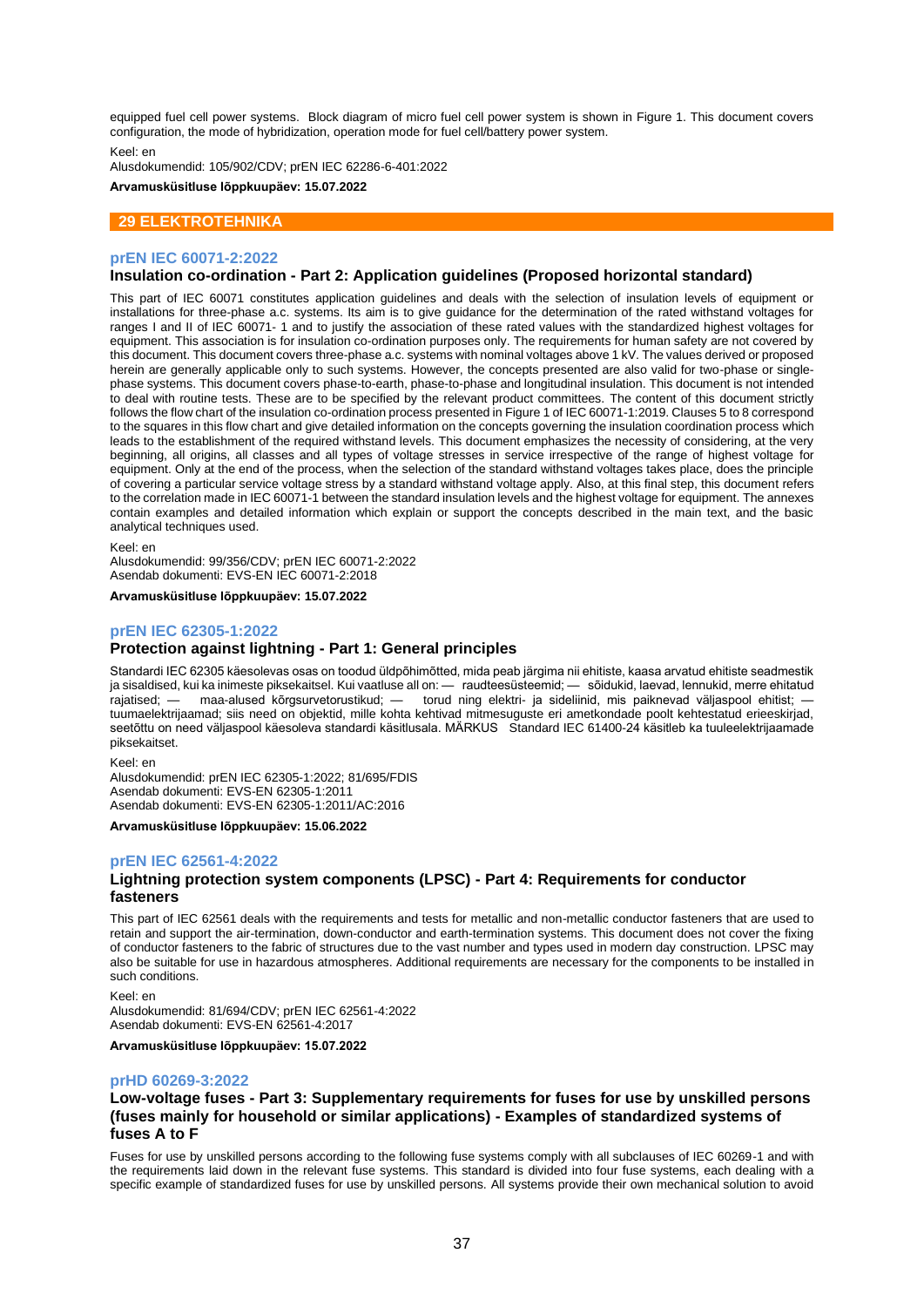the use of a fuse-link with higher current rating (non-interchangeability) whereas the protection of cables and lines is ensured. The applicant required to take care of replacing a fuse-link by the same type.

Keel: en

Alusdokumendid: 32B/719/CDV; prHD 60269-3:2022 Asendab dokumenti: EVS-HD 60269-3:2010 Asendab dokumenti: EVS-HD 60269-3:2010/A1:2013 Asendab dokumenti: EVS-HD 60269-3:2010/A1:2013/AC:2013 Asendab dokumenti: HD 60269-3:2010/prA2:2016

**Arvamusküsitluse lõppkuupäev: 15.07.2022**

## **31 ELEKTROONIKA**

## **prEN IEC 61076-2-115:2022**

## **Connectors for electrical and electronic equipment – Product requirements – Part 2–115: Circular connectors – Detail specification for 12-pole connectors with 2 A rated current and push-pull locking IP65/IP67 with metal housing**

This part of IEC 61076-2 describes free and fixed 12P circular connectors with 2 A rated current, rated voltage up to and including 50 V AC/DC, IP65/IP67 metal housing with push- pull locking (hereinafter referred to as a connectors) for use in electrical and electronic equipment. It includes overall dimensions, interface dimensions, technical characteristics, performance requirements and test methods.

Keel: en

Alusdokumendid: 48B/2948/CDV; prEN IEC 61076-2-115:2022

**Arvamusküsitluse lõppkuupäev: 15.07.2022**

#### **prEN IEC 61076-8-103:2022**

## **Connectors for electrical and electronic equipment - Product requirements - Part 8–103: Power connectors - Detail specification for 2P+PE circular connectors with 20 A rated current and push-pull locking IP65/IP67 with metal housing**

This part of IEC 61076-8 describes free and fixed 2-pole power (1P+N) plus PE circular connectors with 20 A rated current, rated voltage up to and including 300 V AC, IP65/IP67 metal housing with push-pull locking (hereinafter referred to as a connectors) for use in electrical and electronic equipment. It includes overall dimensions, interface dimensions, technical characteristics, performance requirements and test methods.

Keel: en

Alusdokumendid: 48B/2952/CDV; prEN IEC 61076-8-103:2022

**Arvamusküsitluse lõppkuupäev: 15.07.2022**

#### **prEN IEC 61076-8-104:2022**

**Connectors for electrical and electronic equipment - Product requirements - Part 8-104: Power connectors - Detail specification for 2-pole circular connectors with 40 A rated current and push-pull locking IP65/IP67 with metal housing**

This part of IEC 61076-8 describes free and fixed 2-pole circular power connectors with 40 A rated current, rated voltage up to and including 50 V AC/DC, and push-pull locking IP65/IP67 metal housings (hereinafter referred to as connectors) for use in electrical and electronic equipment. It includes overall dimensions, interface dimensions, technical characteristics, performance requirements and test methods.

Keel: en

Alusdokumendid: 48B/2953/CDV; prEN IEC 61076-8-104:2022

**Arvamusküsitluse lõppkuupäev: 15.07.2022**

#### **prEN IEC 61076-8-109:2022**

**Connectors for electrical and electronic equipment - Product requirements - Part 8-109: Power connectors - Detail specification for 2P 130 A, 1 000 V plus 2P 5 A 50 V rectangular housing shielded connectors with IP65/IP68 degree of protection when mated and locked, and IPXXB when unmated**

This part of IEC 61076-8 describes free and fixed rectangular connectors with: − 2P power plus 2P signal contacts; − plastic housing with locking lever and four possible codings; − 130 A rated current, 1 000 V DC rated voltage on the power section; − 5 A rated current, 50 V DC rated voltage on the signal section; − individual shielding around each power contact with relevant shielding termination; − IP65/IP68 degree of protection when mated and locked and IPXXB on both plug and receptacle parts when unmated. hereinafter referred to as a connector, for use in electrical and electronic equipment, including overall dimensions, interface dimensions, technical characteristics, performance requirements and test methods. Connectors according to this document are intended for use in class II equipment. Hence, they are not equipped with PE contact.

Keel: en

Alusdokumendid: 48B/2949/CDV; prEN IEC 61076-8-109:2022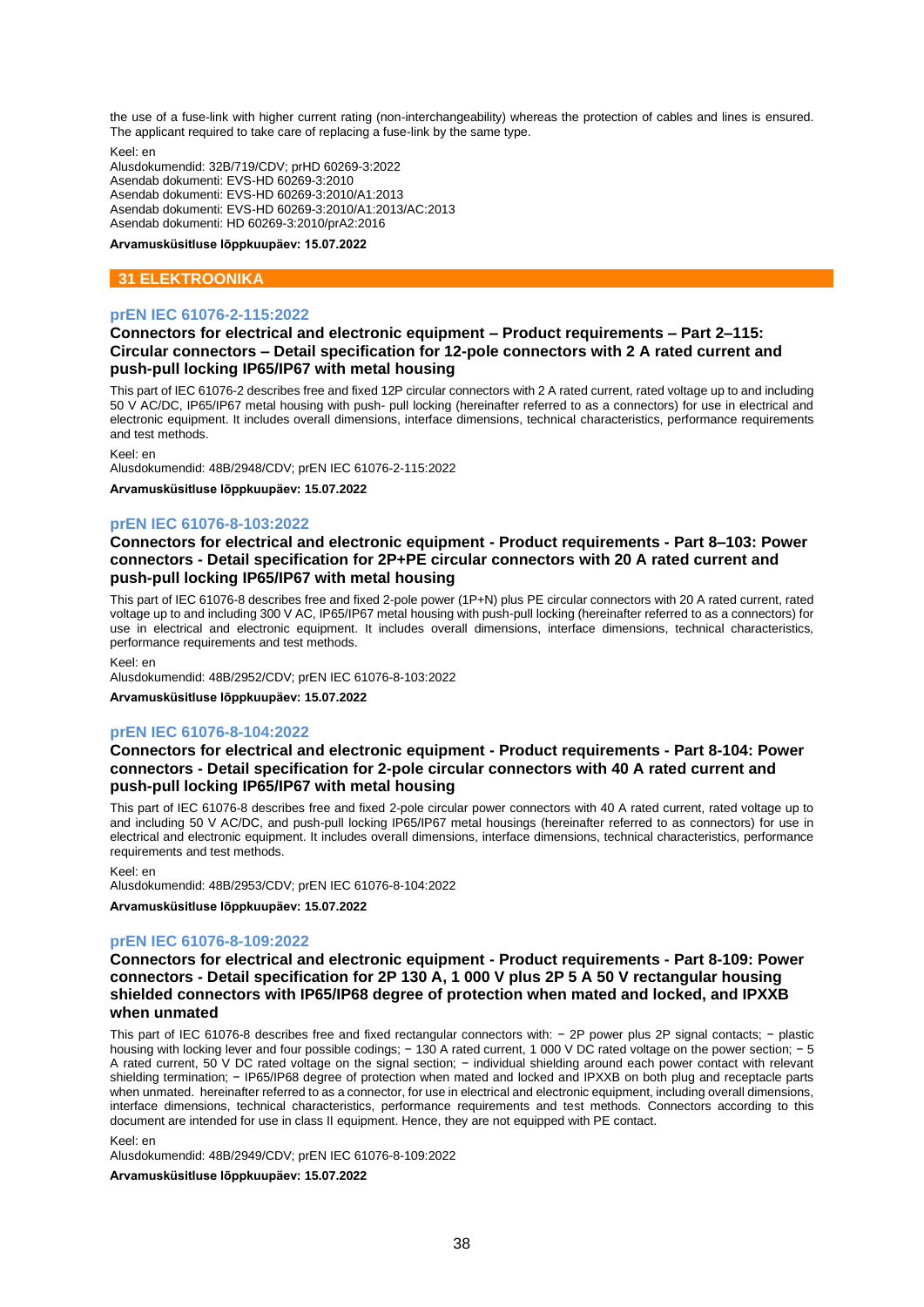## **33 SIDETEHNIKA**

#### **EN IEC 55036:2020/prA1:2022**

**Amendment 1 - Electric and hybrid electric road vehicles - Radio disturbance characteristics - Limits and methods of measurement for the protection of off-board receivers below 30 MHz**

#### Amendment to EN IEC 55036:2020

Keel: en

Alusdokumendid: CIS/D/483/CDV; EN IEC 55036:2020/prA1:2022 Muudab dokumenti: EVS-EN IEC 55036:2020

**Arvamusküsitluse lõppkuupäev: 15.07.2022**

#### **prEN IEC 61744:2022**

#### **Calibration of fibre optic chromatic dispersion test sets**

This International Standard provides standard procedures for the calibration of optical fibre chromatic dispersion (CD) test sets. This standard is applicable to all types of CD test sets, with the exception that measurements on multimode optical fibres are excluded. The purpose of this standard is to define a standard procedure for calibrating optical fibre chromatic dispersion (CD) test sets. The detailed calibration steps used vary according to the measurement technique used in the CD test set. Whilst it is acknowledged that chromatic dispersion also occurs in multimode fibre and this fibre may be measured on many CD test sets, this standard will restrict discussion to single mode fibre measurements applications only. The purpose of the procedures outlined in this standard is to focus manufacturers and users of CD test sets toward the reduction of measurement uncertainty in chromatic dispersion determination in optical fibres under all applicable conditions. The procedures apply to calibration laboratories and to the manufacturers or users of CD test sets for the purpose of a) calibrating CD test sets; b) evaluating the level of performance of the instrument. Use of the procedures also allows correct evaluation of CD test set uncertainty, relative and traceable to appropriate (for example, national) standards.

Keel: en

Alusdokumendid: 86/598/CDV; prEN IEC 61744:2022 Asendab dokumenti: EVS-EN 61744:2006

#### **Arvamusküsitluse lõppkuupäev: 15.07.2022**

#### **35 INFOTEHNOLOOGIA**

#### **prEN ISO 12813**

## **Electronic fee collection — Compliance check communication for autonomous systems (ISO/DIS 12813:2022)**

This document defines requirements for short-range communication for the purposes of compliance checking in autonomous electronic fee collecting systems. Compliance checking communication (CCC) takes place between a road vehicle's on-board equipment (OBE) and an interrogator (roadside mounted equipment, mobile device or hand-held unit), and serves to establish whether the data that are delivered by the OBE correctly reflect the road usage of the corresponding vehicle according to the rules of the pertinent toll regime. The operator of the compliance checking interrogator is assumed to be part of the toll charging role as defined in ISO 17573-1. The CCC permits identification of the OBE, vehicle and contract, and verification of whether the driver has fulfilled his obligations and the checking status and performance of the OBE. The CCC reads, but does not write, OBE data. This document is applicable to OBE in an autonomous mode of operation; it is not applicable to compliance checking in dedicated short-range communication (DSRC)-based charging systems. It defines data syntax and semantics, but not a communication sequence. All the attributes defined herein are required in any OBE claimed to be compliant with this document, even if some values are set to "not defined" in cases where certain functionality is not present in an OBE. The interrogator is free to choose which attributes are read in the data retrieval phase, as well as the sequence in which they are read. In order to achieve compatibility with existing systems, the communication makes use of the attributes defined in ISO 14906 wherever useful. The CCC is suitable for a range of short-range communication media. Specific definitions are given for the CEN-DSRC as specified in EN 15509, as well as for the use of ISO CALM IR, the Italian DSRC as specified in ETSI ES 200 674-1, ARIB DSRC and WAVE DSRC as alternatives to the CEN-DSRC. The attributes and functions defined are for compliance checking by means of the DSRC communication services provided by DSRC application layer, with the CCC attributes and functions made available to the CCC applications at the roadside equipment (RSE) and OBE. The attributes and functions are defined on the level of application data units (ADU). The definition of the CCC includes: — the application interface between OBE and RSE (as depicted in Figure 2); use of the generic DSRC application layer as specified in ISO 15628 and EN 12834; — CCC data type specifications given in Annex A; — a protocol implementation conformance statement (PICS) proforma is given in Annex B; — use of the CEN-DSRC stack as specified in EN 15509, or other equivalent DSRC stacks as described in Annex C, Annex D, Annex E and Annex F; security services for mutual authentication of the communication partners and for signing of data (see Annex H); — an example CCC transaction is presented in Annex G; — the informative Annex I highlights how to use this document for the European electronic toll service (as defined in Commission Decision 2009/750/EC). Test specifications are not within the scope of this document.

Keel: en

Alusdokumendid: ISO/DIS 12813; prEN ISO 12813 Asendab dokumenti: EVS-EN ISO 12813:2019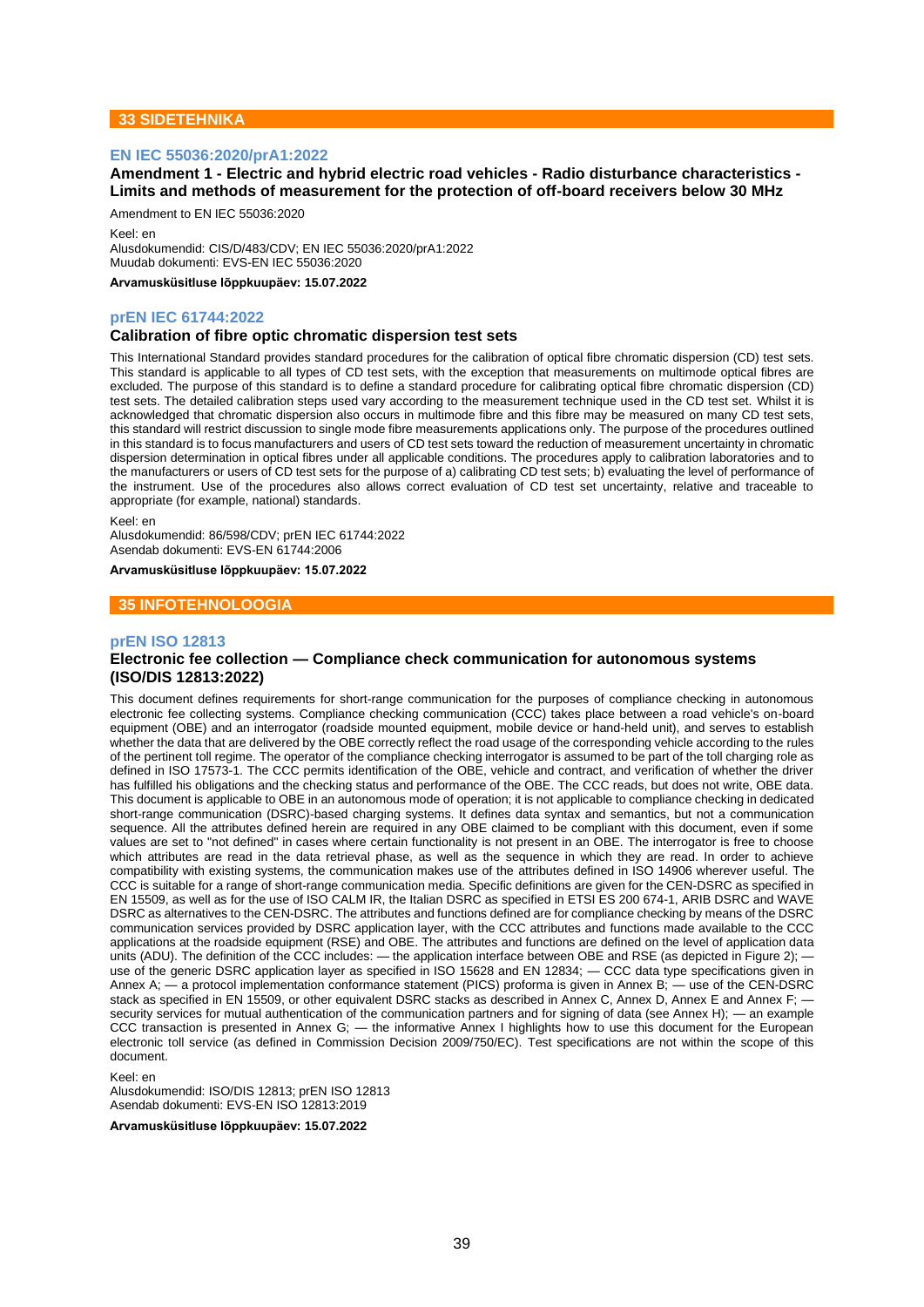## **49 LENNUNDUS JA KOSMOSETEHNIKA**

## **FprEN 2003-2**

## **Aerospace series - Steels - Test methods - Part 2: Izod impact test**

This document specifies the Izod impact test method for steel products used for aerospace applications. It shall be applied when referred to in the EN technical specification or material standard unless otherwise specified on the drawing, order or inspection schedule.

Keel: en Alusdokumendid: FprEN 2003-2

**Arvamusküsitluse lõppkuupäev: 15.07.2022**

## **FprEN 2282**

## **Aerospace series - Characteristics of aircraft electrical supplies**

This document specifies the characteristics of electrical power supplied to the terminals of equipment installed in the aircraft. It also defines the supply system and compatibility requirements for equipment together with the special systems with constant and variable frequency. This document applies to a.c. and d.c. on-board or ground systems.

Keel: en

Alusdokumendid: FprEN 2282 Asendab dokumenti: EVS-EN 2282:2000

**Arvamusküsitluse lõppkuupäev: 15.07.2022**

## **FprEN 3557**

#### **Aerospace series - Aluminium alloy AL-P6061-T4 - Drawn tube for pressure applications - 0,6 mm ≤ a ≤ 3 mm**

This document specifies the requirements relating to: Aluminium alloy AL-P6061-T4, Drawn tube for pressure applications, 0,6  $mm \le a \le 3$  mm - for aerospace applications.

Keel: en Alusdokumendid: FprEN 3557

**Arvamusküsitluse lõppkuupäev: 15.07.2022**

## **FprEN 3656**

## **Aerospace series - Polycarbonate, self-extinguishing, low smoke emission - Characteristics**

This document specifies the characteristics of self-extinguishing and low smoke emission semi-finished polycarbonate sheets with and without UV radiation protection requirement, as used for aircraft equipment, such as internal panelling, simple internal glazing, sound-proofing panels, light covers, etc.

Keel: en Alusdokumendid: FprEN 3656

**Arvamusküsitluse lõppkuupäev: 15.07.2022**

## **FprEN 3675**

## **Aerospace series - Sampling plan for acceptance testing of aramid, carbon fibre and textile glass filament yarns**

This document specifies the sampling plan for acceptance testing of aramid, carbon fibre and textile glass filament yarns in terms of sample size and rejection criteria. This document serves as a basis for the corresponding technical specification. It covers the inspection by attributes. The inspection by measurements (variables) will be added in subsequent edition. It is also planned to extend its scope of application to reinforcing woven fabrics.

Keel: en Alusdokumendid: FprEN 3675

**Arvamusküsitluse lõppkuupäev: 15.07.2022**

## **FprEN 3700**

#### **Aerospace series - Static inverters for aircraft - Technical specification**

This document specifies the characteristics, the test methods and the qualification conditions for static inverters for use in converting electrical power in flight vehicles from 28 V d.c. to a. c. power at 400 Hz.

Keel: en

Alusdokumendid: FprEN 3700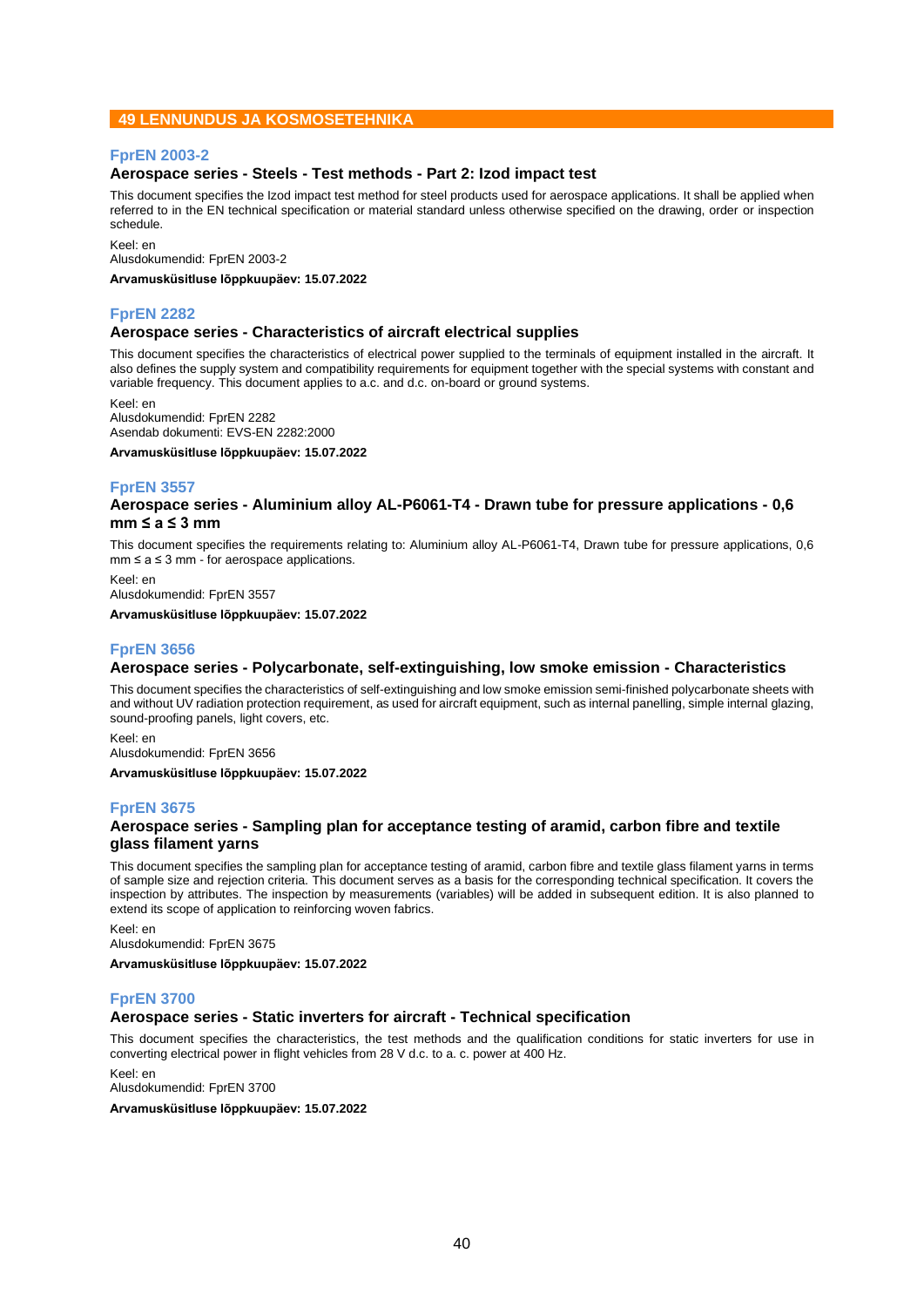## **FprEN 3758**

## **Aerospace series - Simplex high speed data transmission system**

A terminal transmits data to one or more other terminals on a single fibre optic or wire Interconnect. The system is intended to operate at 10 Mbit/s or greater. Characteristics of an implementation including data rate are defined by slash sheets included in Annex B and Annex E. This document specifies the transmission media, the transmitting and receiving terminals, and the associated interface electronics. The concept of operation and information flow on the interconnect and the optical, electrical and functional formats to be employed are also specified. This document will promote commonality with EN 3910-001 in the areas of hardware, fibre optic and wire transmission media, installation techniques and Electromagnetic Compatibility behaviour. When invoked in a specification or statement of work, the requirements specified in this document shall apply to the interconnect and associated equipment which is developed either alone or as a portion of a system or subsystem development as required by the invitation for bid or request for proposal.

Keel: en Alusdokumendid: FprEN 3758

**Arvamusküsitluse lõppkuupäev: 15.07.2022**

## **FprEN 3762**

## **Aerospace series - Heat-resisting alloy X6NiCrTiMnMoV26-15 (1.4944) - Softened and cold worked - Wire for forged fasteners - D ≤ 15 mm - 1 100 MPa ≤ Rm ≤ 1 300 MPa**

This document specifies the requirements relating to: Heat-resisting alloy X6NiCrTiMnMoV26-15 (1.4944), Softened and cold worked Wire for forged fasteners, D ≤ 15 mm, 1 100 MPa ≤ Rm ≤ 1 300 MPa - for aerospace applications.

Keel: en

Alusdokumendid: FprEN 3762

**Arvamusküsitluse lõppkuupäev: 15.07.2022**

## **FprEN 4165-002**

#### **Aerospace series - Connectors, electrical, rectangular, modular - Operating temperature 175 °C continuous - Part 002: Specification of performance and contact arrangements**

This document defines a number of conditions common to rectangular electrical modular connectors for receptacles, plugs and rack and panel, with interchangeable modules and continuous operating temperature 175 °C.

Keel: en Alusdokumendid: FprEN 4165-002 Asendab dokumenti: EVS-EN 4165-002:2015 Asendab dokumenti: EVS-EN 4165-002:2015/AC:2016

**Arvamusküsitluse lõppkuupäev: 15.07.2022**

## **FprEN 4374**

#### **Aerospace series - Heat-resisting alloy NI-PH1301 (NiCr19Co18Mo4Ti3Al3) - Solution treated and precipitation treated - Bars and sections - De ≤ 200 mm**

This document specifies the requirements relating to: Heat-resisting alloy NI-PH1301 (NiCr19Co18Mo4Ti3Al3), Solution treated and precipitation treated, Bars and sections, De ≤ 200 mm - for aerospace applications.

Keel: en

Alusdokumendid: FprEN 4374

**Arvamusküsitluse lõppkuupäev: 15.07.2022**

#### **FprEN 4708-201**

#### **Aerospace series - Sleeves, heat-shrinkable, for binding, insulation and identification - Part 201: Polyolefin identification sleeves - Operating Temperature range -55 °C to 135 °C - Product standard**

This document specifies the required characteristics for heat-shrinkable polyolefin identification sleeving for use in aircraft electrical systems at operating temperatures between -55 °C and 135 °C. This specification is for the characterisation of identification sleeves only. This sleeving is flexible and flame retarded, and is available with 2:1 and 3:1 shrink ratios. The product is normally supplied with internal diameters up to 57 mm. The standard colours are white or yellow. Sizes or colours other than those specifically listed in this standard may be available. These items shall be considered to comply with this document if they comply with the property requirements listed in tables 3 and 4 except for dimensions and mass. As the sleeving to be tested is a printed article the complete system is to be recorded as part of the evaluation. The sleeve will only be considered as meeting the requirements of this specification if printed with the printer, ribbon, inks, and settings referenced within the test report. Mark adherence and print permanence are determined in this document using method EN 6059-407.

Keel: en Alusdokumendid: FprEN 4708-201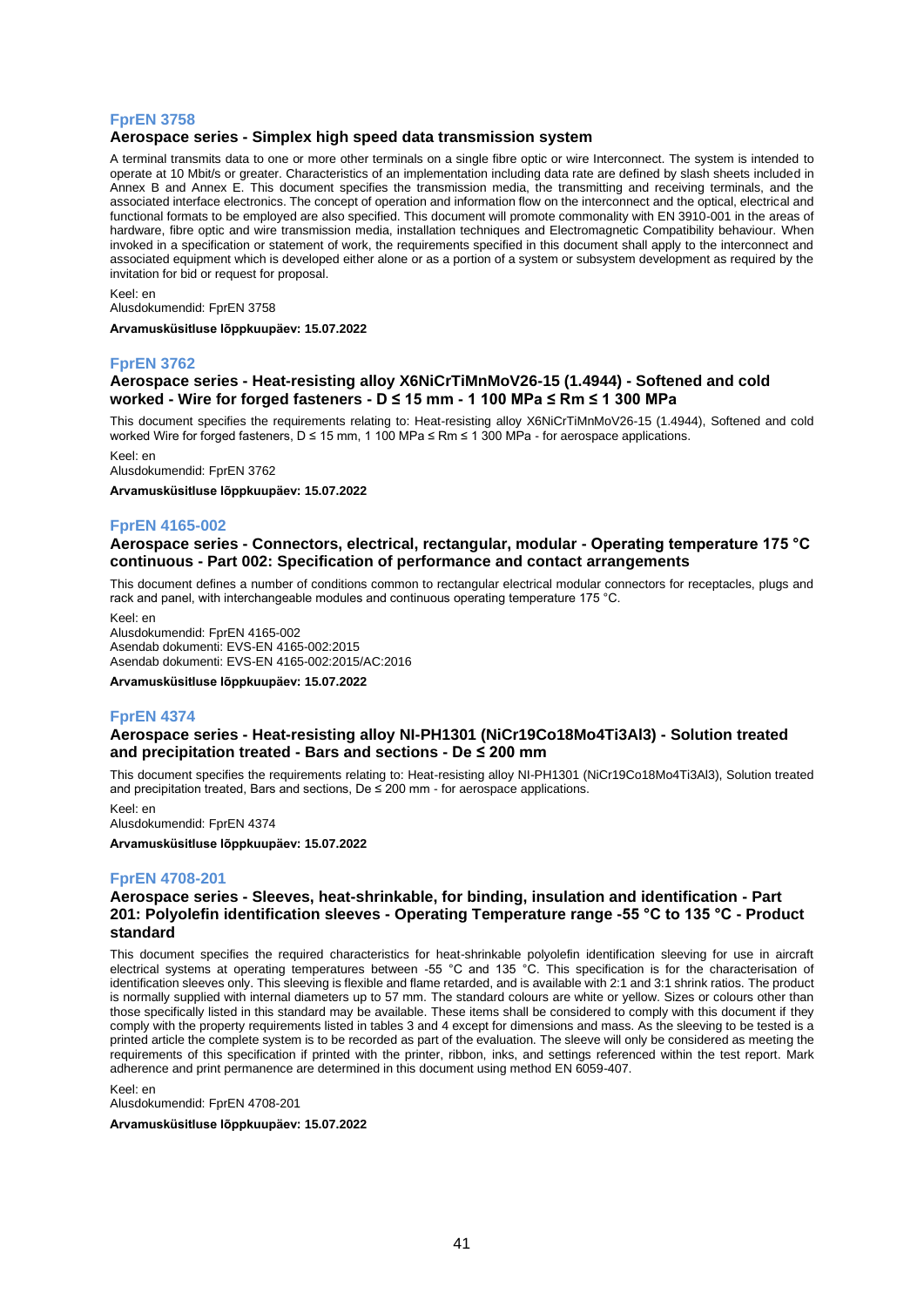## **FprEN 4708-203**

## **Aerospace series - Sleeving, heat-shrinkable, for binding, insulation and identification - Part 203: polyvinylidene fluoride (PVDF) Identification sleeves - Operating Temperature range -55ºC to 225ºC - Product Standard**

This document specifies the required characteristics for heat-shrinkable semi rigid polyvinylidene identification sleeves for use in aircraft electrical systems at operating temperatures between -55 °C and 225 °C. This specification is for the characterisation of Identification sleeves only. This sleeving is a semi rigid tough product and is suitable for use where high temperatures and extreme fluid resistance properties are required. It is available with a shrink ratio of 2:1. The product is normally supplied with internal diameters up to 38 mm The standard colours are white, black or yellow. For use at temperatures above 200 °C black with white or silver ink is recommended Sizes or colours other than those specifically listed in this standard may be available. These items shall be considered to comply with this document if they comply with the property requirements listed in tables 2 and 3 except for dimensions and mass. As the sleeving to be tested is a printed article the complete system is to be recorded as part of the evaluation. The sleeve will only be considered as meeting the requirements of this specification if printed with the printer, ribbon/inks and settings referenced within the test report. Mark adherence and print permanence are determined in this document using method EN 6059-407.

Keel: en Alusdokumendid: FprEN 4708-203 **Arvamusküsitluse lõppkuupäev: 15.07.2022**

#### **prEN 2591-508**

#### **Aerospace series - Elements of electrical and optical connection - Part 508: Measurement of thickness of coating on contacts - Test methods**

This document specifies methods of measuring thickness of electro-deposited gold or gold alloys coatings on contacts of elements of connection.

Keel: en Alusdokumendid: prEN 2591-508 Asendab dokumenti: EVS-EN 2591-508:2002

**Arvamusküsitluse lõppkuupäev: 15.07.2022**

#### **prEN 2591-509**

#### **Aerospace series - Elements of electrical and optical connection - Part 509: Adhesion of coating on contacts - Test methods**

This document specifies methods of verifying adhesion of electrodeposited gold and gold alloy coatings on contacts.

Keel: en Alusdokumendid: prEN 2591-509 Asendab dokumenti: EVS-EN 2591-509:2002

**Arvamusküsitluse lõppkuupäev: 15.07.2022**

#### **prEN 2997-004**

#### **Aerospace series - Connectors, electrical, circular, coupled by threaded ring, fire-resistant or non fire-resistant, operating temperatures - 65 °C to 175 °C continuous, 200 °C continuous, 260 °C peak - Part 004: Jam-nut mounted receptacle - Product standard**

This document specifies the characteristics of jam-nut mounted receptacles in the family of circular electrical connectors coupled by threaded ring. It applies to the class defined in Table 4. For contacts, filler plugs, and rear accessories associated with this receptacle, see EN 2997-002. For plugs and protective covers, see EN 2997-008 and EN 2997-009 respectively. For spare jamnuts and o-rings, see EN 2997-012 and EN 2997-013 respectively.

Keel: en Alusdokumendid: prEN 2997-004 Asendab dokumenti: EVS-EN 2997-004:2006

**Arvamusküsitluse lõppkuupäev: 15.07.2022**

#### **prEN 2997-006**

#### **Aerospace series - Connectors, electrical, circular, coupled by threaded ring, fire-resistant or non fire-resistant, operating temperatures - 65 °C to 175 °C continuous, 200 °C continuous, 260 °C peak - Part 006: Hermetic jam-nut mounted receptacle - Product standard**

This document specifies the characteristics of hermetic jam-nut mounted receptacles in the family of circular electrical connectors coupled by threaded ring. It applies to the class defined in Table 4. For plugs and protective covers, see EN 2997-008 and EN 2997-009 respectively. For spare jam-nuts and O-rings, see EN 2997-012 and EN 2997-013 respectively.

Keel: en Alusdokumendid: prEN 2997-006 Asendab dokumenti: EVS-EN 2997-006:2017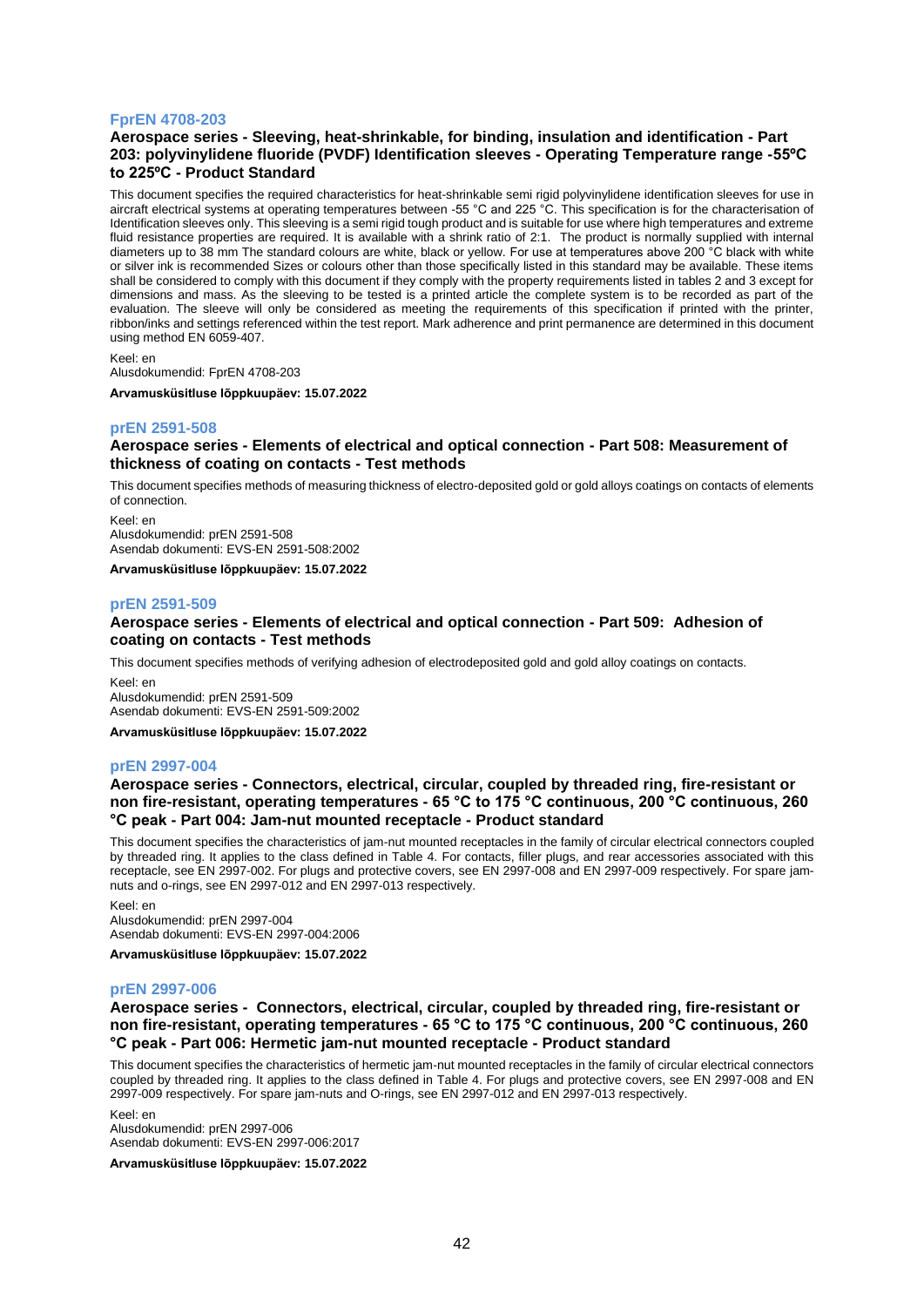## **prEN 3628**

#### **Aerospace series - Lockwire, drawn - Corrosion resisting steel**

This document specifies the dimensions and tolerances for corrosion resisting steel drawn lockwire for aerospace applications. Keel: en

Alusdokumendid: prEN 3628

**Arvamusküsitluse lõppkuupäev: 15.07.2022**

#### **prEN 3745-306**

## **Aerospace series - Fibres and cables, optical, aircraft use - Test methods - Part 306: Variation of attenuation during temperature cycling**

This document specifies a method for checking the variation of attenuation of an optical cable during temperature cycling.

Keel: en Alusdokumendid: prEN 3745-306 Asendab dokumenti: EVS-EN 3745-306:2005

**Arvamusküsitluse lõppkuupäev: 15.07.2022**

#### **prEN 4703**

#### **Aerospace series - Test specification for verification of the permeability of electrical insulation**

This document specifies a test that determines the ability of electrical equipment to withstand wet atmospheres in combination with variable ambient air pressure in particular in an aircraft installation. The main adverse effects to be anticipated are fluid ingress and related insulation breakdown.

Keel: en Alusdokumendid: prEN 4703

**Arvamusküsitluse lõppkuupäev: 15.07.2022**

#### **65 PÕLLUMAJANDUS**

#### **prEN ISO 5674**

#### **Tractors and machinery for agriculture and forestry - Guards for power take-off (PTO) driveshafts - Strength and wear tests and acceptance criteria (ISO/DIS 5674:2022)**

This International Standard specifies laboratory tests for determining the strength and wear resistance of guards for power takeoff (PTO) drive- shafts on tractors and machinery used in agriculture and forestry, and their acceptance criteria. It is intended to be used in combination with ISO 5673-1:2005. It is applicable to the testing of PTO drive- shaft guards and their restraining means. It is not applicable to the testing of guards designed and constructed to be used as steps.

Keel: en

Alusdokumendid: ISO/DIS 5674; prEN ISO 5674 Asendab dokumenti: EVS-EN ISO 5674:2009

#### **Arvamusküsitluse lõppkuupäev: 15.07.2022**

## **77 METALLURGIA**

#### **prEN ISO 683-17**

#### **Heat-treated steels, alloy steels and free-cutting steels - Part 17: Ball and roller bearing steels (ISO/DIS 683-17:2022)**

ISO 683-17:2014 specifies the technical delivery requirements for five groups of wrought ball and roller bearing steels: throughhardening bearing steels (steels with about 1 % C and 1 % to 2 % Cr), case-hardening bearing steels, induction-hardening bearing steels (unalloyed and alloyed), stainless bearing steels, and high-temperature bearing steels.

Keel: en

Alusdokumendid: ISO/DIS 683-17; prEN ISO 683-17 Asendab dokumenti: EVS-EN ISO 683-17:2014

#### **Arvamusküsitluse lõppkuupäev: 15.07.2022**

#### **83 KUMMI- JA PLASTITÖÖSTUS**

#### **prEN ISO 1675**

#### **Plastics - Liquid resins - Determination of density by the pycnometer method (ISO/DIS 1675:2022)**

This document specifies a method for the determination of the density of liquid resins using a pycnometer Keel: en

Alusdokumendid: ISO/DIS 1675; prEN ISO 1675 Asendab dokumenti: EVS-EN ISO 1675:2000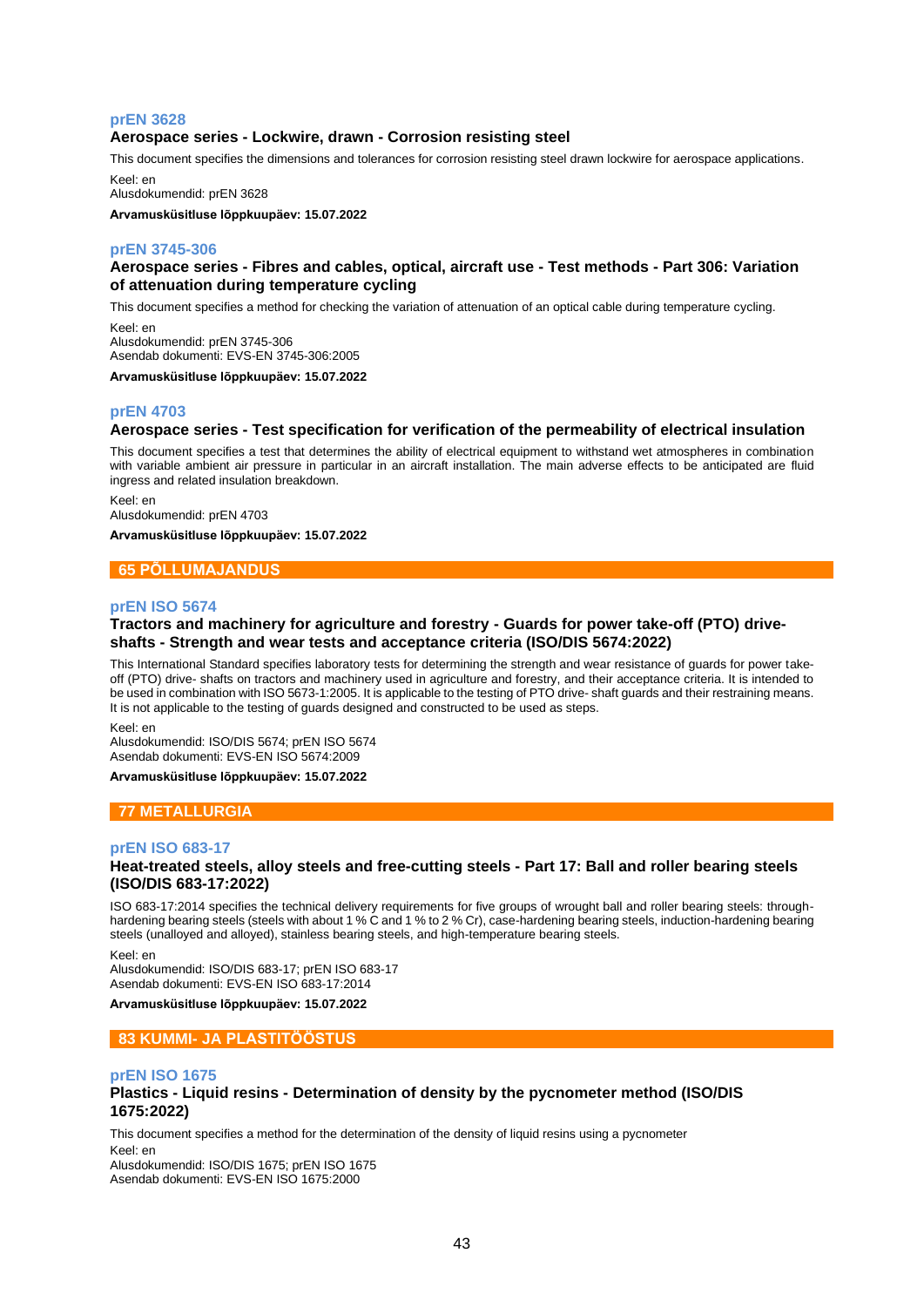#### **Arvamusküsitluse lõppkuupäev: 15.07.2022**

#### **prEN ISO 6401**

#### **Plastics - Poly(vinyl chloride) - Determination of residual vinyl chloride monomer - Gaschromatographic method (ISO/DIS 6401:2022)**

ISO 6401:2008 specifies a method for the determination of vinyl chloride monomer in homopolymer and copolymer resins of vinyl chloride and compounded materials. The method is based on sample dissolution and headspace gas chromatography. Concentrations of vinyl chloride in the range 0,1 mg/kg to 3,0 mg/kg can be determined. A "dry method", suitable for PVC resins but not compounded materials, is widely used within the industry for in-house determinations. A separate International Standard based on this methodology is under development.

Keel: en

Alusdokumendid: ISO/DIS 6401; prEN ISO 6401 Asendab dokumenti: EVS-EN ISO 6401:2008

#### **Arvamusküsitluse lõppkuupäev: 15.07.2022**

#### **87 VÄRVIDE JA VÄRVAINETE TÖÖSTUS**

#### **prEN ISO 1518-1**

#### **Paints and varnishes - Determination of scratch resistance - Part 1: Constant-loading method (ISO/DIS 1518-1:2022)**

This document specifies a test method for determining under defined conditions the resistance of a single coating or a multi-coat system of paint, varnish or related product to penetration by scratching with a scratch stylus loaded with a specified load. Penetration of the stylus is to the substrate, except in the case of a multi-coat system, in which case the stylus can penetrate either to the substrate or to an intermediate coat. The method specified can be carried out a) either as a "pass/fail" test, by testing with a single specified load applied to the stylus to assess conformity with a particular specification, or b) as an assessment test by applying increasing loads to the stylus to determine the minimum load at which the coating is penetrated. NOTE Neither this document nor ISO 1518‑2 specifies a method using a curved stylus, which is specified in ISO 12137. The choice between the three methods will depend on the particular practical problem.

Keel: en

Alusdokumendid: ISO/DIS 1518-1; prEN ISO 1518-1 Asendab dokumenti: EVS-EN ISO 1518-1:2019

**Arvamusküsitluse lõppkuupäev: 15.07.2022**

#### **prEN ISO 7784-1**

#### **Paints and varnishes - Determination of resistance to abrasion - Part 1: Method with abrasivepaper covered wheels and rotating test specimen (ISO/DIS 7784-1:2022)**

ISO 7784-1:2016 specifies a method for determining the resistance to abrasion of coatings, for which two loaded, freely rotatable but eccentrically arranged abrasive-paper covered wheels affect the coating of the rotating test specimens.

Keel: en

Alusdokumendid: ISO/DIS 7784-1; prEN ISO 7784-1 Asendab dokumenti: EVS-EN ISO 7784-1:2016

**Arvamusküsitluse lõppkuupäev: 15.07.2022**

### **prEN ISO 7784-2**

#### **Paints and varnishes - Determination of resistance to abrasion - Part 2: Method with abrasive rubber wheels and rotating test specimen (ISO/DIS 7784-2:2022)**

ISO 7784-2:2016 specifies a method for determining the resistance to abrasion of coatings, for which two loaded, freely rotatable but eccentrically arranged abrasive rubber wheels affect the coating of the rotating test specimen.

Keel: en

Alusdokumendid: ISO/DIS 7784-2; prEN ISO 7784-2 Asendab dokumenti: EVS-EN ISO 7784-2:2016

**Arvamusküsitluse lõppkuupäev: 15.07.2022**

#### **91 EHITUSMATERJALID JA EHITUS**

#### **prEN 17195**

#### **Construction products: Assessment of release of dangerous substances - Analysis of inorganic substances in eluates**

This document specifies analytical methods for the determination of major, minor and trace elements and of anions in aqueous eluates from construction products. It refers to the following 67 elements: Aluminium (Al), antimony (Sb), arsenic (As), barium (Ba), beryllium (Be), bismuth (Bi), boron (B), cadmium (Cd), calcium (Ca), cerium (Ce), caesium (Cs), chromium (Cr), cobalt (Co), copper (Cu), dysprosium (Dy), erbium (Er), europium (Eu), gadolinium (Gd), gallium (Ga), germanium (Ge), gold (Au), hafnium (Hf), holmium (Ho), indium (In), iridium (Ir), iron (Fe), lanthanum (La), lead (Pb), lithium (Li), lutetium (Lu), magnesium (Mg), manganese (Mn), mercury (Hg), molybdenum (Mo), neodymium (Nd), nickel (Ni), palladium (Pd), phosphorus (P), platinum (Pt),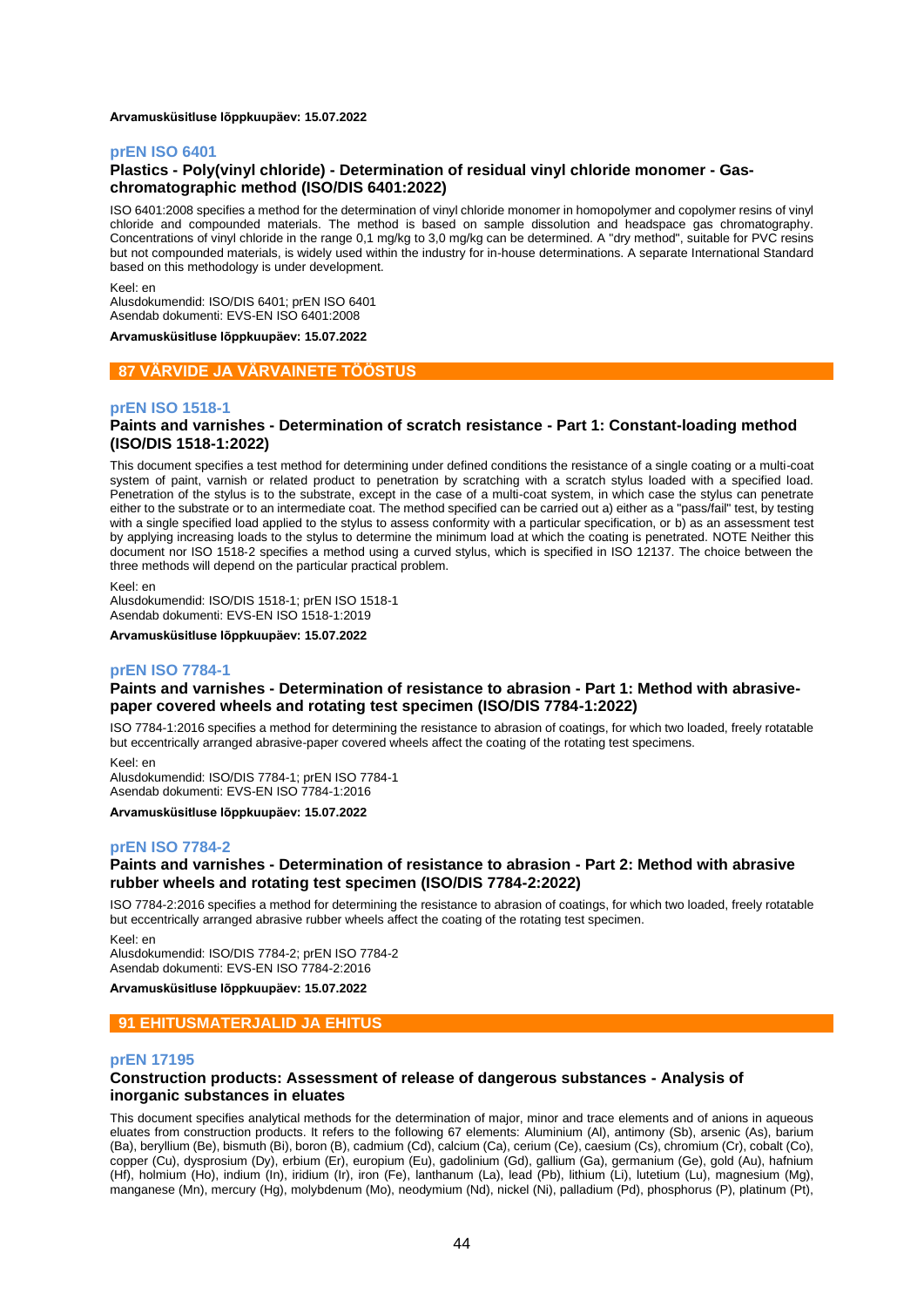potassium (K), praseodymium (Pr), rubidium (Rb), rhenium (Re), rhodium (Rh), ruthenium (Ru), samarium (Sm), scandium (Sc), selenium (Se), silicon (Si), silver (Ag), sodium (Na), strontium (Sr), sulphur (S), tellurium (Te), terbium (Tb), thallium (Tl), thorium (Th), thulium (Tm), tin (Sn), titanium (Ti), tungsten (W), uranium (U), vanadium (V), ytterbium (Yb), yttrium (Y), zinc (Zn), and zirconium (Zr) and to the following four anions: Cl-, Br-, F-, SO42-. This document also describes how to measure general parameters like pH, electrical conductivity, DOC/TOC. The methods in this document are applicable to construction products. NOTE Construction products include e.g. mineral-based products (S); bituminous products (B); metals (M); wood-based products (W); plastics and rubbers (P); sealants and adhesives (A); paints and coatings (C), see also CEN/TR 16045. The selection of analytical methods to be applied is based on the required sensitivity of the method, which is provided for all substance - analytical procedure combinations.

Keel: en Alusdokumendid: prEN 17195 Asendab dokumenti: CEN/TS 17195:2018

**Arvamusküsitluse lõppkuupäev: 15.07.2022**

#### **prEN 17196**

#### **Construction products: Assessment of release of dangerous substances - Digestion by aqua regia for subsequent analysis of inorganic substances**

This document specifies methods for obtaining the aqua regia digestible content of construction products. Solutions produced by this method are for analysis by inductively coupled plasma mass spectrometry (ICP-MS) and inductively coupled spectrometry (ICP-OES) for the following 67 elements: Aluminium (Al), antimony (Sb), arsenic (As), barium (Ba), beryllium (Be), bismuth (Bi), boron (B), cadmium (Cd), calcium (Ca), cerium (Ce), caesium (Cs), chromium (Cr), cobalt (Co), copper (Cu), dysprosium (Dy), erbium (Er), europium (Eu), gadolinium (Gd), gallium (Ga), germanium (Ge), gold (Au), hafnium (Hf), holmium (Ho), indium (In), iridium (Ir), iron (Fe), lanthanum (La), lead (Pb), lithium (Li), lutetium (Lu), magnesium (Mg), manganese (Mn), mercury (Hg), molybdenum (Mo), neodymium (Nd), nickel (Ni), palladium (Pd), phosphorus (P), platinum (Pt), potassium (K), praseodymium (Pr), rubidium (Rb), rhenium (Re), rhodium (Rh), ruthenium (Ru), samarium (Sm), scandium (Sc), selenium (Se), silicon (Si), silver (Ag), sodium (Na), strontium (Sr), sulphur (S), tellurium (Te), terbium (Tb), thallium (Tl), thorium (Th), thulium (Tm), tin (Sn), titanium (Ti), tungsten (W), uranium (U), vanadium (V), ytterbium (Yb), yttrium (Y), zinc (Zn), and zirconium (Zr). Solutions produced by the methods are suitable for analysis by cold vapour atomic absorption or fluorescent spectrometry (CV-AAS, CV-AFS), for mercury (Hg). The method in this document is applicable to construction products. Digestion with aqua regia will not necessarily accomplish total decomposition of the sample. The extracted analyte concentrations might not necessarily reflect the total content in the sample. NOTE Construction products include e.g. mineral-based products (S); bituminous products (B); metals (M); wood-based products (W); plastics and rubbers (P); sealants and adhesives (A); paints and coatings (C), see also CEN/TR 16045.

Keel: en Alusdokumendid: prEN 17196 Asendab dokumenti: CEN/TS 17196:2018

#### **Arvamusküsitluse lõppkuupäev: 15.07.2022**

#### **prEN 17197**

#### **Construction products: Assessment of release of dangerous substances - Analysis of inorganic substances in digests and eluates - Analysis by inductively coupled plasma optical emission spectrometry (ICP-OES)**

This document specifies the method for the determination of major, minor and trace elements in aqua regia and nitric acid digests and in eluates of construction products by inductively coupled plasma optical emission spectrometry (ICP-OES). It refers to the following 44 elements: Aluminium (Al), antimony (Sb), arsenic (As), barium (Ba), beryllium (Be), bismuth (Bi), boron (B), cadmium (Cd), calcium (Ca), cerium (Ce), chromium (Cr), cobalt (Co), copper (Cu), iron (Fe), lanthanum (La), lead (Pb), lithium (Li), magnesium (Mg), manganese (Mn), mercury (Hg), molybdenum (Mo), neodymium (Nd), nickel (Ni), phosphorus (P), potassium (K), praseodymium (Pr), samarium (Sm), scandium (Sc), selenium (Se), silicon (Si), silver (Ag), sodium (Na), strontium (Sr), sulphur (S), tellurium (Te), thallium (Tl), thorium (Th), tin (Sn), titanium (Ti), tungsten (W), uranium (U), vanadium (V), zinc (Zn), and zirconium (Zr). For the determination of low levels of As, Se and Sb, hydride generation can be applied. This method is described in Annex E. NOTE Construction products include e.g. mineral-based products (S); bituminous products (B); metals (M); wood-based products (W); plastics and rubbers (P); sealants and adhesives (A); paints and coatings (C), see also CEN/TR 16045. The method in this document is applicable to construction products and validated for the product types listed in Annex C.

Keel: en Alusdokumendid: prEN 17197 Asendab dokumenti: CEN/TS 17197:2018+AC:2018

**Arvamusküsitluse lõppkuupäev: 15.07.2022**

#### **prEN 17200**

#### **Construction products: Assessment of release of dangerous substances - Analysis of inorganic substances in digests and eluates - Analysis by inductively coupled plasma mass spectrometry (ICP-MS)**

This document specifies the method for the determination of major, minor and trace elements in aqua regia and nitric acid digests and in eluates of construction products by inductively coupled plasma mass spectrometry (ICP-MS). It refers to the following 67 elements: aluminium (Al), antimony (Sb), arsenic (As), barium (Ba), beryllium (Be), bismuth (Bi), boron (B), cadmium (Cd), calcium (Ca), cerium (Ce), caesium (Cs), chromium (Cr), cobalt (Co), copper (Cu), dysprosium (Dy), erbium (Er), europium (Eu), gadolinium (Gd), gallium (Ga), germanium (Ge), gold (Au), hafnium (Hf), holmium (Ho), indium (In), iridium (Ir), iron (Fe), lanthanum (La), lead (Pb), lithium (Li), lutetium (Lu), magnesium (Mg), manganese (Mn), mercury (Hg), molybdenum (Mo),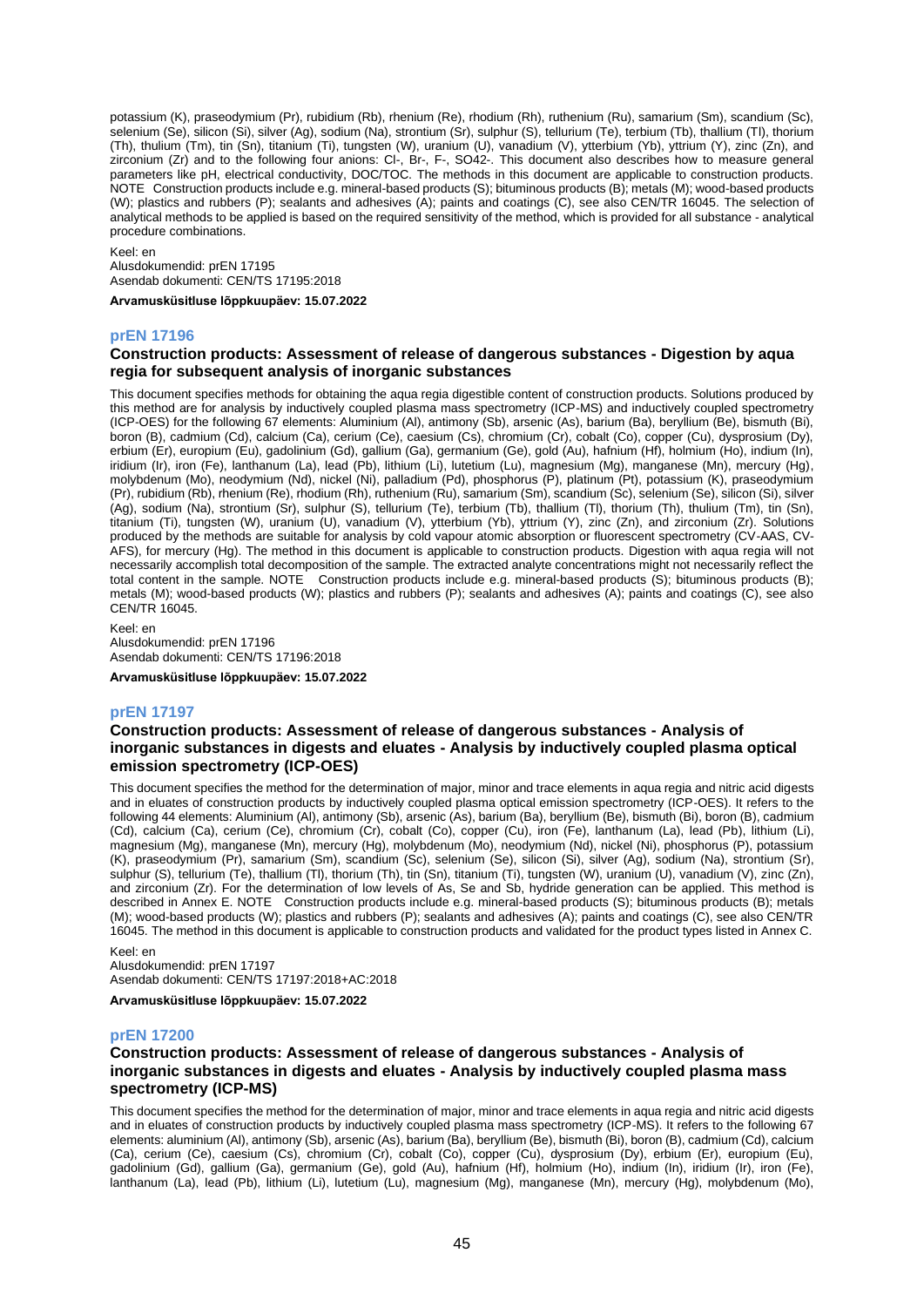neodymium (Nd), nickel (Ni), palladium (Pd), phosphorus (P), platinum (Pt), potassium (K), praseodymium (Pr), rubidium (Rb), rhenium (Re), rhodium (Rh), ruthenium (Ru), samarium (Sm), scandium (Sc), selenium (Se), silicon (Si), silver (Ag), sodium (Na), strontium (Sr), sulphur (S), tellurium (Te), terbium (Tb), thallium (Tl), thorium (Th), thulium (Tm), tin (Sn), titanium (Ti), tungsten (W), uranium (U), vanadium (V), ytterbium (Yb), yttrium (Y), zinc (Zn), and zirconium (Zr). NOTE 1 Construction products include e.g. mineral-based products (S); bituminous products (B); metals (M); wood-based products (W); plastics and rubbers (P); sealants and adhesives (A); paints and coatings (C), see also CEN/TR 16045 [1]. The working range depends on the matrix and the interferences encountered. NOTE 2 The limit of detection of most elements will be affected by their natural abundance, ionization behaviour, on abundance of isotope(s) free from isobaric interferences and by contamination (e.g. handling and airborne). Handling contaminations are in many cases more important than airborne ones. The limit of detection will be higher in cases where the determination is likely to be interfered (see Clause 6) or in case of memory effects (see e.g. EN ISO 17294 1:2006). The method in this document is applicable to construction products and validated for the product types listed in Annex A.

## Keel: en

Alusdokumendid: prEN 17200 Asendab dokumenti: CEN/TS 17200:2018+AC:2018

**Arvamusküsitluse lõppkuupäev: 15.07.2022**

#### **prEN 17201**

## **Construction products: Assessment of release of dangerous substances - Content of inorganic substances - Methods for analysis of aqua regia digests**

This document specifies analytical methods for the determination of major, minor and trace elements in aqua regia digests of construction products. It refers to the following 67 elements: Aluminium (Al), antimony (Sb), arsenic (As), barium (Ba), beryllium (Be), bismuth (Bi), boron (B), cadmium (Cd), calcium (Ca), cerium (Ce), cesium (Cs), chromium (Cr), cobalt (Co), copper (Cu), dysprosium (Dy), erbium (Er), europium (Eu), gadolinium (Gd), gallium (Ga), germanium (Ge), gold (Au), hafnium (Hf), holmium (Ho), indium (In), iridium (Ir), iron (Fe), lanthanum (La), lead (Pb), lithium (Li), lutetium (Lu), magnesium (Mg), manganese (Mn), mercury (Hg), molybdenum (Mo), neodymium (Nd), nickel (Ni), palladium (Pd), phosphorus (P), platinum (Pt), potassium (K), praseodymium (Pr), rubidium (Rb), rhenium (Re), rhodium (Rh), ruthenium (Ru), samarium (Sm), scandium (Sc), selenium (Se), silicon (Si), silver (Ag), sodium (Na), strontium (Sr), sulphur (S), tellurium (Te), terbium (Tb), thallium (Tl), thorium (Th), thulium (Tm), tin (Sn), titanium (Ti), tungsten (W), uranium (U), vanadium (V), ytterbium (Yb), yttrium (Y), zinc (Zn), and zirconium (Zr). The methods in this document are applicable to construction products. NOTE Construction products include e.g. mineral-based products (S); bituminous products (B); metals (M); wood-based products (W); plastics and rubbers (P); sealants and adhesives (A); paints and coatings (C), see also CEN/TR 16045 [1]. The selection of analytical methods to be applied is based on the required sensitivity of the method, which is provided for all combinations of substance and analytical procedure.

Keel: en Alusdokumendid: prEN 17201 Asendab dokumenti: CEN/TS 17201:2018+AC:2018

#### **Arvamusküsitluse lõppkuupäev: 15.07.2022**

#### **prEN 17331**

#### **Construction products: Assessment of release of dangerous substances - Content of organic substances - Methods for extraction and analysis**

This document specifies existing methods for the determination of the content of specific organic substances in construction products. The following parameters are covered: BTEX, biocides, dioxins, furans and dioxin-like PCBs, mineral oil, nonylphenols, PAH, PCB, PCP, PBDE, and short-chain chlorinated paraffins. NOTE 1 Methods still under development or available at national level only are listed in Annex B for PFOS, PFOA, HBCD and EOX. The methods can be included in the normative text as soon as full EN standards are available. NOTE 2 Methods that have not been validated for construction products, because no suitable material was available at the time of the robustness validation, only are listed in Annex B. This applies to organotin compounds, phenols and phthalates. The methods listed in this document come from different fields and are expected to be suitable for organic substances in organic extracts from all types of constructions products. The methods in this document are validated for the product types listed in Annex A. NOTE 3 Construction products include, e.g. mineral-based products, bituminous products, wood-based products, polymer-based products and metals. This document includes analytical methods for all matrices except metals.

Keel: en

Alusdokumendid: prEN 17331 Asendab dokumenti: CEN/TS 17331:2019

**Arvamusküsitluse lõppkuupäev: 15.07.2022**

#### **prEN 17332**

#### **Construction products: Assessment of release of dangerous substances - Analysis of organic substances in eluates**

This document specifies existing methods for the determination of specific organic substances in aqueous eluates from leaching of construction products. The following parameters are covered: pH, electrical conductivity, biocides, bisphenol A, BTEX, dioxins and furans, DOC, epichlorohydrin, mineral oil, nonylphenols, PAH, PBDE, PCB, dioxin-like PCB, PCP, phenols and phthalates. NOTE 1 Methods still under development or available at national level only are listed in Annex B for certain amines, AOX, and biocidal and plant protection products. NOTE 2 Methods that have not been validated for aqueous eluates from leaching of construction products, because no suitable material was available at the time of the robustness validation, only are listed in Annex B. This applies to organotin compounds. The methods in this document come from different fields, mainly the analysis of water, and are applicable for the eluates from construction products. They are validated for eluates of the product types listed in Annex A. NOTE 3 Construction products include, e.g. mineral-based products, bituminous products, wood-based products, polymer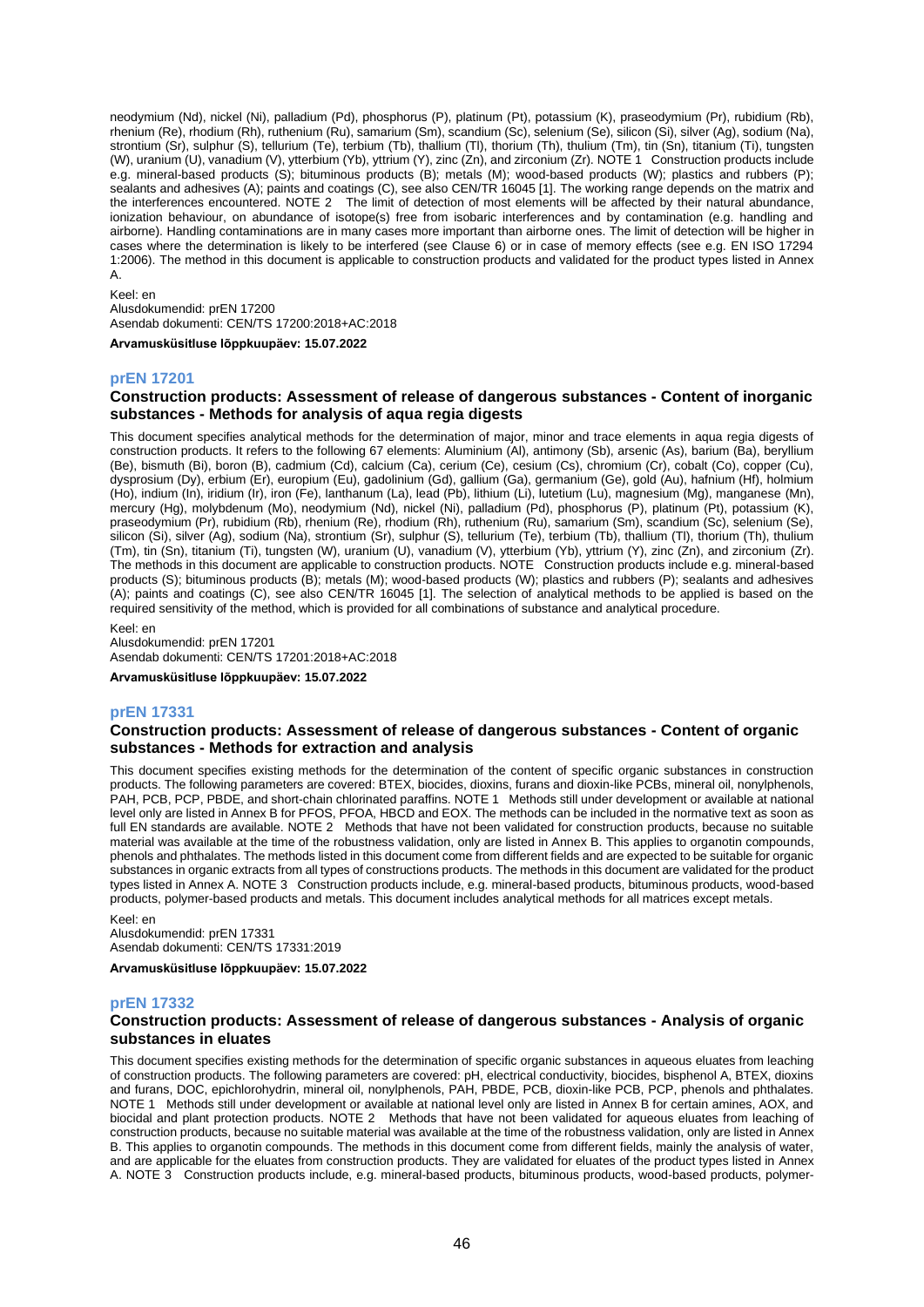based products and metals. This document includes analytical methods for all matrices except metals. The selection of the method to be applied is based on the product matrix and the required sensitivity.

Keel: en Alusdokumendid: prEN 17332 Asendab dokumenti: CEN/TS 17332:2019

**Arvamusküsitluse lõppkuupäev: 15.07.2022**

#### **prEN 17840**

#### **Performance and condition assessment for buildings and civil engineering works - Framework for assessment within physical asset management**

This document specifies and gives guidance on the performance and condition assessment process of existing physical assets in the utilization stage (from commissioning to the end of life). This document relates to assessment of physical assets within the building and civil engineering sector; however, it can also be used in other sectors where applicable. This document describes a generic framework for assessment, specification of requirements, the observation process and gathering of the required information in order to sustain informed asset management decision making. This document is an umbrella standard and refers to other standards for detailed methods. It does not replace any other standard, but is an addition to provide a system for the assessment work. NOTE 1 The references to other standards only relate to building and civil engineering works. There are no references for production machinery and equipment, offshore, electrical and mechanical assets, mobile assets and non-tangible assets. NOTE 2 In this document the physical assets will be referred to as assets, except in the clause Terms and definitions.

Keel: en Alusdokumendid: prEN 17840

**Arvamusküsitluse lõppkuupäev: 15.07.2022**

#### **prEN 17844**

### **Construction products: Assessment of release of dangerous substances - Determination of the content of polycyclic aromatic hydrocarbons (PAH) and of benzene, toluene, ethylbenzene and xylenes (BTEX) - Gas chromatographic method with mass spectrometric detection**

This document describes two methods for determining the content of polycyclic aromatic hydrocarbons (PAH) and one method for determining the content of benzene, toluene, ethylbenzene and xylenes (BTEX) with gas chromatography with mass spectrometric detection (GC-MS). See Annex A for a list of PAH and BTEX that can be determined with this document. This document is intended to be used for construction products. In a number of cases additional analysis with high performance liquid chromatography (HPLC) can be necessary to determine a number of compounds. To determine PAH multiple liquid-liquid extraction is used to remove disturbing compounds. The tests that led to this document were carried out on different types of roofing material, asphalt and one tar containing asphalt, [3] and [5]. The detectability limit of the methods for individual compounds in roofing material, asphalt and tar containing asphalt for PAH is 0,5 mg/kg to 1,5 mg/kg and for BTEX 0,1 mg/kg.

Keel: en

Alusdokumendid: prEN 17844

**Arvamusküsitluse lõppkuupäev: 15.07.2022**

#### **prEN 17845**

#### **Construction products: Assessment of release of dangerous substances - Determination of biocide residues using LC-MS/MS**

This document describes a method for the determination of the content of biocides in construction products, (either finished (dried) or in a ready-to-use state) and in eluates thereof, using liquid chromatography and tandem mass spectrometric detection (LC-MS/MS). For content analysis liquid chromatography with UV-detection can also be used, if sufficient sensitivity and selectivity is ensured (see Annex A). The method in this document is validated for the product types listed in Annex D. For eluate analysis quantification limits of 0,1 µg/l can be achieved.

Keel: en Alusdokumendid: prEN 17845

**Arvamusküsitluse lõppkuupäev: 15.07.2022**

## **prEN IEC 62305-1:2022**

#### **Protection against lightning - Part 1: General principles**

Standardi IEC 62305 käesolevas osas on toodud üldpõhimõtted, mida peab järgima nii ehitiste, kaasa arvatud ehitiste seadmestik ja sisaldised, kui ka inimeste piksekaitsel. Kui vaatluse all on: — raudteesüsteemid; — sõidukid, laevad, lennukid, merre ehitatud<br>raiatised: — maa-alused kõrgsurvetorustikud: — torud ning elektri- ja sideliinid. mis paikn rajatised; — maa-alused kõrgsurvetorustikud; — torud ning elektri- ja sideliinid, mis paiknevad väljaspool ehitist; tuumaelektrijaamad; siis need on objektid, mille kohta kehtivad mitmesuguste eri ametkondade poolt kehtestatud erieeskirjad, seetõttu on need väljaspool käesoleva standardi käsitlusala. MÄRKUS Standard IEC 61400-24 käsitleb ka tuuleelektrijaamade piksekaitset.

Keel: en

Alusdokumendid: prEN IEC 62305-1:2022; 81/695/FDIS Asendab dokumenti: EVS-EN 62305-1:2011 Asendab dokumenti: EVS-EN 62305-1:2011/AC:2016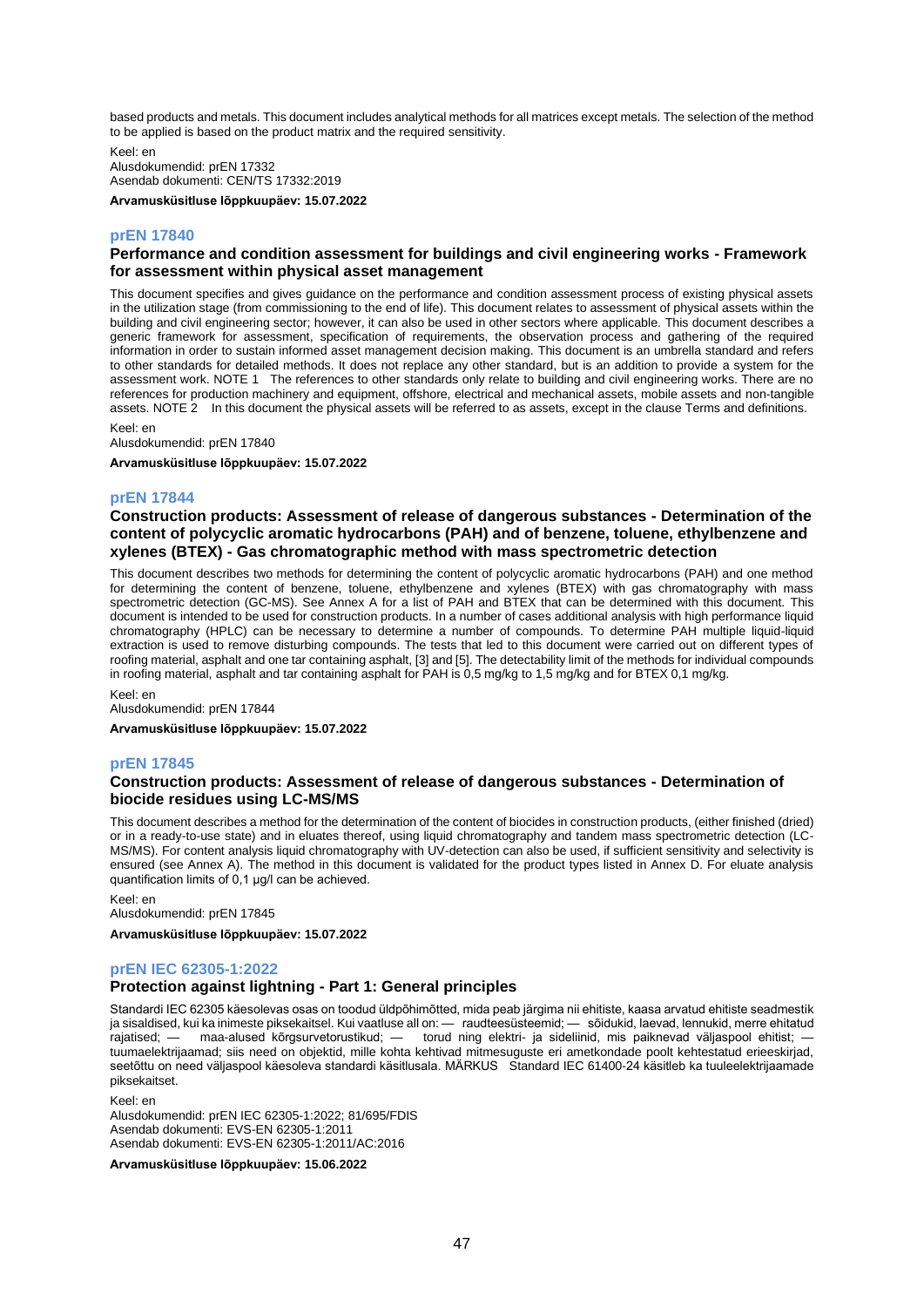#### **prEN IEC 62561-4:2022**

## **Lightning protection system components (LPSC) - Part 4: Requirements for conductor fasteners**

This part of IEC 62561 deals with the requirements and tests for metallic and non-metallic conductor fasteners that are used to retain and support the air-termination, down-conductor and earth-termination systems. This document does not cover the fixing of conductor fasteners to the fabric of structures due to the vast number and types used in modern day construction. LPSC may also be suitable for use in hazardous atmospheres. Additional requirements are necessary for the components to be installed in such conditions.

Keel: en

Alusdokumendid: 81/694/CDV; prEN IEC 62561-4:2022 Asendab dokumenti: EVS-EN 62561-4:2017

**Arvamusküsitluse lõppkuupäev: 15.07.2022**

#### **93 RAJATISED**

## **prEN 805**

#### **Water supply - Requirements for systems and components outside buildings**

This document specifies: - general requirements for water supply systems outside buildings including potable water mains and service pipes, service reservoirs, other facilities and raw water mains but excluding treatment works and water resources development; - general requirements for components; - general requirements for inclusion in product standards which may include specifications which are more stringent; - requirements for installation, site testing and commissioning. The requirements of this document apply to: - the design and construction of new water supply systems; - the extension of significant areas forming a coherent part of an existing water supply system; - significant modification and/or rehabilitation of existing water supply systems; - all those water infrastructure systems since they are key to meet the sustainable goals of the cities and to show the urgent need to invest in them in order to consider fundamental aspects, such as resilience or mitigation/adaptation to climate change. NOTE It is not intended that existing water supply systems are to be altered to comply with this document, provided that there are no significant detrimental effects on water quantity, security, reliability and adequacy of the supply.

Keel: en Alusdokumendid: prEN 805 Asendab dokumenti: EVS-EN 805:2000

**Arvamusküsitluse lõppkuupäev: 15.07.2022**

## **97 OLME. MEELELAHUTUS. SPORT**

#### **EN 60335-2-53:2011/prA2**

#### **Household and similar electrical appliances - Safety - Part 2-53: Particular requirements for sauna heating appliances and infrared cabins**

This standard deals with the safety of electric sauna heating appliances and infrared emitting units having a rated power input not exceeding 20 kW, their rated voltage being not more than 250 V for single-phase appliances and 480 V for other appliances

#### Keel: en

Alusdokumendid: IEC 60335-2-53:2011/AMD2:2021; EN 60335-2-53:2011/prA2 Muudab dokumenti: EVS-EN 60335-2-53:2011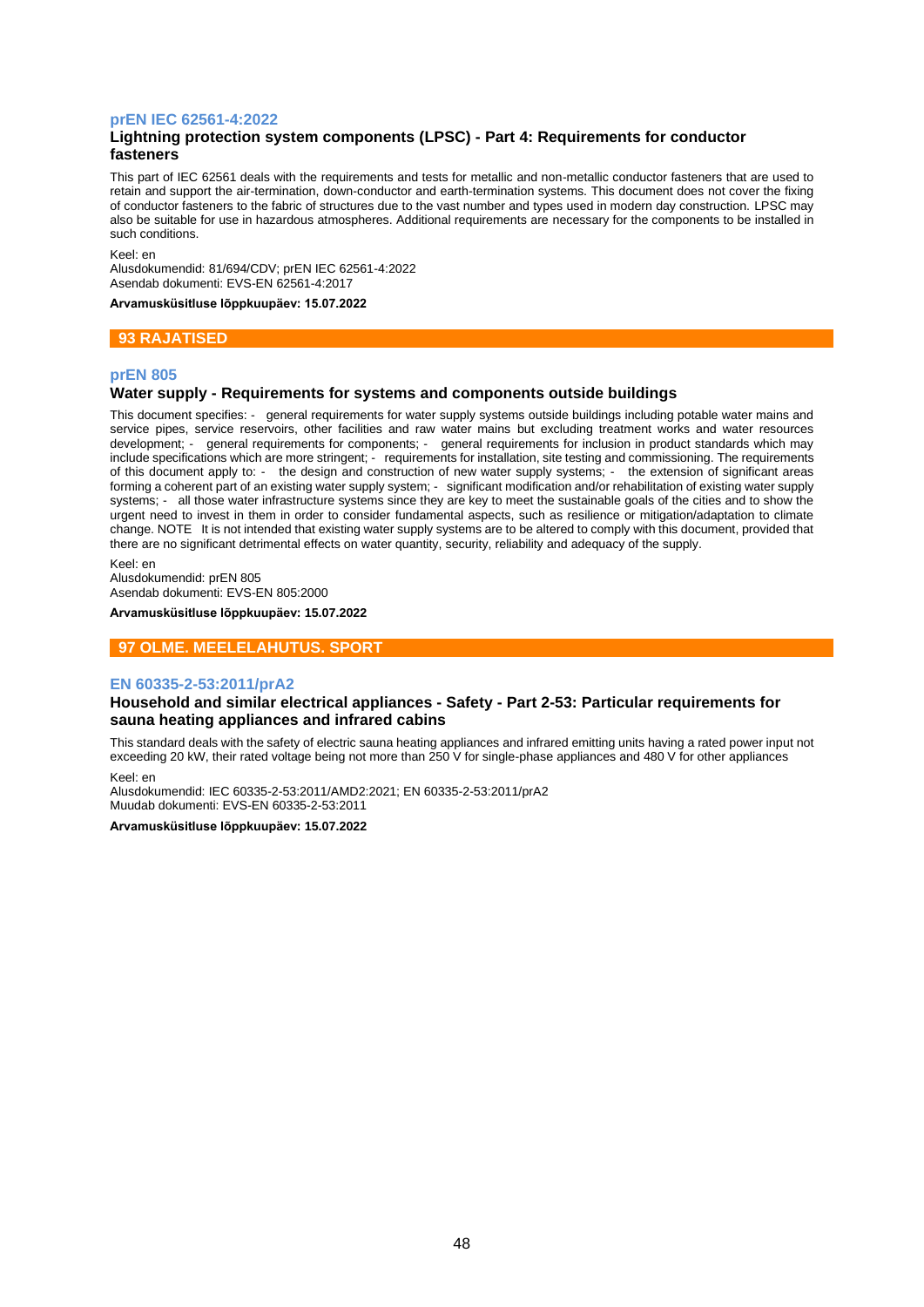# **TÕLKED KOMMENTEERIMISEL**

<span id="page-48-0"></span>Allpool on toodud teave kommenteerimisetappi jõudnud eesti keelde tõlgitavate Euroopa või rahvusvaheliste standardite ja standardilaadsete dokumentide kohta ja inglise keelde tõlgitavate algupäraste Eesti standardite ja dokumentide kohta.

Tõlkekavanditega saab tutvuda ja kommentaare esitada Eesti Standardimis- ja Akrediteerimiskeskuse veebilehel asuvas kommenteerimisportaalis[: https://www.evs.ee/kommenteerimisportaal/](https://www.evs.ee/kommenteerimisportaal/)

Igal kuul uuendatav teave eestikeelsena avaldatavate Eesti standardite kohta, sh eeldatavad kommenteerimise ja avaldamise tähtpäevad, on leitav Eesti Standardimis- ja Akrediteerimiskeskuse veebilehel avaldatavas[t standardimisprogrammist.](https://www.evs.ee/et/standardimisprogramm)

## **EVS-EN 14081-3:2022**

#### **Puitkonstruktsioonid. Nelinurkse ristlõikega tugevussorditud ehituspuit. Osa 3: Masinsortimine. Täiendavad nõuded tootmisohjele ettevõttes**

See dokument määrab kindlaks, lisaks standardis EN 14081-1 antule, ettevõtte tootmisohje nõuded saagimisel, hööveldamisel või muul meetodil töödeldud nelinurkse ristlõikega masinsorditud ehituspuidule, mille mõõtmete hälbed sihtmõõtmetest vastavad standardile EN 336.

Keel: et Alusdokumendid: EN 14081-3:2022

**Kommenteerimise lõppkuupäev: 15.06.2022**

## **EVS-EN ISO 14050:2020**

#### **Keskkonnajuhtimine. Sõnavara**

Selles dokumendis määratletakse terminid, mida kasutatakse keskkonnajuhtimissüsteemide valdkonna dokumentides ja kestlikku arengut toetavates vahendites. Need hõlmavad juhtimissüsteeme, auditeerimist ja teisi hindamissüsteeme, jalajälje uuringuid, kasvuhoonegaaside leevendamist ja kohandumist kliimamuutustega.

Keel: et

Alusdokumendid: ISO 14050:2020; EN ISO 14050:2020

**Kommenteerimise lõppkuupäev: 15.06.2022**

## **prEVS-EN 12101-13**

#### **Suitsu ja soojuse kontrollsüsteemid. Osa 13: Rõhuvahesüsteemid. Projekteerimis- ja arvutusmeetodid, paigaldus, vastuvõtukatsed, korraline katsetus ja hooldus**

Käesolev dokument käsitleb arvutusmeetodeid, juhendeid ja nõudeid, mis puudutavad rõhuvahesüsteemide projekteerimist, paigaldust, vastuvõtukatseid, korralisi katsetusi ja hooldust. Rõhuvahesüsteemid on kavandatud suitsu peatamiseks hoone suitsu mittepidavate füüsiliste takistuste nagu uste (avatud või suletud) või muude sarnaselt piiratud avade juures ja säilitada püsivaid tingimusi evakuatsiooni- ja juurdepääsuteedel, sõltuvalt rakendusest. See käsitleb süsteeme, mis on ette nähtud evakuatsiooniteede, näiteks trepikojad, koridorid ja tamburid, kaitsmiseks, samuti süsteeme, mis tagavad kaitstud tulekustutusala (tugipunkt) päästemeeskonnale. Toodud on kriitilisi omadusi ja asjakohaseid protseduure puudutavad üksikasjad. Kirjeldatakse kasutuselevõtu protseduure ja vastuvõtukatsete kriteeriumeid, mida on vaja kinnitamaks, et kavandatud lahendus on hoones saavutatud. Käesolev dokument toob välja juhised, nõuded ja protseduurid rõhuvahesüsteemide projekteerimiseks hoonetele kõrgusega kuni 60 m. Üle 60 m kõrgustele hoonetele on antud samasugused juhised (näiteks tabel 1), kuid vajalikud on täiendavad arvutus- ja kontrollimeetodid. Nõuded seoses selliste meetodite ja kontrolliga on toodud lisas D, kuid need meetodid (nt täiendav matemaatiline analüüs ja/või arvutuslik vedelike dünaamika) jäävad käesoleva dokumendi käsitlusalast välja. Samuti on käesolevas dokumendis määratletud korralised katsetused ja hooldusnõuded. Riiklike eeskirjade puudumisel ja eeldatavatel ümbritseva keskkonna tingimustel peab rõhuvahesüsteem vastama tabelis 1 toodud nõuetele.

Keel: et Alusdokumendid: EN 12101-13:2022

**Kommenteerimise lõppkuupäev: 15.06.2022**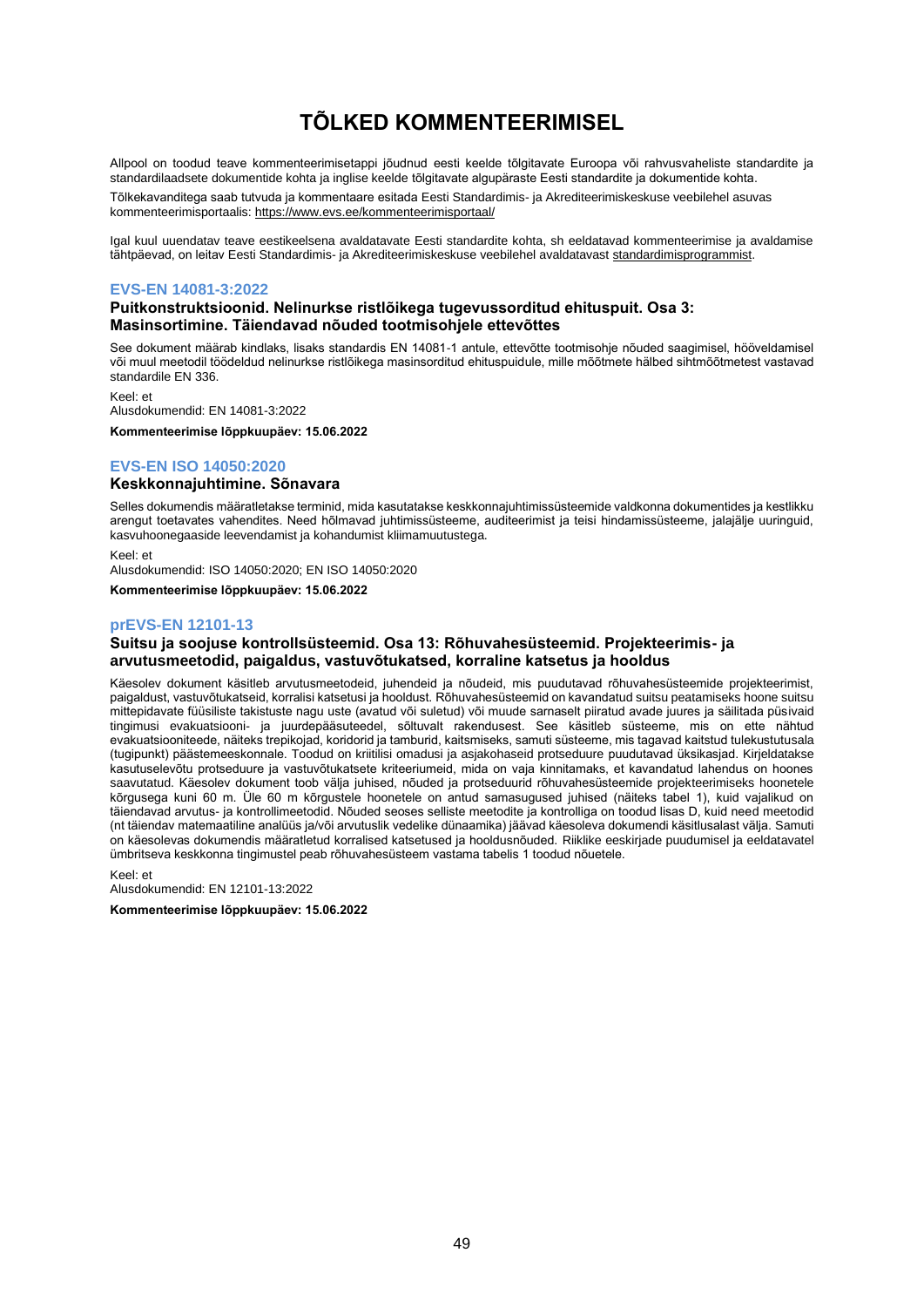# **ALGUPÄRASTE STANDARDITE KEHTIVUSE PIKENDAMINE**

<span id="page-49-0"></span>Eesti standardite ülevaatuse tulemusena on pikendatud järgmiste standardite kehtivus:

## **EVS 840:2017**

## **Juhised radoonikaitse meetmete kasutamiseks uutes ja olemasolevates hoonetes Guidance for radon-protective measures for new and existing buildings**

Selles Eesti standardis antakse projekteerijatele ja ehitajatele juhised radooniohutu hoone ehitamiseks, et vältida tervist kahjustava radooni lubatud viitetaseme ületamist ruumides, kus inimesed pikemat aega viibivad. Standardis on esitatud valik radooniohu vähendamise meetmeid. Tuleb arvestada, et see loetelu ja lahendused pole lõplikud ning lisaks võib radooniohutuse tagada ka muude lahendustega, mille toimivust on uuritud ja dokumenteeritult tõestatud.

Kehtima jätmise alus: EVS/TK 28 otsus 25.03.2022 2-8/24 ja teade pikendamisküsitlusest 01.04.2022 EVS Teatajas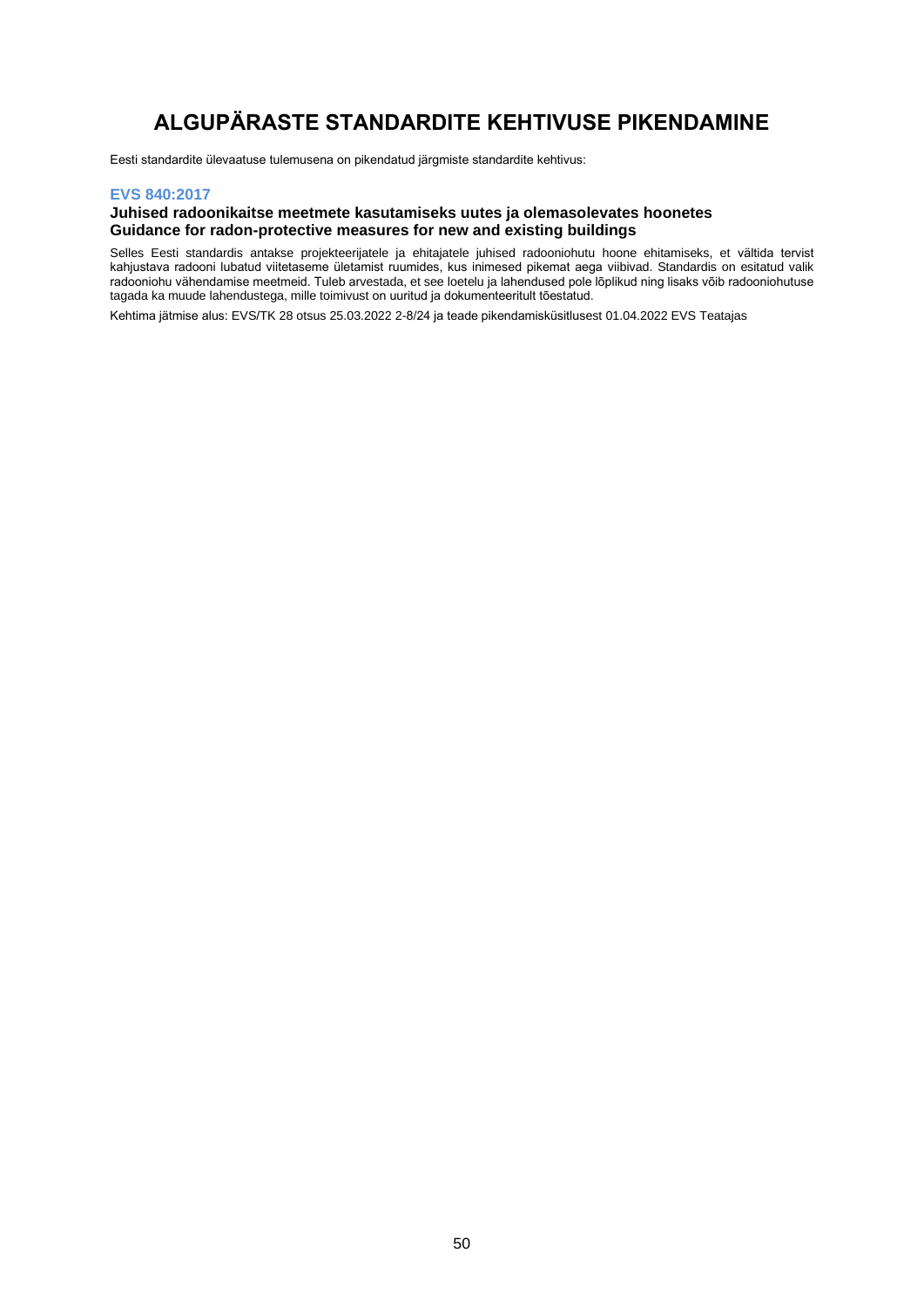# **AVALDATUD EESTIKEELSED STANDARDIPARANDUSED**

<span id="page-50-0"></span>Selles rubriigis avaldame teavet Eesti standardite paranduste koostamise kohta. Standardiparandus koostatakse toimetuslikku laadi vigade (trükivead jms) kõrvaldamiseks standardist. Eesti standardi paranduse tähis koosneb standardi tähisest ja selle lõppu lisatud tähtedest AC.

Näiteks standardile EVS XXX:YYYY tehtud parandus kannab eraldi avaldatuna tähist EVS XXX:YYYY/AC:ZZZZ. Parandatud standardi tähis ei muutu.

## **EVS-EN 1015-1:2004+A1:2007/AC:2022**

**Müürimörtide katsemeetodid. Osa 1: Terastikulise koostise määramine (sõelanalüüs) Methods of test for mortar for masonry - Part 1: Determination of particle size distribution (by sieve analyses)**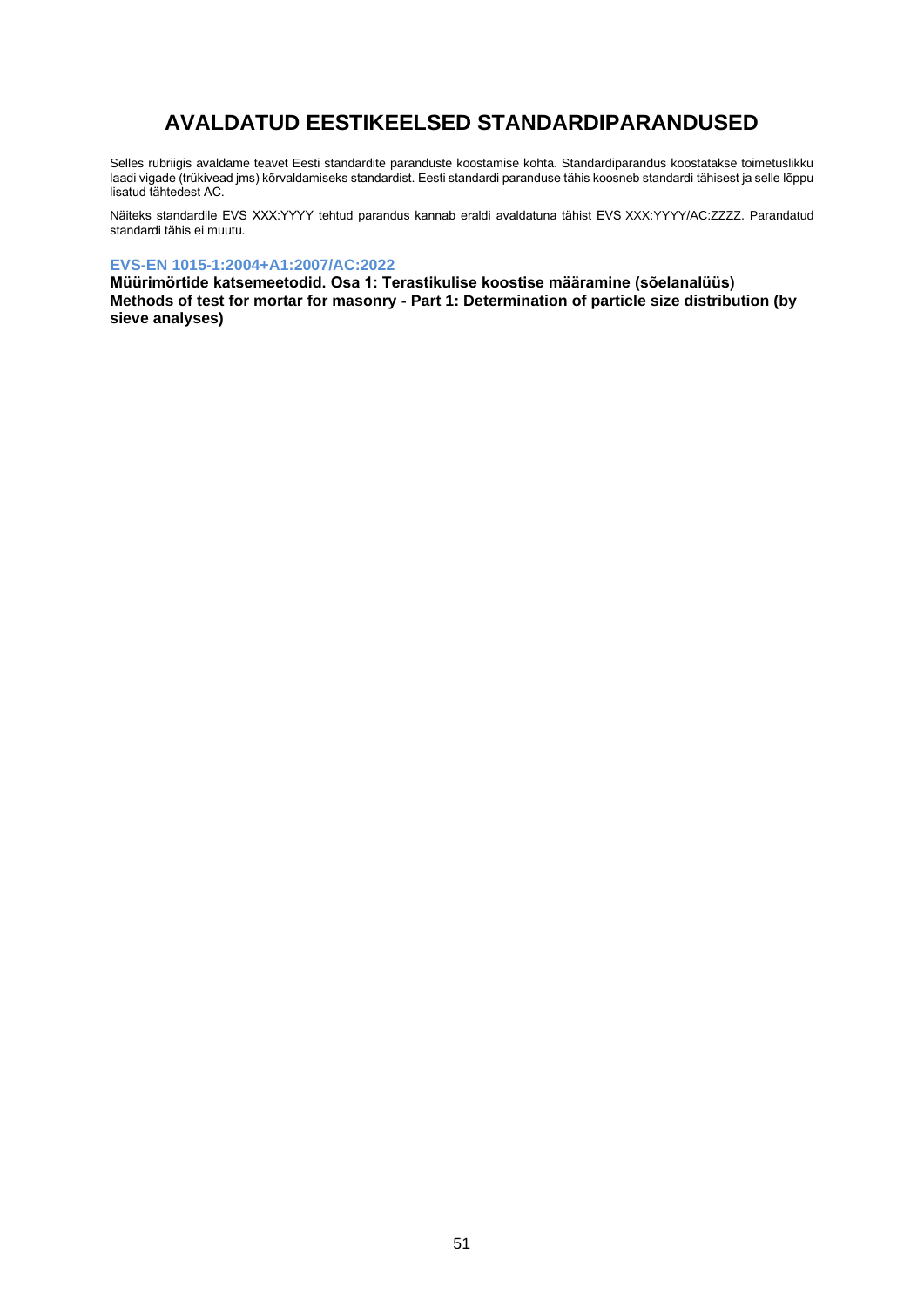# **AVALDATUD STANDARDI PARANDATUD VÄLJAANNE**

<span id="page-51-0"></span>Selles rubriigis avaldame teavet Eesti standardi parandatud väljaande avaldamise kohta, mis on avaldatud standardi kokkupanekul tekkinud vigade kõrvaldamiseks.

## **EVS-EN ISO 17422:2019**

.

**Plastics - Environmental aspects - General guidelines for their inclusion in standards (ISO 17422:2018)**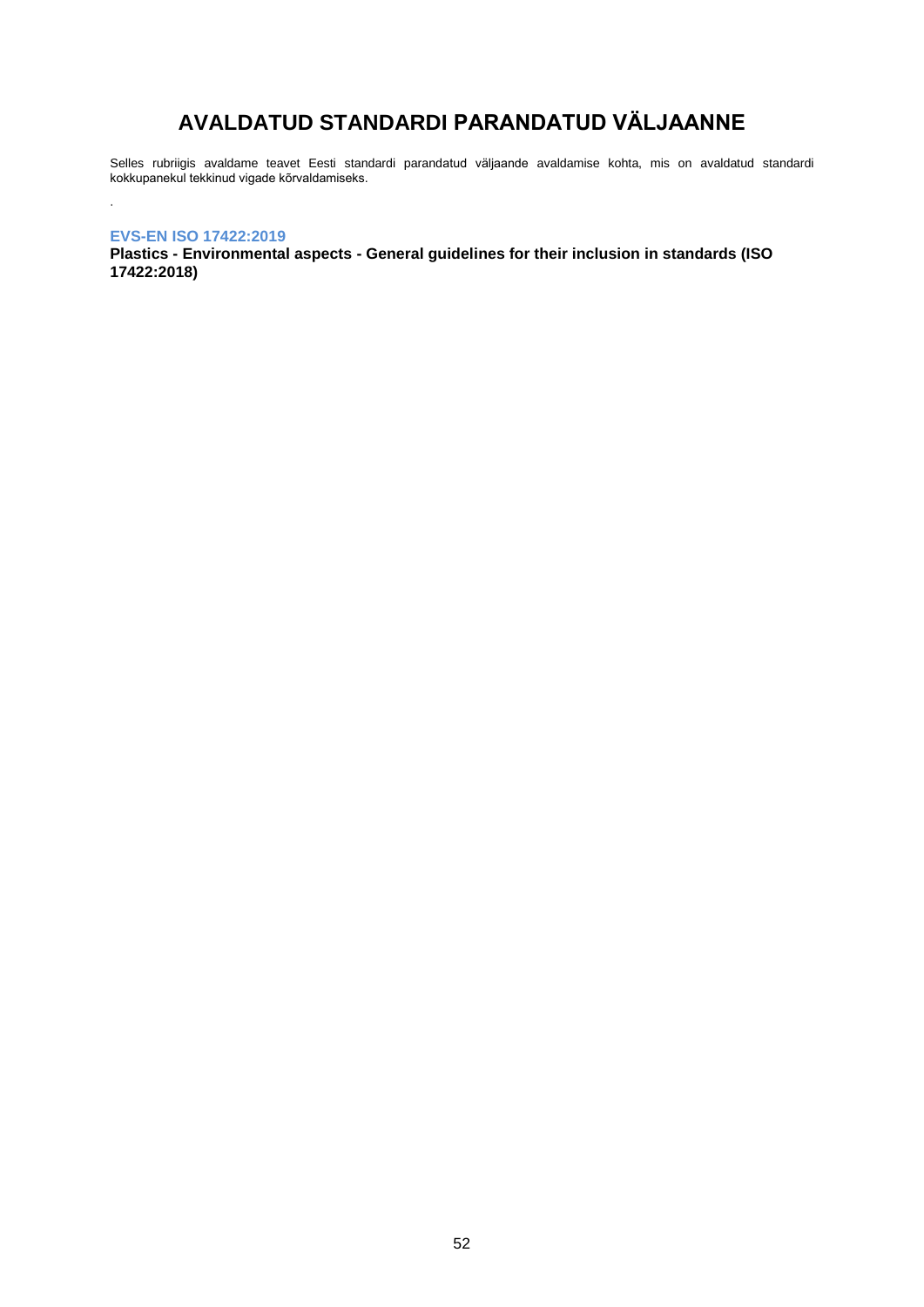## <span id="page-52-0"></span>**UUED EESTIKEELSED STANDARDID JA STANDARDILAADSED DOKUMENDID**

Igal kuul uuendatav teave eestikeelsena avaldatavate Eesti standardite kohta, sh eeldatavad kommenteerimise ja avaldamise tähtpäevad, on leitav Eesti Standardimis- ja Akrediteerimiskeskuse veebilehel avaldatavas[t standardimisprogrammist.](https://www.evs.ee/et/standardimisprogramm)

#### **CEN/TR 17452:2020**

## **Maagaasi tanklad. Euroopa standardite rakendamise juhend CNG ja LNG sõidukite tanklatele Natural gas fuelling stations — Guidance for implementation of European standards on CNG and LNG stations for fuelling vehicles**

See dokument annab juhised organisatsioonide toetamiseks CNG ja LNG sõidukite tanklate Euroopa standardite rakendamise kohta (st vastavalt EN ISO 16923:2018 ja EN ISO 16924:2018). See dokument ristviitab Euroopa standardid rahvusvahelistele standarditele, mis on loetletud standardites EN ISO 16923:2018 ja EN ISO 16924:2018, ning seob need standardid vajaduse korral asjakohaste Euroopa direktiividega. See dokument annab selgitusi standardites EN ISO 16923:2018 ja EN ISO 16924:2018 kirjeldatud teatud nõuete ja soovituste kohta.

#### **EVS-EN 50522:2022**

## **Üle 1 kV nimivahelduvpingega tugevvoolupaigaldiste maandamine Earthing of power installations exceeding 1 kV a.c.**

Selles dokumendis määratakse võrkudes nimivahelduvpingega üle 1 kV ja nimisagedusega kuni 60 Hz paiknevate elektripaigaldiste maandussüsteemide projekteerimise ja ehitamise nõuded, et tagada ettenähtud kasutamise ohutus ja nõuetekohane toimivus. MÄRKUS Selle dokumendi tehnilisi ja protseduurilisi põhimõtteid saab rakendada, kui kolmandate poolte paigaldisi ja rajatisi kavandatakse ja/või ehitatakse kõrgepinge tugevvoolupaigaldiste lähedusse. Selles dokumendis mõistetakse tugevvoolupaigaldiste all järgmisi paigaldisi: a) alajaamad, sealhulgas elektriraudtee toitealajaamad; b) elektripaigaldised postidel, mastidel ja tornides; väljaspool suletud elektrikäiduala paiknevad jaotlad ja/või trafod; c) ühessamas paigas asuv(ad) üks (või mitu) elektrijaamaplokk(i); tugevvoolupaigaldis sisaldab generaatoreid ja trafosid koos kõigi selle juurde kuuluvate jaotlate ja kõigi abivooluahelatega; eri paikades asuvate elektrijaamaplokkide vahelised ühendused siia hulka ei kuulu; d) tehaste, tootmisettevõtete või muude tööstuslike, põllumajanduslike, kaubanduslike või avalike asutuste elektrivõrgud; e) tugevvoolupaigaldised avamererajatistel elektrienergia tootmiseks, ülekandeks, jaotamiseks ja/või salvestamiseks; f) õhuliinide ja maa-aluste liinide vahelised siirdemastid. Tugevvoolupaigaldisse kuuluvad muu hulgas järgmised seadmed: — pöörlevad elektrimasinad; — jaotlad; — trafod ja reaktorid; — muundurid; — kaablid; — juhistikud; — akupatareid; — kondensaatorid; — maandussüsteemid; — suletud elektrikäiduala koostisse kuuluvad hooned ja tarad; — juurdekuuluvad kaitse-, juhtimis- ja abisüsteemid; — suured õhksüdamikreaktorid. MÄRKUS 2 Üldjuhul on seadmestandard selle dokumendi suhtes ülimuslik. Seda dokumenti ei rakendata järgmiste tugevvoolupaigaldiste maandussüsteemide projekteerimisel ja ehitamisel: — eri paigaldiste vahelised õhuliinid ja maa-alused liinid; — elektriraudteed ja veerem; — kaevandusseadmed ja -paigaldised; luminofoorlamppaigaldised; — standardile IEC 60092 (kõik osad) vastavad laevade elektripaigaldised ja standardile IEC 61892 (kõik osad) vastavad mandrilavapaigaldised, mida kasutatakse avamere naftatööstuses puurimiseks, töötlemiseks ja<br>Iadustamiseks: — elektrostaatilised seadmed (nt elektrifiltrid elektrostaatilised värvipihustid): — katsetami ladustamiseks; — elektrostaatilised seadmed (nt elektrifiltrid, elektrostaatilised värvipihustid); meditsiiniseadmed, nt meditsiinilised röntgenseadmed. MÄRKUS 3 Standardisari EN 50341 "Elektriõhuliinid vahelduvpingega üle 1 kV" määratleb õhuliinide maandussüsteemide konstruktsiooni ja ehitamise nõuded. MÄRKUS 4 Selle dokumendi käsitlusala ei sisalda nõudeid pingealuste tööde sooritamise kohta tugevvoolupaigaldistes. MÄRKUS 5 Selle dokumendi käsitlusala käsitleb kõrgepingepaigaldiste ohutusnõudeid ja nende mõju madalpingepaigaldistele. Kuni 1 kV elektripaigaldisele kehtib harmoneerimisdokumendi HD 60364 sari.

#### **EVS-EN ISO 8655-2:2022**

## **Kolbmahumõõtevahendid. Osa 2: Pipetid Piston-operated volumetric apparatus - Part 2: Pipettes (ISO 8655-2:2022)**

Selles dokumendis määratletakse — metroloogilised nõuded, — maksimaalselt lubatavad hälbed, — nõuded märgistamisele ja — kasutajatele edastatav teave, mis puudutavad ühe ja mitme kanaliga õhkpadjaga kolbpipette (tüüp A) ja kolbpipette (tüüp D) koos nende valitud otsiku(te)ga ning kõigi muude oluliste tarvikutega, mis on ette nähtud valitud mahu väljastamiseks (Ex).

## **EVS-EN ISO 8655-6:2022**

## **Kolbmahumõõtevahendid. Osa 6: Gravimeetriline tugimõõteprotseduur mahu mõõtmiseks Piston-operated volumetric apparatus - Part 6: Gravimetric reference measurement procedure for the determination of volume (ISO 8655-6:2022)**

Selles dokumendis määratletakse gravimeetriline tugimõõteprotseduur kolbmahumõõtevahendite (piston-operated volumetric apparatus, POVA) mahu mõõtmiseks. Protseduur on kohandatav terviklikele süsteemidele, mis sisaldavad põhiseadet ja kõiki seadmega kasutamiseks valitud osi, ühekordseid või korduskasutatavaid, mis on seotud sisalduva mahu mõõtmisega (In) või mõõtmisega väljastamisel (Ex).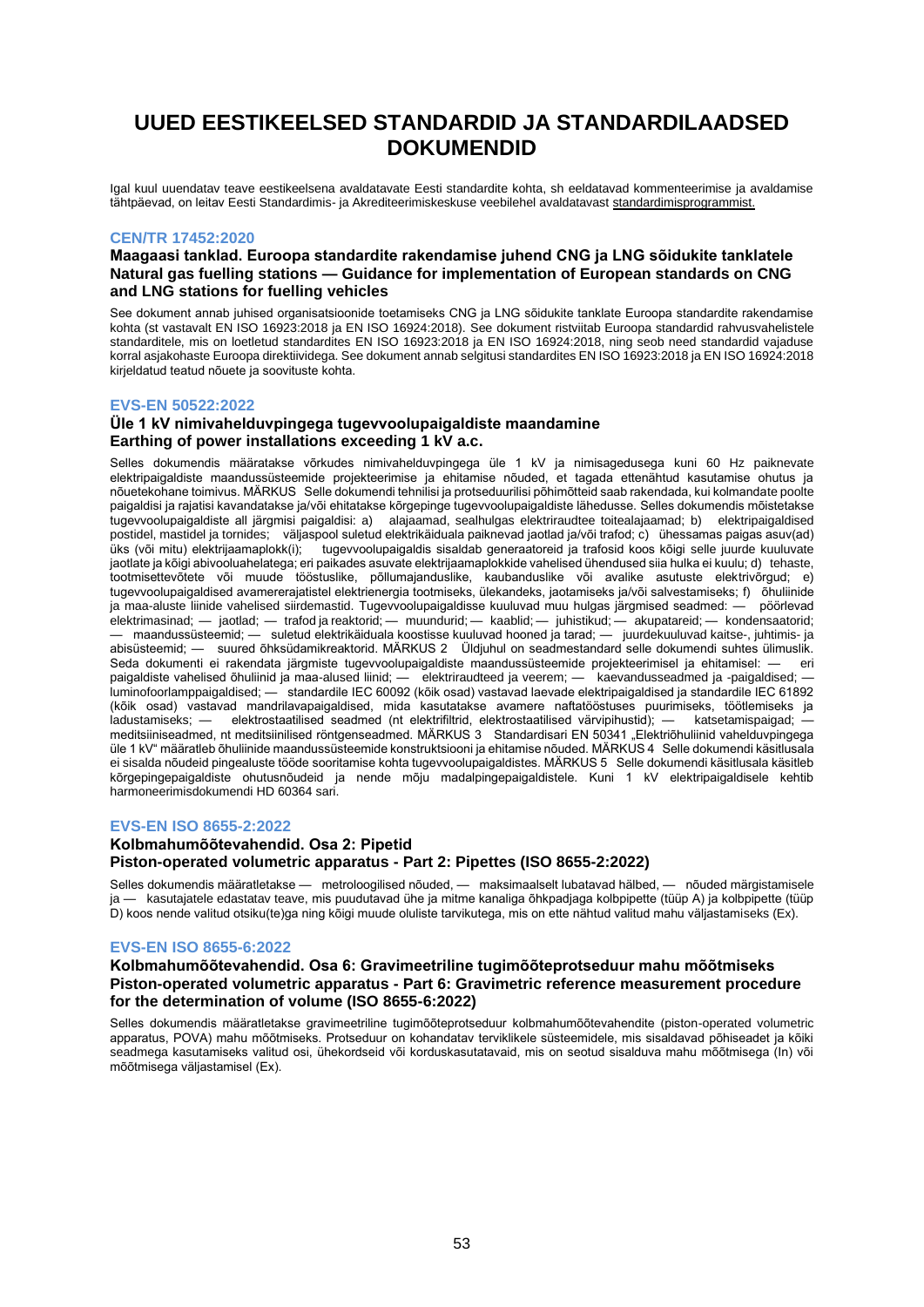# **STANDARDIPEALKIRJADE MUUTMINE**

<span id="page-53-0"></span>Selles jaotises avaldame infot Eesti standardite eesti- ja ingliskeelsete pealkirjade muutmise kohta ja ingliskeelsete pealkirjade tõlkimise kohta.

Lisainformatsioon või ettepanekud standardipealkirjade ebatäpsustes[t enquiry@evs.ee.](mailto:enquiry@evs.ee)

## **UUED EESTIKEELSED PEALKIRJAD**

| Dokumendi tähis   | Ingliskeelne pealkiri                                                                                                                    | <b>Eestikeelne pealkiri</b>                                                                    |
|-------------------|------------------------------------------------------------------------------------------------------------------------------------------|------------------------------------------------------------------------------------------------|
| CEN/TR 17452:2020 | Natural gas fuelling stations -<br>Guidance for implementation of<br>European standards on CNG and<br>LNG stations for fuelling vehicles | Maagaasi tanklad. Euroopa<br>standardite rakendamise juhend<br>CNG ja LNG sõidukite tanklatele |
| EVS-EN 50522:2022 | Earthing of power installations<br>exceeding 1 kV a.c.                                                                                   | Üle 1 kV nimivahelduvpingega<br>tugevvoolupaigaldiste maandamine                               |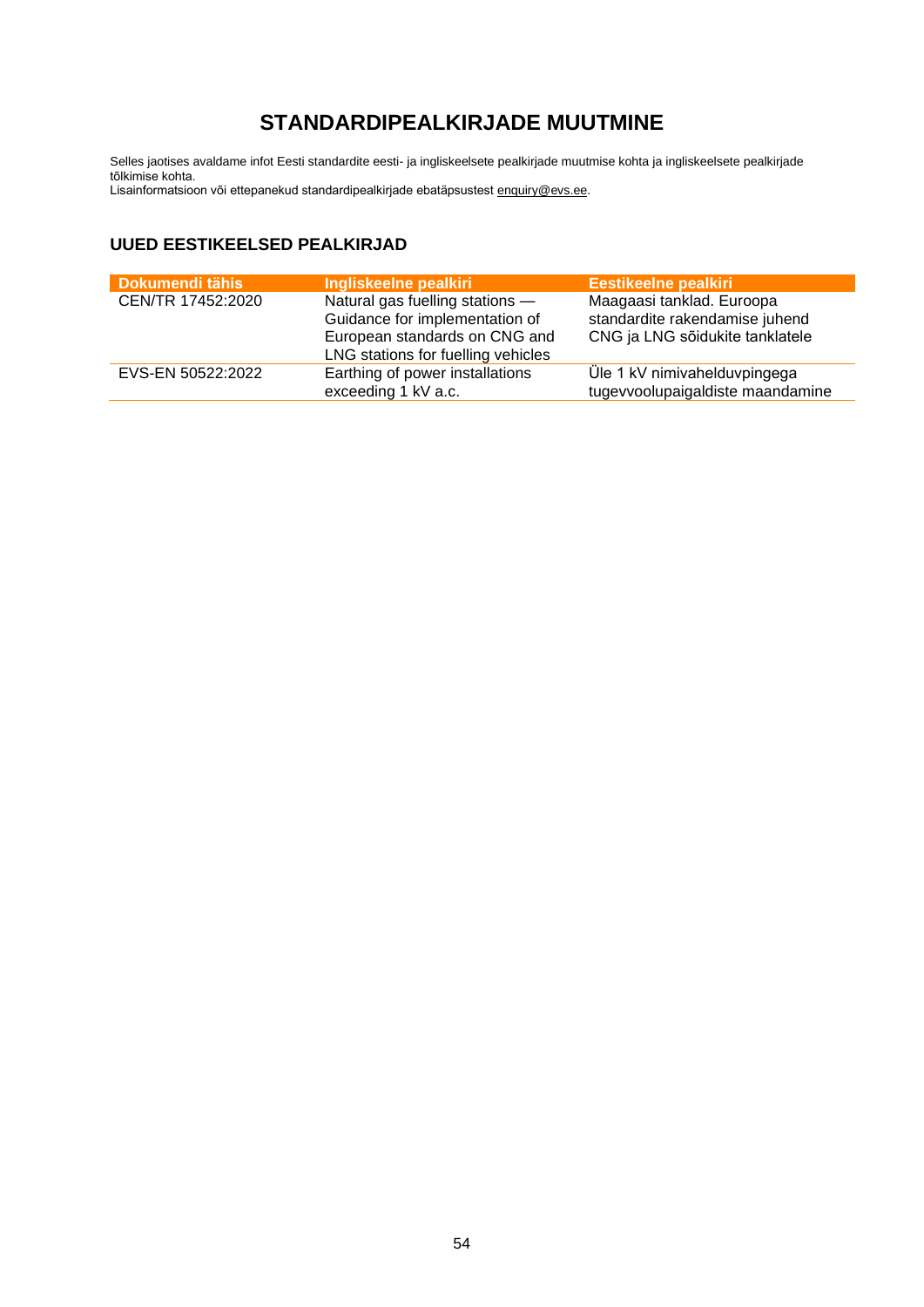# **UUED HARMONEERITUD STANDARDID**

<span id="page-54-0"></span>Toote nõuetele vastavuse seaduse kohaselt avaldab Eesti Standardimis- ja Akrediteerimiskeskus oma veebilehel ja ametlikus väljaandes teavet harmoneeritud standardeid ülevõtvate Eesti standardite kohta.

Harmoneeritud standardiks nimetatakse EL-i õigusaktide kontekstis Euroopa Komisjoni standardimisettepaneku alusel Euroopa standardimisorganisatsioonide koostatud ja vastu võetud standardit.

Harmoneeritud standardite kasutamise korral eeldatakse enamiku vastavate õigusaktide mõistes, et standardi kohaselt valmistatud toode täidab õigusakti olulisi nõudeid ning on üldjuhul kõige lihtsam viis tõendada õigusaktide oluliste nõuete täitmist. Harmoneeritud standardi täpne tähendus ja õiguslik staatus tuleneb siiski iga õigusakti tekstist eraldi ning võib õigusaktist olenevalt erineda.

#### Lisainfo:

<https://ec.europa.eu/growth/single-market/european-standards/harmonised-standards>

Eesti Standardimis- ja Akrediteerimiskeskus avaldab ametlikus väljaandes harmoneeritud standardeid ülevõtvate Eesti standardite kohta järgmist infot:

- harmoneeritud standardi staatuse saanud Eesti standardid
- harmoneeritud standardi staatuses olevate Eesti standardite kohta avaldatud märkused ja hoiatused, mida tuleb standardite järgimisel arvestada
- harmoneeritud standardi staatuse kaotanud Eesti standardid

Info esitatakse vastavate õigusaktide kaupa.

## **Direktiiv 2014/35/EL Madalpinge**

## Komisjoni rakendusotsus (EL) 2022/713, millega muudetakse rakendusotsust (EL) 2019/1956 (EL Teataja 2022/ L 133)

| Harmoneeritud standardit ülevõtva Eesti standardi tähis ja pealkiri                                                                                                          | Kuupäev, millest<br>alates Eesti<br>standardi aluseks<br>olevat Euroopa<br>standardit võib<br>rakendada<br>harmoneeritud<br>standardina | Viide asendatavale Euroopa<br>standardile | Kuupäev, mil<br>asendatava<br>standardi<br>järgimisest tulenev<br>vastavus-eeldus<br>kaotab kehtivuse |
|------------------------------------------------------------------------------------------------------------------------------------------------------------------------------|-----------------------------------------------------------------------------------------------------------------------------------------|-------------------------------------------|-------------------------------------------------------------------------------------------------------|
| EVS-EN 50689:2021<br>Lasertoodete ohutus. Erinõuded tarbijatele mõeldud<br>lasertoodetele                                                                                    | 10.05.2022                                                                                                                              |                                           |                                                                                                       |
| EVS-EN 60335-2-15:2016/A1:2021<br>Majapidamis- ja muud taolised elektriseadmed. Ohutus.<br>Osa 2-15: Erinõuded vedelike kuumutamise seadmetele                               | 10.05.2022                                                                                                                              |                                           |                                                                                                       |
| EVS-EN 60335-2-15:2016/A12:2021<br>Majapidamis- ja muud taolised elektriseadmed. Ohutus.<br>Osa 2-15: Erinõuded vedelike kuumutamise seadmetele                              | 10.05.2022                                                                                                                              |                                           |                                                                                                       |
| EVS-EN 60335-2-15:2016/A2:2021<br>Majapidamis- ja muud taolised elektriseadmed. Ohutus.<br>Osa 2-15: Erinõuded vedelike kuumutamise seadmetele                               | 10.05.2022                                                                                                                              |                                           |                                                                                                       |
| EVS-EN 60335-2-15:2016+A11+A1+A2+A12:2021<br>Majapidamis- ja muud taolised elektriseadmed. Ohutus.<br>Osa 2-15: Erinõuded vedelike kuumutamise seadmetele                    | 10.05.2022                                                                                                                              |                                           |                                                                                                       |
| EVS-EN 60335-2-21:2021/A1:2021<br>Majapidamis- ja muud taolised elektriseadmed. Ohutus.<br>Osa 2-21: Erinõuded salvestus-veesoojenditele                                     | 10.05.2022                                                                                                                              |                                           |                                                                                                       |
| EVS-EN 60335-2-21:2021+A1:2021<br>Majapidamis- ja muud taolised elektriseadmed. Ohutus.<br>Osa 2-21: Erinõuded salvestus-veesoojenditele                                     | 10.05.2022                                                                                                                              |                                           |                                                                                                       |
| EVS-EN 60335-2-27:2014/AC:2021<br>Majapidamis- ja muud taolised elektriseadmed. Ohutus.<br>Osa 2-27: Erinõuded naha kiiritusseadmetele, mis<br>põhinevad optilisel kiirgusel | 10.05.2022                                                                                                                              |                                           |                                                                                                       |
| EVS-EN 60335-2-35:2016/A2:2021<br>Majapidamis- ja muud taolised elektriseadmed. Ohutus.<br>Osa 2-35: Erinõuded vee kiirkeetjatele                                            | 10.05.2022                                                                                                                              |                                           |                                                                                                       |
| EVS-EN 60335-2-35:2016+A1+A2:2021<br>Majapidamis- ja muud taolised elektriseadmed. Ohutus.<br>Osa 2-35: Erinõuded vee kiirkeetjatele                                         | 10.05.2022                                                                                                                              |                                           |                                                                                                       |
| EVS-EN 60335-2-54:2009/A12:2021<br>Majapidamis- ja muud taolised elektriseadmed. Ohutus.<br>Osa 2-54: Erinõuded pinnapuhastusseadmetele, mis<br>kasutavad vedelikke või auru | 10.05.2022                                                                                                                              |                                           |                                                                                                       |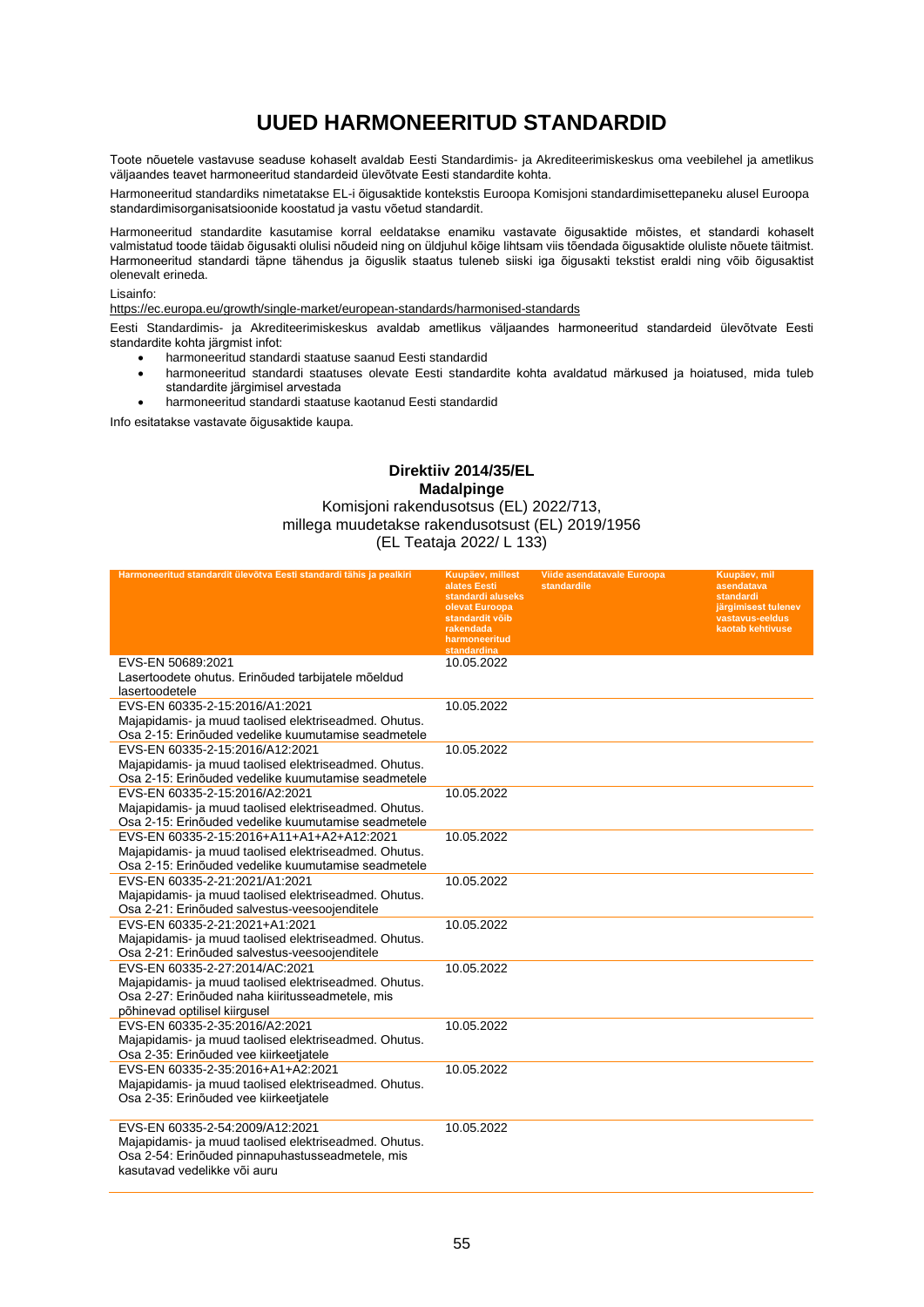| EVS-EN 60335-2-54:2009/A2:2021                            | 10.05.2022 |                                                    |            |
|-----------------------------------------------------------|------------|----------------------------------------------------|------------|
| Majapidamis- ja muud taolised elektriseadmed. Ohutus.     |            |                                                    |            |
| Osa 2-54: Erinõuded pinnapuhastusseadmetele, mis          |            |                                                    |            |
| kasutavad vedelikke või auru                              |            |                                                    |            |
| EVS-EN 60335-2-54:2009+A11+A1+A12+A2:2021                 | 10.05.2022 |                                                    |            |
| Majapidamis- ja muud taolised elektriseadmed. Ohutus.     |            |                                                    |            |
| Osa 2-54: Erinõuded pinnapuhastusseadmetele, mis          |            |                                                    |            |
| kasutavad vedelikke või auru                              |            |                                                    |            |
| EVS-EN 60335-2-61:2003/A12:2021                           | 10.05.2022 |                                                    |            |
| Majapidamis- ja muud taolised elektriseadmed. Ohutus.     |            |                                                    |            |
| Osa 2-61: Erinõuded termiliste laoruumide                 |            |                                                    |            |
| küttekehadele                                             |            |                                                    |            |
| EVS-EN 61009-1:2012/A13:2021                              | 10.05.2022 |                                                    |            |
| Rikkevoolukaitselülitid sisseehitatud liigvoolukaitsega,  |            |                                                    |            |
| kasutamiseks majapidamises ja muudel taolistel            |            |                                                    |            |
| juhtudel. Lisa N: Lisanõuded ja -katsetused               |            |                                                    |            |
| sisseehitatud liigvoolukaitsega rikkevoolukaitselülitite  |            |                                                    |            |
| kohta, mis sisaldavad üht rikkevoolukaitse funktsiooni ja |            |                                                    |            |
| mitut sõltumatut kahepooluselise liigvoolukaitse          |            |                                                    |            |
| funktsiooni                                               |            |                                                    |            |
| EVS-EN IEC 60320-1:2021                                   | 10.05.2022 | EN 60320-1:2001;                                   | 10.11.2023 |
| Seadme-pistikühendused majapidamis- ja muuks              |            | EN 60320-1:2001/A1:2007                            |            |
| taoliseks üldkasutuseks. Osa 1: Üldnõuded                 |            |                                                    |            |
| EVS-EN IEC 60335-2-105:2021                               | 10.05.2022 | EN 60335-2-105:2005;                               | 10.11.2023 |
| Majapidamismasinad ja nende sarnased                      |            | EN 60335-2-105:2005/                               |            |
| elektriseadmed. Ohutus. Osa 2-105: Erinõuded              |            | A11:2010; EN 60335-2-                              |            |
| multifunktsionaalsetele dušikabiinidele                   |            | 105:2005/A1:2008; EN                               |            |
|                                                           |            | 60335-2-105:2005/A2:2020                           |            |
|                                                           |            |                                                    |            |
| EVS-EN IEC 60335-2-105:2021/A1:2021                       | 10.05.2022 |                                                    |            |
| Majapidamismasinad ja nende sarnased                      |            |                                                    |            |
| elektriseadmed. Ohutus. Osa 2-105: Erinõuded              |            |                                                    |            |
| multifunktsionaalsetele dušikabiinidele                   |            |                                                    |            |
| EVS-EN IEC 60335-2-105:2021/A11:2021                      | 10.05.2022 |                                                    |            |
| Majapidamismasinad ja nende sarnased                      |            |                                                    |            |
|                                                           |            |                                                    |            |
|                                                           |            |                                                    |            |
| elektriseadmed. Ohutus. Osa 2-105: Erinõuded              |            |                                                    |            |
| multifunktsionaalsetele dušikabiinidele                   |            |                                                    |            |
|                                                           | 10.05.2022 | EN 60335-2-25:2012; EN                             | 10.11.2023 |
| EVS-EN IEC 60335-2-25:2021                                |            | 60335-2-25:2012/A1:2015;                           |            |
| Majapidamis- ja muud taolised elektriseadmed. Ohutus.     |            | EN 60335-2-                                        |            |
| Osa 2-25: Erinõuded mikrolaineahjudele, sealhulgas        |            | 25:2012/A2:2016                                    |            |
| kombinatsioon-mikrolaineahjudele                          |            |                                                    |            |
| EVS-EN IEC 60335-2-25:2021/A11:2021                       | 10.05.2022 |                                                    |            |
| Majapidamis- ja muud taolised elektriseadmed. Ohutus.     |            |                                                    |            |
| Osa 2-25: Erinõuded mikrolaineahjudele, sealhulgas        |            |                                                    |            |
| kombinatsioon- mikrolaineahjudele                         |            |                                                    |            |
| EVS-EN IEC 60335-2-25:2021+A11:2021                       | 10.05.2022 |                                                    |            |
| Majapidamis- ja muud taolised elektriseadmed. Ohutus.     |            |                                                    |            |
| Osa 2-25: Erinõuded mikrolaineahjudele, sealhulgas        |            |                                                    |            |
| kombinatsioon-mikrolaineahjudele                          |            |                                                    |            |
| EVS-EN IEC 60335-2-29:2021                                | 10.05.2022 | EN 60335-2-29:2004; EN                             | 10.11.2023 |
| Majapidamis- ja muud taolised elektriseadmed. Ohutus.     |            | 60335-2-29:2004/A2:2010;                           |            |
| Osa 2-29: Erinõuded akulaaduritele                        |            | EN 60335-2-                                        |            |
|                                                           |            | 29:2004/A11:2018                                   |            |
|                                                           |            |                                                    |            |
| EVS-EN IEC 60335-2-29:2021/A1:2021                        | 10.05.2022 |                                                    |            |
| Majapidamis- ja muud taolised elektriseadmed. Ohutus.     |            |                                                    |            |
| Osa 2-29: Erinõuded akulaaduritele                        |            |                                                    |            |
| EVS-EN IEC 60335-2-29:2021+A1:2021                        | 10.05.2022 |                                                    |            |
| Majapidamis- ja muud taolised elektriseadmed. Ohutus.     |            |                                                    |            |
| Osa 2-29: Erinõuded akulaaduritele                        |            |                                                    |            |
| EVS-EN IEC 60335-2-41:2021                                | 10.05.2022 | EN 60335-2-41:2003; EN                             | 10.11.2023 |
| Majapidamis- ja muud taolised elektriseadmed. Ohutus.     |            | 60335-2-41:2003/A1:2004;                           |            |
| Osa 2-41: Erinõuded pumpadele                             |            | EN 60335-2-                                        |            |
|                                                           |            | 41:2003/A2:2010                                    |            |
|                                                           |            |                                                    |            |
| EVS-EN IEC 60335-2-41:2021/A11:2021                       | 10.05.2022 |                                                    |            |
| Majapidamis- ja muud taolised elektriseadmed. Ohutus.     |            |                                                    |            |
| Osa 2-41: Erinõuded pumpadele                             |            |                                                    |            |
|                                                           |            |                                                    |            |
| EVS-EN IEC 60335-2-41:2021+A11:2021                       | 10.05.2022 |                                                    |            |
| Majapidamis- ja muud taolised elektriseadmed. Ohutus.     |            |                                                    |            |
| Osa 2-41: Erinõuded pumpadele                             |            |                                                    |            |
| EVS-EN IEC 60335-2-84:2021                                | 10.05.2022 | EN 60335-2-84:2003; EN<br>60335-2-84:2003/A1:2008; | 10.11.2023 |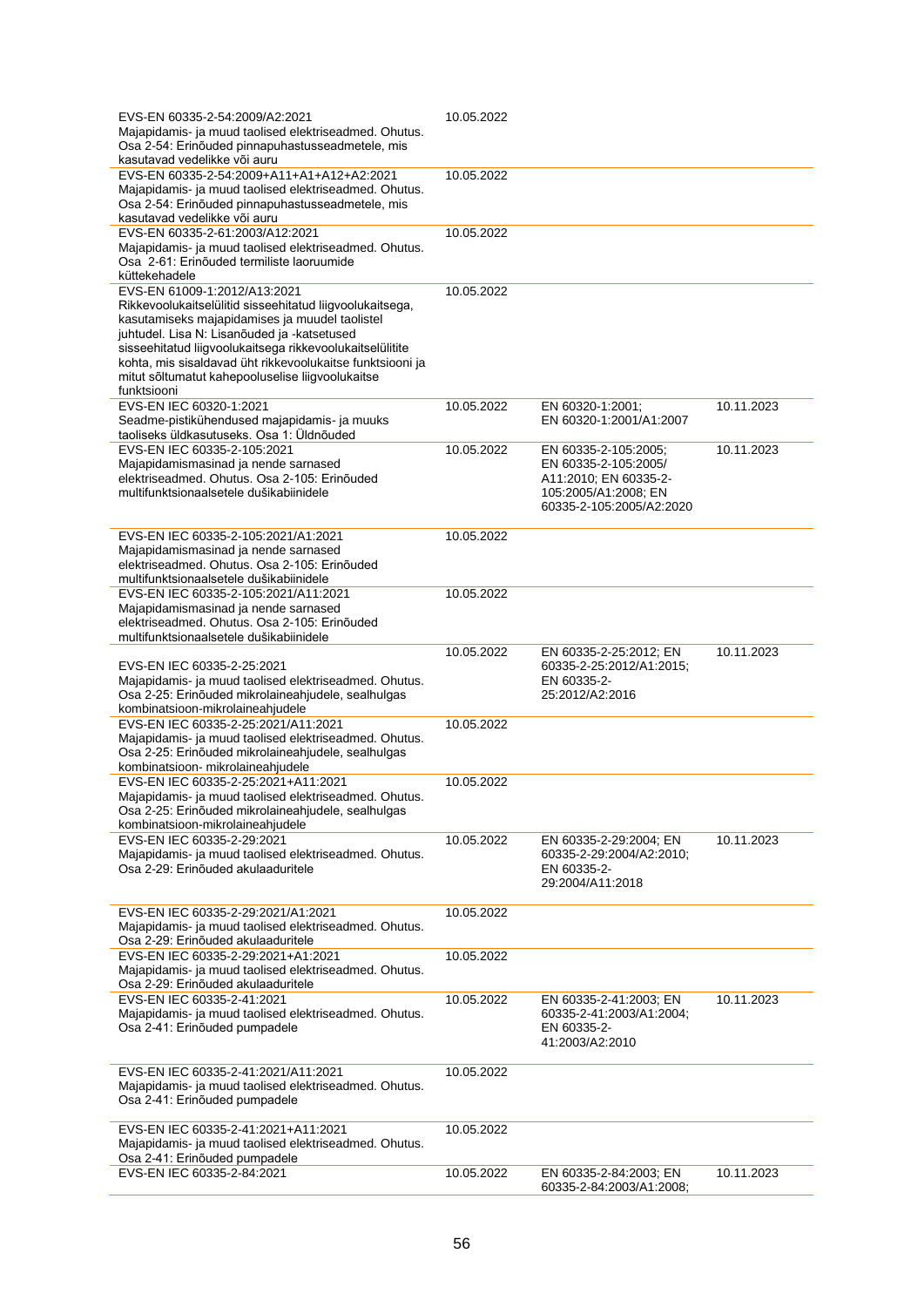| Majapidamis- ja muud taolised elektriseadmed. Ohutus.<br>Osa 2-84: Erinõuded tualetiseadmetele                                                                                                                                                                                                                        |            | EN 60335-2-<br>84:2003/A2:2019                                                       |            |
|-----------------------------------------------------------------------------------------------------------------------------------------------------------------------------------------------------------------------------------------------------------------------------------------------------------------------|------------|--------------------------------------------------------------------------------------|------------|
| EVS-EN IEC 60335-2-84:2021/A11:2021<br>Majapidamis- ja muud taolised elektriseadmed. Ohutus.<br>Osa 2-84: Erinõuded tualetiseadmetele                                                                                                                                                                                 | 10.05.2022 |                                                                                      |            |
| EVS-EN IEC 60335-2-84:2021+A11:2021<br>Majapidamis- ja muud taolised elektriseadmed. Ohutus.<br>Osa 2-84: Erinõuded tualetiseadmetele                                                                                                                                                                                 | 10.05.2022 |                                                                                      |            |
| EVS-EN IEC 60335-2-96:2021<br>Majapidamis- ja muud taolised elektriseadmed. Ohutus.<br>Osa 2-96: Erinõuded ruumide kütmiseks kasutatavatele<br>painduvatele õhukestele kütteelementidele                                                                                                                              | 10.05.2022 | EN 60335-2-96:2002; EN<br>60335-2-96:2002/A1:2004;<br>EN 60335-2-<br>96:2002/A2:2009 | 10.11.2023 |
| EVS-EN IEC 60335-2-96:2021/A11:2021<br>Majapidamis- ja muud taolised elektriseadmed. Ohutus.<br>Osa 2-96: Erinõuded ruumide kütmiseks kasutatavatele<br>painduvatele õhukestele kütteelementidele                                                                                                                     | 10.05.2022 |                                                                                      |            |
| EVS-EN IEC 60335-2-96:2021+A11:2021<br>Majapidamis- ja muud taolised elektriseadmed. Ohutus.<br>Osa 2-96: Erinõuded ruumide kütmiseks kasutatavatele<br>painduvatele õhukestele kütteelementidele                                                                                                                     | 10.05.2022 |                                                                                      |            |
| EVS-EN IEC 60974-8:2021<br>Kaarkeevitusseadmed. Osa 8: Keevitus- ja<br>plasmalõikesüsteemide gaasivoolu juhtseadmed                                                                                                                                                                                                   | 10.05.2022 | EN 60974-8:2009                                                                      | 10.11.2023 |
| EVS-EN IEC 61010-2-011:2021<br>Ohutusnõuded elektrilistele mõõtmis-, juhtimis- ja<br>laboratooriumiseadmetele. Osa 2-011: Erinõuded<br>külmutusseadmetele                                                                                                                                                             | 10.05.2022 |                                                                                      |            |
| EVS-EN IEC 61010-2-011:2021/A11:2021<br>Ohutusnõuded elektrilistele mõõtmis-, juhtimis- ja<br>laboratooriumiseadmetele. Osa 2-011: Erinõuded<br>külmutusseadmetele                                                                                                                                                    | 10.05.2022 |                                                                                      |            |
| EVS-EN IEC 61010-2-011:2021+A11:2021<br>Ohutusnõuded elektrilistele mõõtmis-, juhtimis- ja<br>laboratooriumiseadmetele. Osa 2-011: Erinõuded<br>külmutusseadmetele                                                                                                                                                    | 10.05.2022 |                                                                                      |            |
| EVS-EN IEC 61010-2-032:2021<br>Ohutusnõuded elektrilistele mõõtmis-, juhtimis- ja<br>laboratooriumiseadmetele. Osa 2-032: Erinõuded<br>käeshoitavatele ja käsitsi manipuleeritavatele<br>elektrilisteks katsetusteks ja mõõtmisteks kasutatavatele<br>vooluanduritele                                                 | 10.05.2022 | EN 61010-2-032:2012                                                                  | 10.11.2023 |
| EVS-EN IEC 61010-2-032:2021/A11:2021<br>Ohutusnõuded elektrilistele mõõtmis-, juhtimis- ja<br>laboratooriumiseadmetele. Osa 2-032: Erinõuded<br>käeshoitavatele ja käsitsi manipuleeritavatele<br>elektrilisteks katsetusteks ja mõõtmisteks kasutatavatele<br>vooluanduritele                                        | 10.05.2022 |                                                                                      |            |
| EVS-EN IEC 61010-2-032:2021+A11:2021<br>Ohutusnõuded elektrilistele mõõtmis-, juhtimis- ja<br>laboratooriumiseadmetele. Osa 2-032: Erinõuded<br>käeshoitavatele ja käsitsi manipuleeritavatele<br>elektrilisteks katsetusteks ja mõõtmisteks kasutatavatele<br>vooluanduritele                                        | 10.05.2022 |                                                                                      |            |
| EVS-EN IEC 61010-2-033:2021<br>Ohutusnõuded elektrilistele mõõtmis-, juhtimis- ja<br>laboratooriumiseadmetele. Osa 2-033: Erinõuded kodu-<br>ja professionaalkasutuseks sobivatele käeshoitavatele<br>mitmepiirkonnalistele mõõteriistadele ja muudele<br>mõõteriistadele, mis võimaldavad mõõta võrgupinget          | 10.05.2022 | EN 61010-2-033:2012                                                                  | 10.11.2023 |
| EVS-EN IEC 61010-2-033:2021/A11:2021<br>Ohutusnõuded elektrilistele mõõtmis-, juhtimis- ja<br>laboratooriumiseadmetele. Osa 2-033: Erinõuded kodu-<br>ja professionaalkasutuseks sobivatele käeshoitavatele<br>mitmepiirkonnalistele mõõteriistadele ja muudele<br>mõõteriistadele, mis võimaldavad mõõta võrgupinget | 10.05.2022 |                                                                                      |            |
| EVS-EN IEC 61010-2-033:2021+A11:2021<br>Ohutusnõuded elektrilistele mõõtmis-, juhtimis- ja<br>laboratooriumiseadmetele. Osa 2-033: Erinõuded kodu-<br>ja professionaalkasutuseks sobivatele käeshoitavatele<br>mitmepiirkonnalistele mõõteriistadele ja muudele<br>mõõteriistadele, mis võimaldavad mõõta võrgupinget | 10.05.2022 |                                                                                      |            |